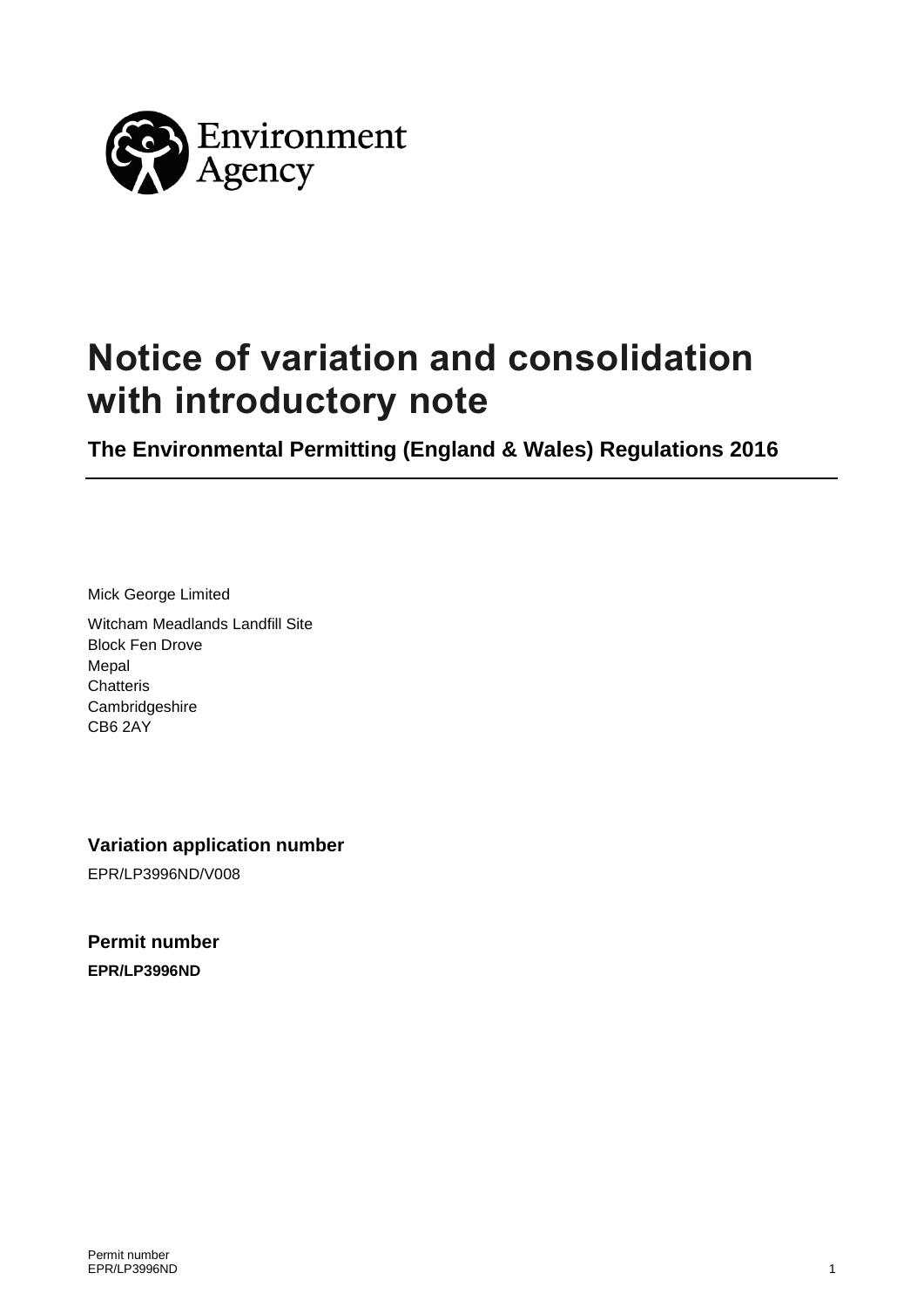# **Witcham Meadlands Landfill Site Permit number EPR/LP3996ND**

### **Introductory note**

### **This introductory note does not form a part of the notice.**

Under the Environmental Permitting (England & Wales) Regulations 2016 (schedule 5, part 1, paragraph 19) a variation may comprise a consolidated permit reflecting the variations and a notice specifying the variations included in that consolidated permit.

This variation authorises the following changes to the permit:

The addition of gypsum wastes under waste code 17 08 02 for acceptance to the stable non reactive hazardous waste (SNRHW) cell. A maximum of 20,000 tonnes of gypsum waste will be input to the cell per annum.

Compliance limits for groundwater have been added for sulphate as an indicator substance for the proposed import of gypsum.

The schedules specify the changes made to the permit.

The status log sets out the permitting history, including any changes to the permit reference number.

| <b>Status log of the permit</b>                                 |                           |                                                                                                                                    |
|-----------------------------------------------------------------|---------------------------|------------------------------------------------------------------------------------------------------------------------------------|
| <b>Description</b>                                              | Date                      | <b>Comments</b>                                                                                                                    |
| Application BX0377IX                                            | Received<br>17/12/03      | Application for landfill.                                                                                                          |
| Response to Schedule 4 Notice                                   | Request dated<br>29/03/04 | Response by e-mail dated 02/04/04                                                                                                  |
| Response to Schedule 4 Notice                                   | Request dated<br>13/04/04 | 17/09/04 ESI document                                                                                                              |
| Response to Schedule 4 Notice                                   | Request dated<br>29/09/04 | Responses received 27/10/04, 18/02/05 and<br>23/02/05                                                                              |
| Response to Schedule 4 Notice                                   | Request dated<br>21/03/05 | Responses received letter 14/04/05, Documents<br>08/06/05, letter 21/06/05, Document 12/07/05, letter<br>12/08/05, letter 14/09/05 |
| Request to extend<br>determination date of Schedule<br>4 Notice | Request dated<br>20/06/05 | Request accepted 22/06/05                                                                                                          |
| Request to extend<br>determination date of Schedule<br>4 Notice | Request dated<br>11/07/05 | Request accepted 25/07/05                                                                                                          |
| Request to extend<br>determination date of Schedule<br>4 Notice | Request dated<br>01/09/05 | Request accepted 01/09/05                                                                                                          |
| Permit determined BX0377IX                                      | 16/12/05                  | Permit issued                                                                                                                      |
| Agency initiated variation<br>UP3230MD issued                   | 25/06/07                  | Consolidated permit issued.                                                                                                        |
| EPR permit number issued<br>EPR/LP3996ND/A001                   | 17/11/09                  |                                                                                                                                    |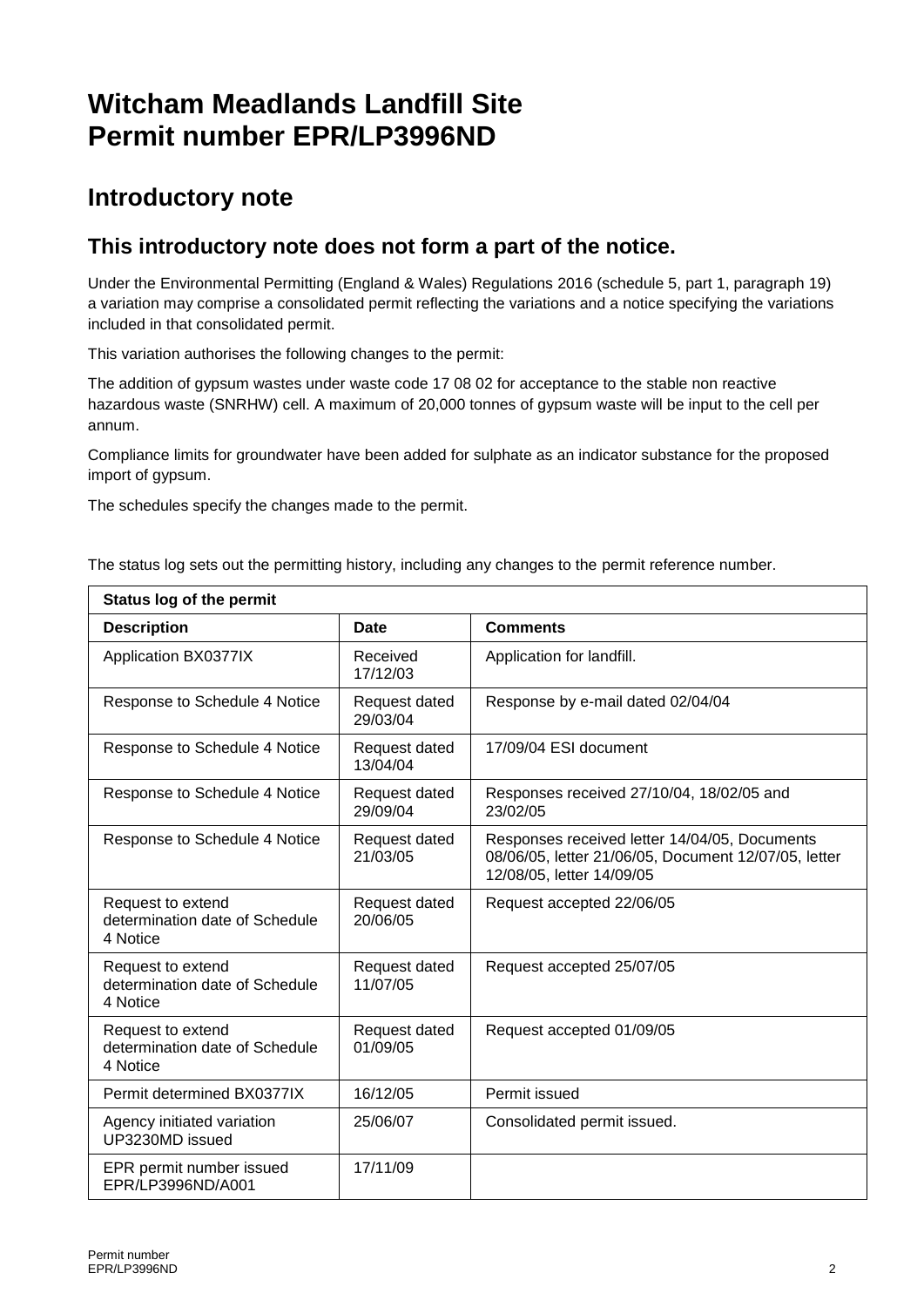| <b>Status log of the permit</b>                                                                                                                                              |                        |                                                                                                                                                                                                                                                                                                     |
|------------------------------------------------------------------------------------------------------------------------------------------------------------------------------|------------------------|-----------------------------------------------------------------------------------------------------------------------------------------------------------------------------------------------------------------------------------------------------------------------------------------------------|
| <b>Description</b>                                                                                                                                                           | Date                   | <b>Comments</b>                                                                                                                                                                                                                                                                                     |
| Variation Application<br>EPR/LP3996ND/V002                                                                                                                                   | Received<br>17/11/09   | Variation to add an installation (non-hazardous landfill<br>in Phase 9). To increase the tonnage of inert waste.<br>Also to add an additional area, Phase 10, for deposit of<br>inert waste.                                                                                                        |
| Variation EPR/LP3996ND/V002<br>determined                                                                                                                                    | 19/08/2010             |                                                                                                                                                                                                                                                                                                     |
| Variation EPR/LP3996ND/V003                                                                                                                                                  | 05/02/2014             | Application returned.                                                                                                                                                                                                                                                                               |
| Application<br>EPR/LP3996ND/V004<br>(variation and consolidation)                                                                                                            | Duly made<br>08/12/14  | Application to vary and update the permit to modern<br>conditions, extend the current non-hazardous waste<br>cell and allow importation of Stable Non Reactive<br>Hazardous Wastes (SNRHW) and Asbestos Wastes<br>and alter the final restoration surface of Cell 9 to<br>accelerate water run-off. |
| Schedule 5 request for<br>information                                                                                                                                        | 12/01/15<br>& 26/01/15 | Updated hydrogeological risk assessment (HRA),<br>new site plan, new European Waste Catalogue code<br>tables.                                                                                                                                                                                       |
| Variation determined<br>EPR/LP3996ND/V004<br>PAS/Billing Ref: VP3938WZ                                                                                                       | 29/05/15               | Varied and consolidated permit issued in modern<br>condition format.                                                                                                                                                                                                                                |
| Variation EPR/LP3996ND/V005                                                                                                                                                  | 11/03/16               | Application withdrawn by operator.                                                                                                                                                                                                                                                                  |
| Application<br>EPR/LP3996ND/V006                                                                                                                                             | Duly made<br>13/09/16  | Variation to increase the depth of the asbestos and<br>stable non reactive hazardous waste (SNRHW) cells;<br>variation of the annual throughput for the asbestos,<br>SNRHW and inert cells and addition of waste codes<br>for input to the SNRHW cell.                                              |
| Schedule 5 request for<br>information dated 19/09/16                                                                                                                         | 30/09/16 &<br>04/11/16 | Responses to answers 1 - 10.                                                                                                                                                                                                                                                                        |
| Schedule 5 request for<br>information dated 27/01/17                                                                                                                         | 08/02/17               | Response to question 1 regarding leachate<br>management.                                                                                                                                                                                                                                            |
| Variation determined<br>EPR/LP3996ND/V006                                                                                                                                    | 17/03/17               | Varied and consolidated permit issued.                                                                                                                                                                                                                                                              |
| <b>Environment Agency Landfill</b><br>Sector Review 2017<br>Permit reviewed<br>Variation determined<br>EPR/LP3996ND/V007<br>Permit EPR/LP3996ND<br>PAS/Billing Ref: FP3935DD | 06/06/2017             | Varied and consolidated permit issued in modern<br>condition format                                                                                                                                                                                                                                 |
| Application<br>EPR/LP3996ND/V008                                                                                                                                             | Duly made<br>29/09/16  | Application for the input of gypsum waste to the<br>SNRHW cell.                                                                                                                                                                                                                                     |
| Additional information received                                                                                                                                              | 15/03/17               | Up and down gradient sulphate concentration plots.                                                                                                                                                                                                                                                  |
| Additional information received                                                                                                                                              | 29/03/17               | Further information on proposed sulphate limit.                                                                                                                                                                                                                                                     |
| Additional information received                                                                                                                                              | 30/03/17               | Further information on proposed sulphate limit.                                                                                                                                                                                                                                                     |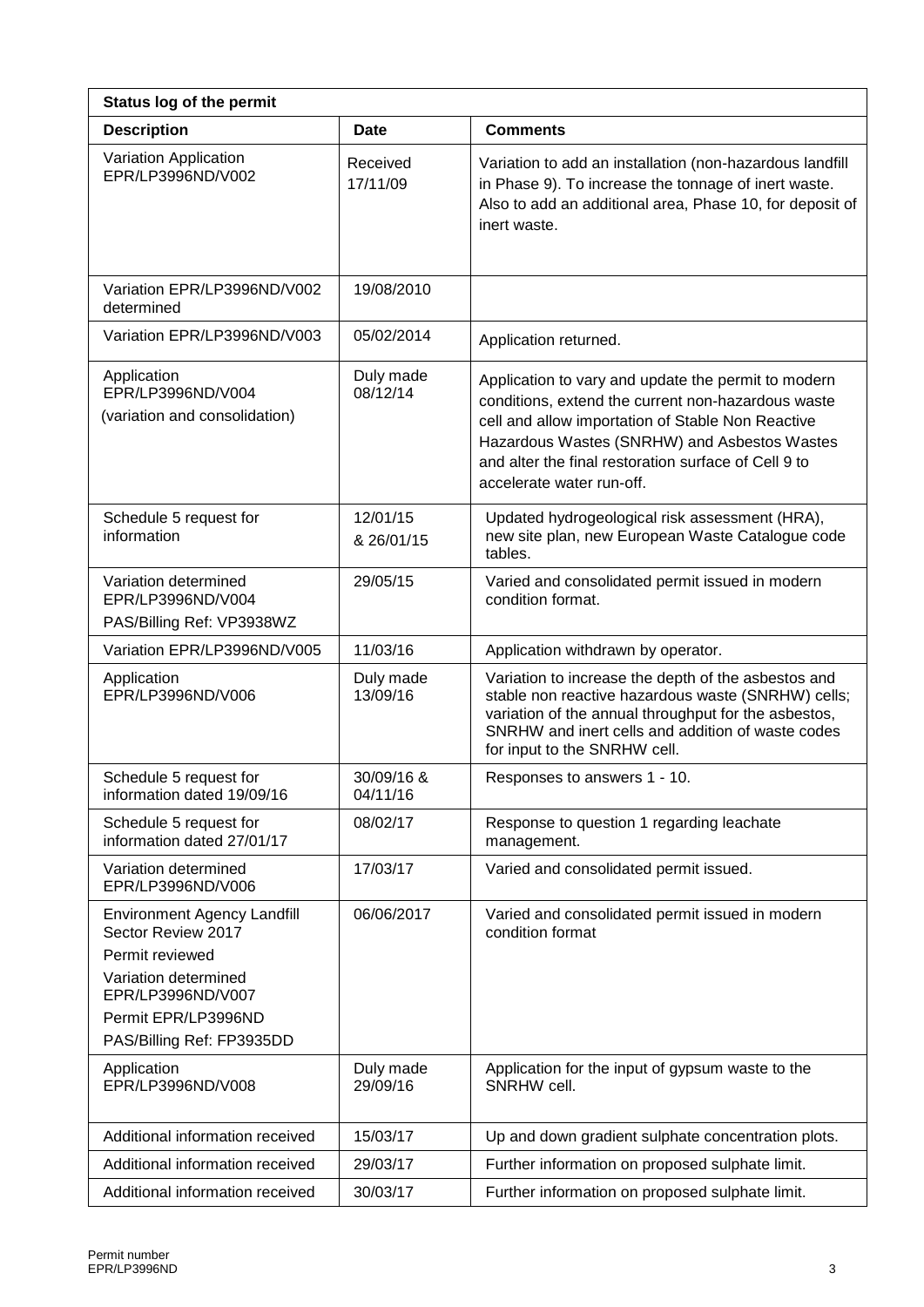| Status log of the permit                  |          |                                        |
|-------------------------------------------|----------|----------------------------------------|
| <b>Description</b>                        | Date     | <b>Comments</b>                        |
| Variation determined<br>EPR/LP3996ND/V008 | 20/06/17 | Varied and consolidated permit issued. |

End of introductory note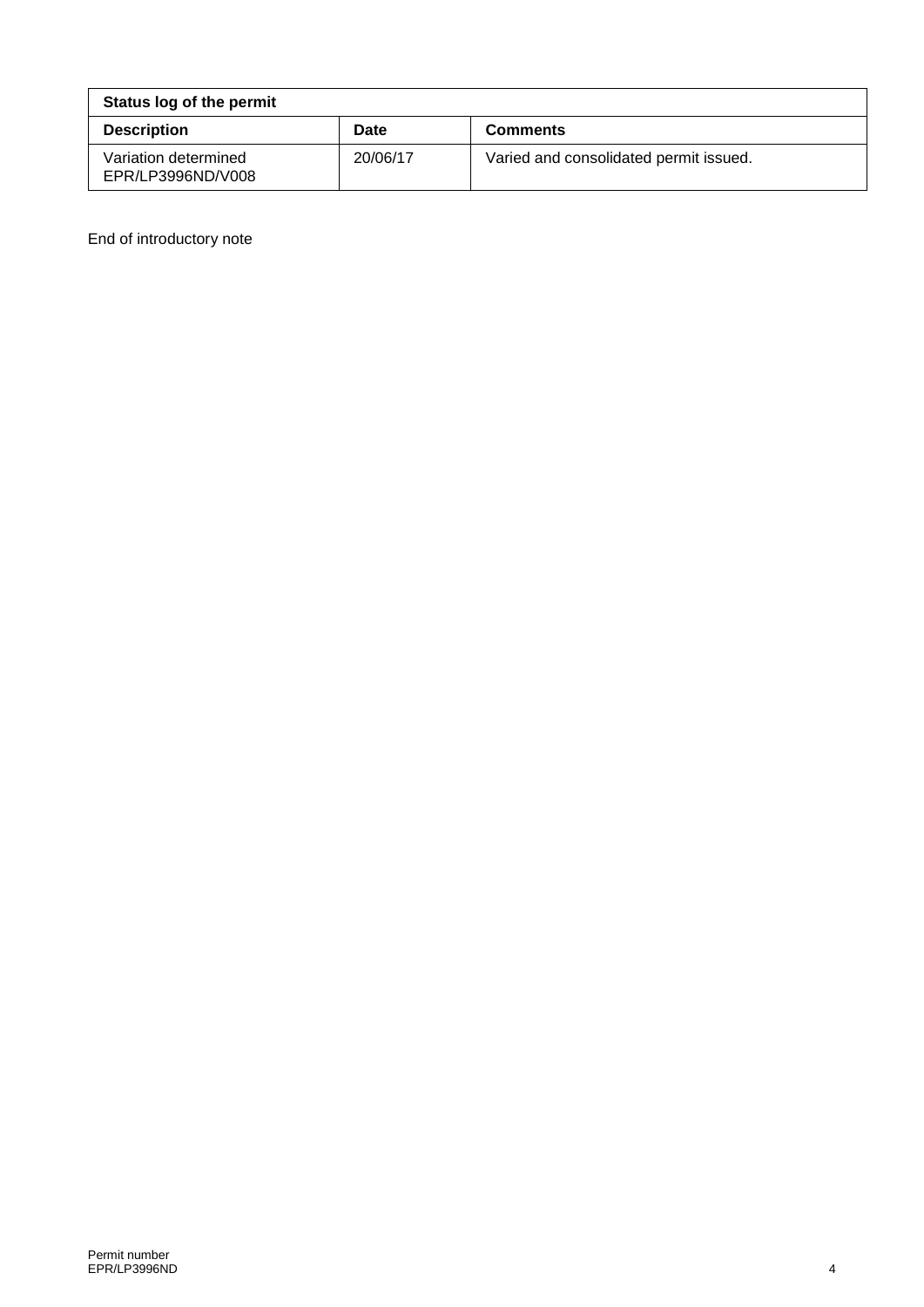# **Notice of variation and consolidation**

### **The Environmental Permitting (England and Wales) Regulations 2016**

The Environment Agency in exercise of its powers under regulation 20 of the Environmental Permitting (England and Wales) Regulations 2016 varies and consolidates

#### **Permit number**

**EPR/LP3996ND**

**Issued to**

**Mick George Limited** ("the operator")

whose registered office is

**6 Lancaster Way Ermine Business Park Huntingdon Cambridgeshire PE29 6XU**

company registration number 02417831

to operate a regulated facility at

**Witcham Meadlands Landfill Site Block Fen Drove Mepal Chatteris Cambridgeshire CB6 2AY**

to the extent set out in the schedules.

The notice shall take effect from 20/06/2017

| <b>Name</b> | <b>Date</b> |
|-------------|-------------|
| M Bischer   | 20/06/2017  |

Authorised on behalf of the Environment Agency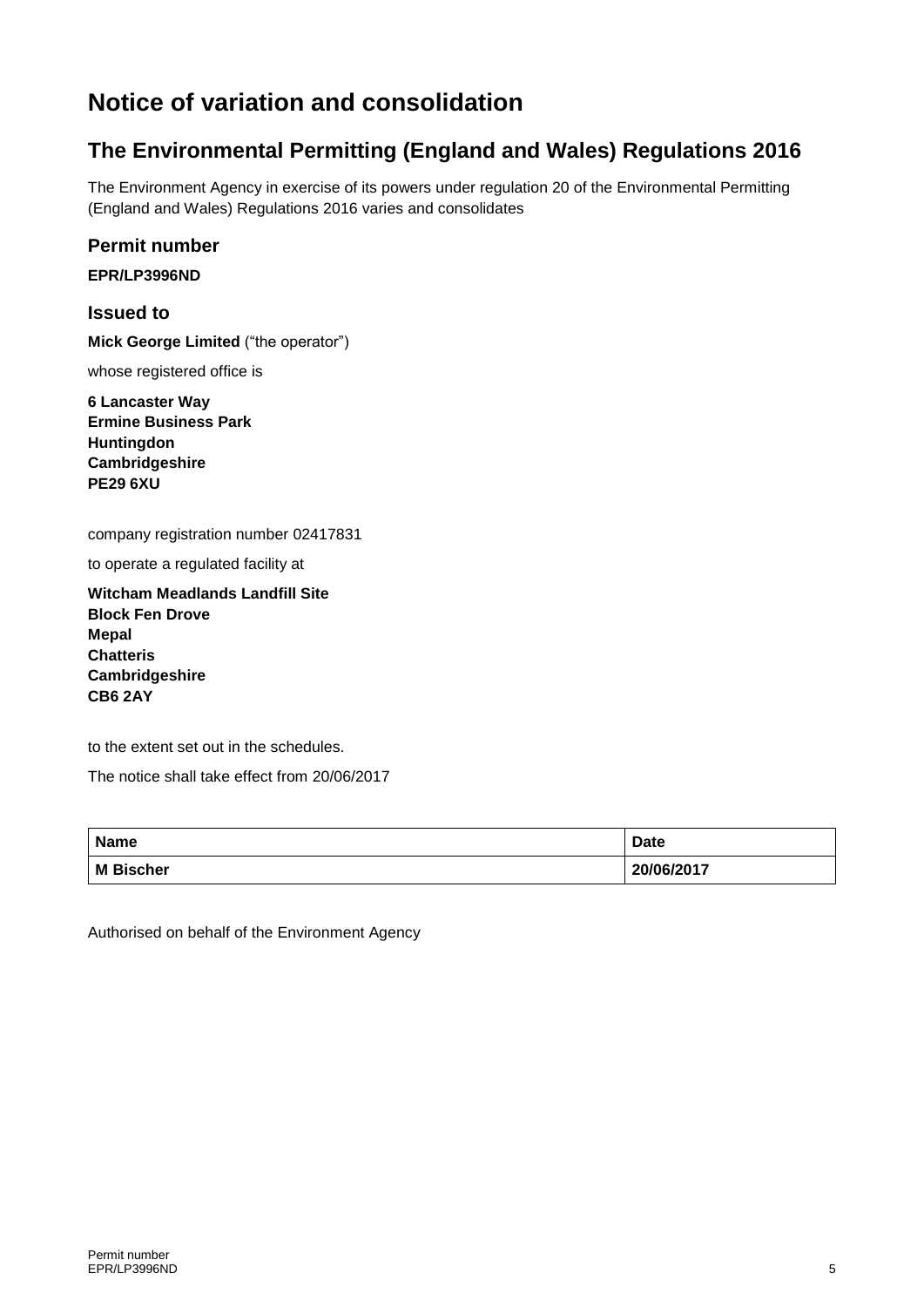#### **Schedule 1**

All conditions have been varied by the consolidated permit as a result of the application made by the operator.

### **Schedule 2 – consolidated permit**

Consolidated permit issued as a separate document.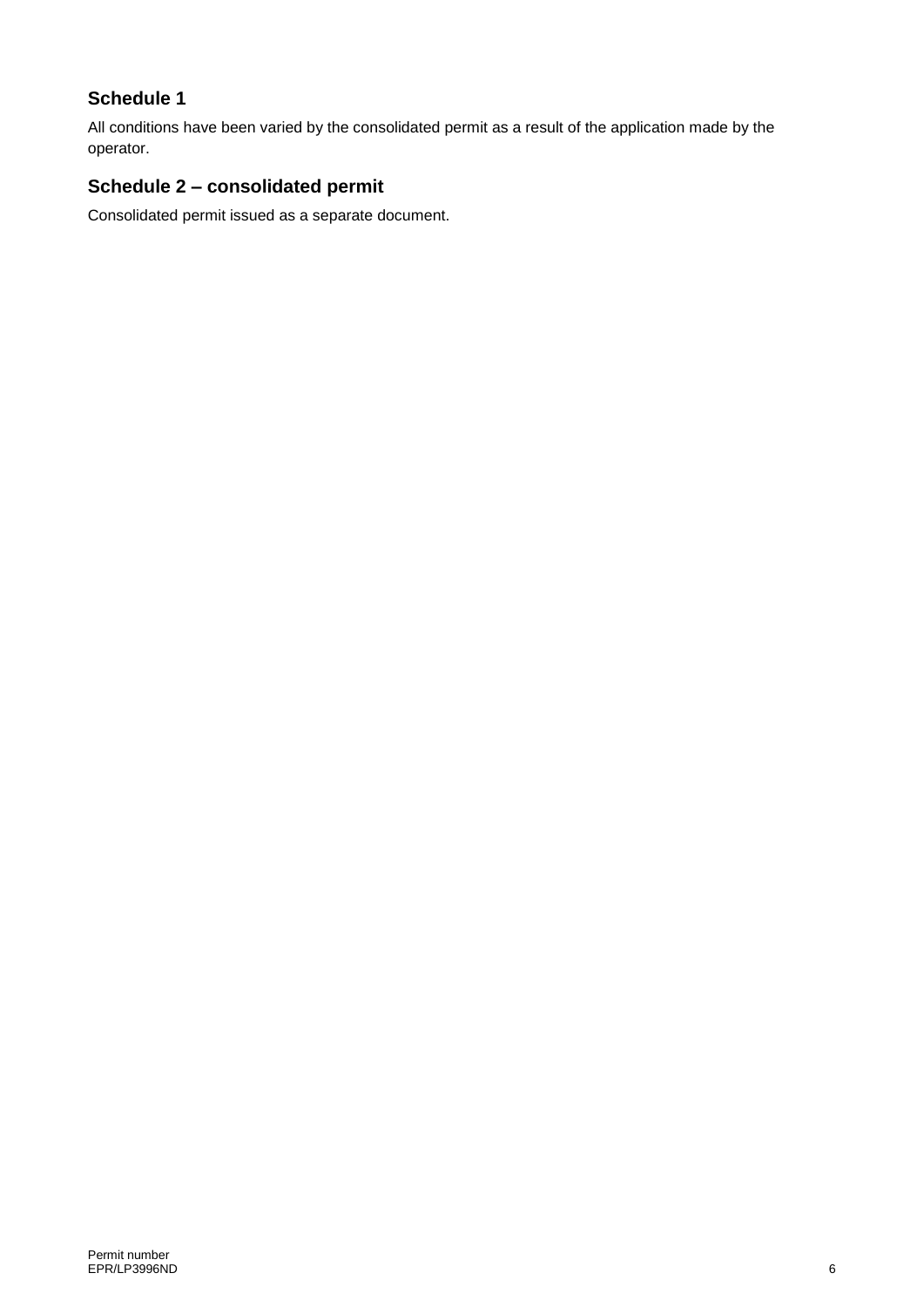## **Permit**

### **The Environmental Permitting (England and Wales) Regulations 2016**

#### **Permit number**

#### **EPR/LP3996ND**

This is the consolidated permit referred to in the variation and consolidation notice for application EPR/LP3996ND/V008 authorising,

**Mick George Limited** ("the operator"),

whose registered office is

**6 Lancaster Way Ermine Business Park Huntingdon Cambridgeshire PE29 6XU**

company registration number 02417831

to operate an installation at

**Witcham Meadlands Landfill Site Block Fen Drove Mepal Chatteris Cambridgeshire CB6 2AY**

to the extent authorised by and subject to the conditions of this permit.

| <b>Name</b>      | <b>Date</b> |
|------------------|-------------|
| <b>M</b> Bischer | 20/06/2017  |

Authorised on behalf of the Environment Agency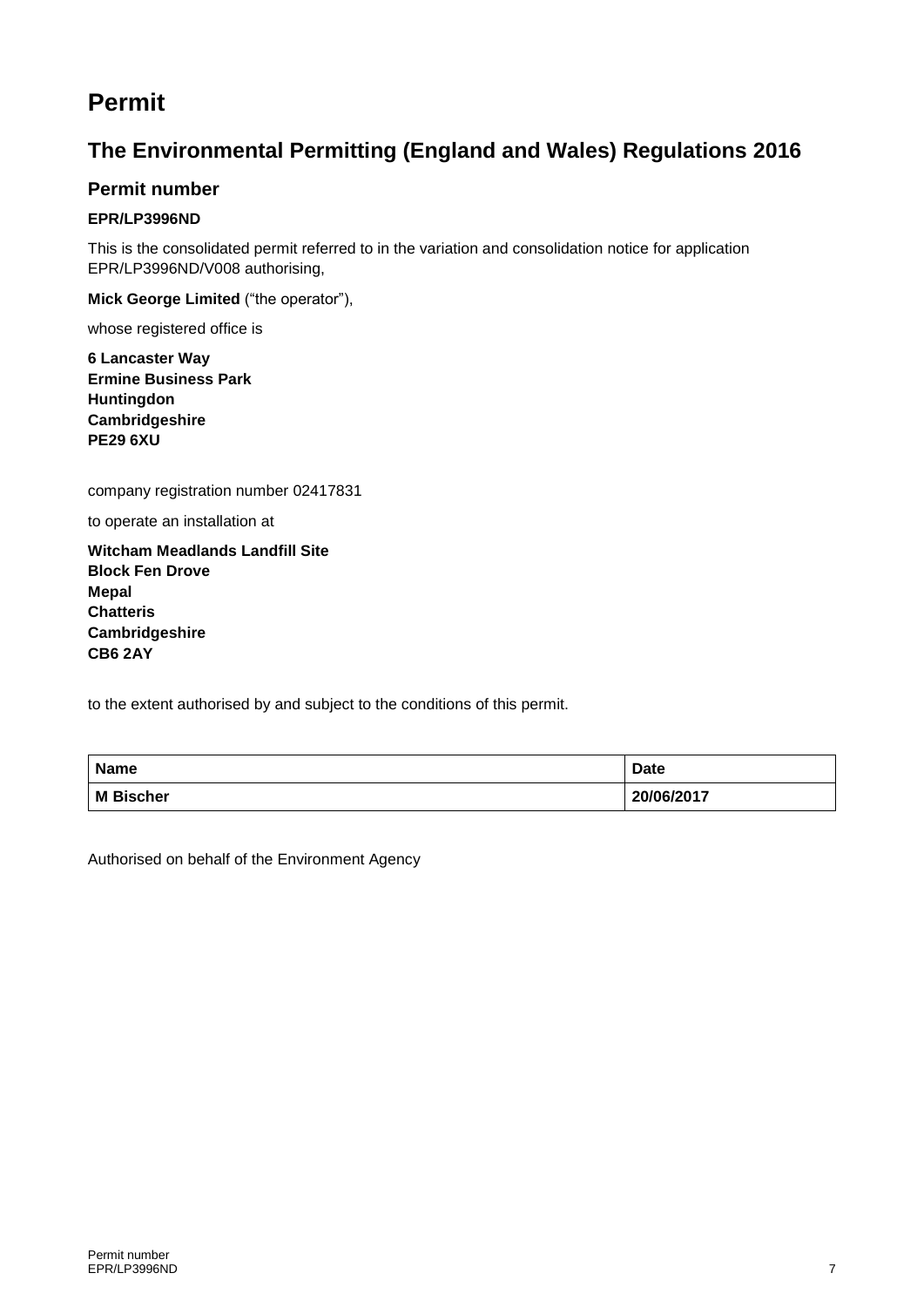# **Conditions**

### **1 Management**

#### **1.1 General management**

- 1.1.1 The operator shall manage and operate the activities:
	- (a) in accordance with a written management system that identifies and minimises risks of pollution, including those arising from operations, maintenance, accidents, incidents, non-conformances, and those drawn to the attention of the operator as a result of complaints; and
	- (b) using sufficient competent persons and resources.
- 1.1.2 Records demonstrating compliance with condition 1.1.1 shall be maintained.
- 1.1.3 Any person having duties that are or may be affected by the matters set out in this permit shall have convenient access to a copy of it kept at or near the place where those duties are carried out.
- 1.1.4 The operator shall comply with the requirements of an approved competence scheme.

#### **1.2 Finance**

- 1.2.1 The financial provision for meeting the obligations under this permit set out in the agreement made between the operator and the Environment Agency 16th December 2005 shall be maintained by the operator throughout the subsistence of this permit and the operator shall produce evidence of such provision whenever required by the Environment Agency.
- 1.2.2 The operator shall ensure that the charges it makes for the disposal of waste in the landfill cover all of the following:
	- (a) the costs of setting up and operating the landfill;
	- (b) the costs of the financial provision required by condition 1.2.1; and
	- (c) the estimated costs for the closure and aftercare of the landfill.

#### **1.3 Energy efficiency**

- 1.3.1 For the following activities referenced in schedule 1, table S1.1 (A1 to A4) the operator shall:
	- (a) take appropriate measures to ensure that energy is used efficiently in the activities;
	- (b) Review and record at least every four years whether there are suitable opportunities to improve the energy efficiency of the activities; and
	- (c) Implement any appropriate measures identified by a review.

#### **1.4 Efficient use of raw materials**

- 1.4.1 For the following activities referenced in schedule 1, table S1.1 (A1 to A4) the operator shall:
	- (a) take appropriate measures to ensure that raw materials and water are used efficiently in the activities;
	- (b) maintain records of raw materials and water used in the activities;
	- (c) review and record at least every four years whether there are suitable alternative materials that could reduce environmental impact or opportunities to improve the efficiency of raw material and water use; and
	- (d) take any further appropriate measures identified by a review.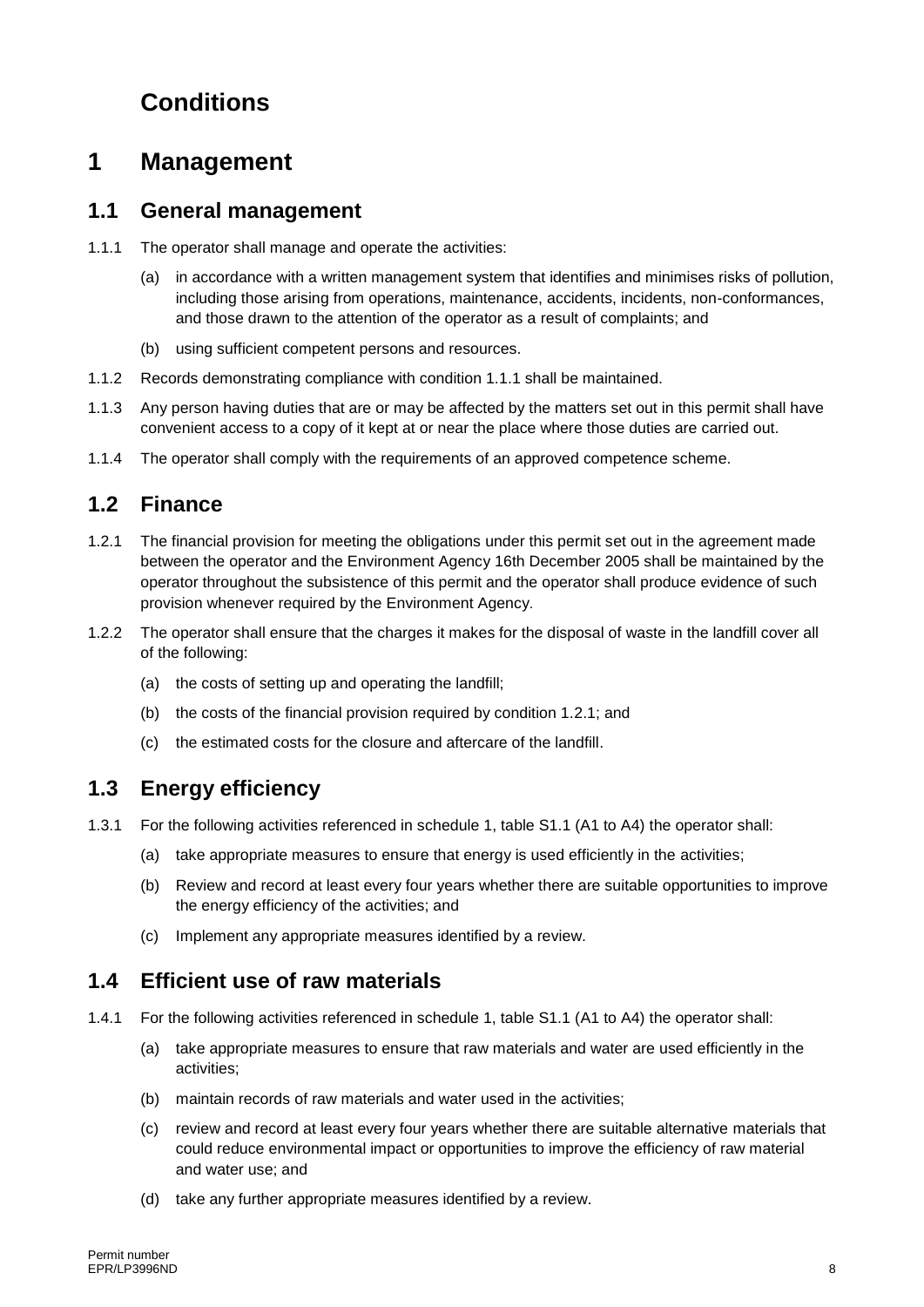#### **1.5 Avoidance, recovery and disposal of wastes produced by the activities**

- 1.5.1 The operator shall:
	- (a) take appropriate measures to ensure that waste produced by the activities is avoided or reduced, or where waste is produced it is recovered wherever practicable or otherwise disposed of in a manner which minimises its impact on the environment;
	- (b) review and record at least every four years whether changes to those measures should be made; and
	- (c) take any further appropriate measures identified by a review.

## **2 Operations**

#### **2.1 Permitted activities**

2.1.1 The operator is only authorised to carry out the activities specified in schedule 1 table S1.1 (the "activities").

#### **2.2 The site**

2.2.1 The activities shall not extend beyond the site, being the land shown edged in green on the site plan at schedule 7 to this permit.

### **2.3 Operating techniques**

- 2.3.1 The activities shall, subject to the conditions of this permit, be operated using the techniques and in the manner described in the documentation specified in schedule 1, table S1.2, unless otherwise agreed in writing by the Environment Agency.
- 2.3.2 If notified by the Environment Agency that the activities are giving rise to pollution, the operator shall submit to the Environment Agency for approval within the period specified, a revision of any plan or other documentation ("plan") specified in schedule 1, table S1.2 or otherwise required under this permit which identifies and minimises the risks of pollution relevant to that plan, and shall implement the approved revised plan in place of the original from the date of approval, unless otherwise agreed in writing by the Environment Agency.

#### **2.4 Improvement programme**

- 2.4.1 The operator shall complete the improvements specified in schedule 1 table S1.3 by the date specified in that table unless otherwise agreed in writing by the Environment Agency.
- 2.4.2 Except in the case of an improvement which consists only of a submission to the Environment Agency, the operator shall notify the Environment Agency within 14 days of completion of each improvement.

### **2.5 Landfill Engineering**

- 2.5.1 No construction of any new cell of the landfill shall commence until the operator has submitted construction proposals and the Environment Agency has confirmed that it is satisfied with the construction proposals.
- 2.5.2 Where the operator proposes to construct any new cell other than the first cell, but proposes no change from the design of the most recently approved cell which could have any impact on the performance of any element of the design, no construction of the new cell shall commence until the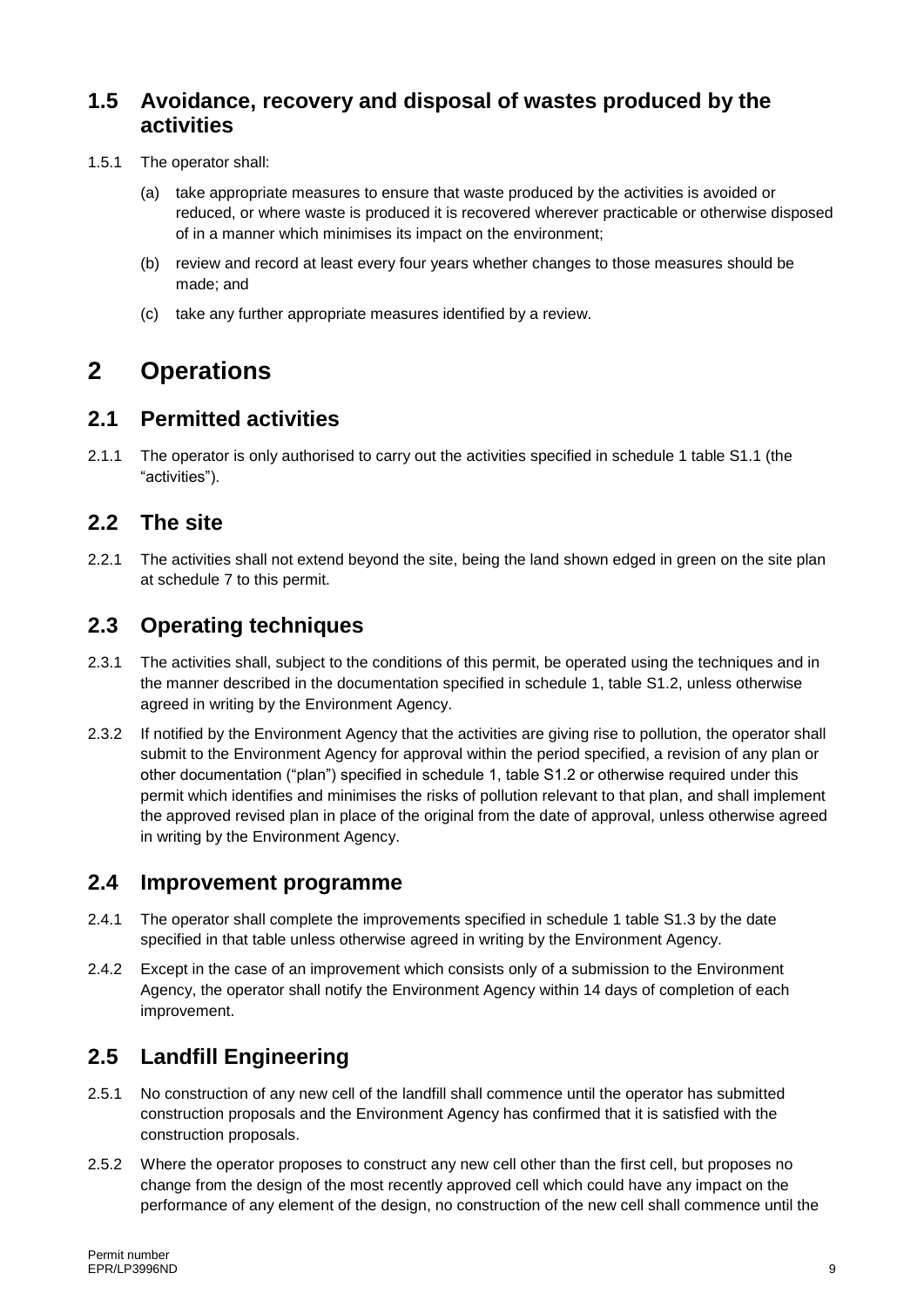operator has submitted a cell layout drawing and the Environment Agency has confirmed that it is satisfied with the cell layout drawing.

- 2.5.3 The construction of a new cell shall take place only in accordance with the approved construction proposals unless:
	- (a) any change to the approved construction proposals would have no impact on the performance of any element of the design; or
	- (b) a change has otherwise been agreed in writing by the Environment Agency.
- 2.5.4 No disposal of waste shall take place in a new cell until the operator has submitted a CQA Validation Report and the Environment Agency has confirmed that it is satisfied with the CQA Validation Report.
- 2.5.5 No construction of landfill infrastructure shall commence until the operator has submitted relevant construction proposals or a written request to use previous construction proposals and the Environment Agency has confirmed that it is satisfied with the construction proposals.
- 2.5.6 The construction of the landfill infrastructure shall take place only in accordance with the approved construction proposals unless:
	- (a) any change to the approved construction proposals would have no impact on the performance of any element of the design; or
	- (b) a change has otherwise been agreed in writing by the Environment Agency.
- 2.5.7 The operator shall submit a CQA Validation Report within four weeks of the completion of the construction of the relevant landfill infrastructure, or other time period agreed in writing with the Environment Agency.
- 2.5.8 Where pollution controls are immediately necessary to prevent an incident or accident, then conditions 2.5.5 and 2.5.6 do not apply and the relevant landfill infrastructure may be constructed, provided that the construction proposals are submitted to the Environment Agency as soon as practicable.
- 2.5.9 For the purposes of conditions 2.5.1, 2.5.2, 2.5.4 and 2.5.5, the Environment Agency shall be deemed to be satisfied where it has not, within the period of four weeks from the date of receipt of the relevant construction proposals or CQA Validation Report, either:
	- (a) confirmed whether or not it is satisfied; or
	- (b) informed the operator that it requires further information.
- 2.5.10 Where the Environment Agency has required further information under condition 2.5.9(b), the Environment Agency shall be deemed to be satisfied where it has not, within the period of four weeks from the date of receipt of the further information, either:
	- (a) confirmed whether or not it is satisfied; or
	- (b) informed the operator that it requires further information.

#### **2.6 Waste acceptance**

- 2.6.1 For the following activities referenced in schedule 1, table S1.1 (A5) Wastes shall only be accepted for disposal if:
	- (a) they are listed in schedule 2, table S2.1 and
	- (b) they are inert waste, and
	- (c) they are not liquid waste (including waste waters but excluding sludge), and
	- (d) all the relevant waste acceptance procedures have been completed, and
	- (e) they fulfil the relevant waste acceptance criteria, and
	- (f) they have not been diluted or mixed solely to meet the relevant waste acceptance criteria, and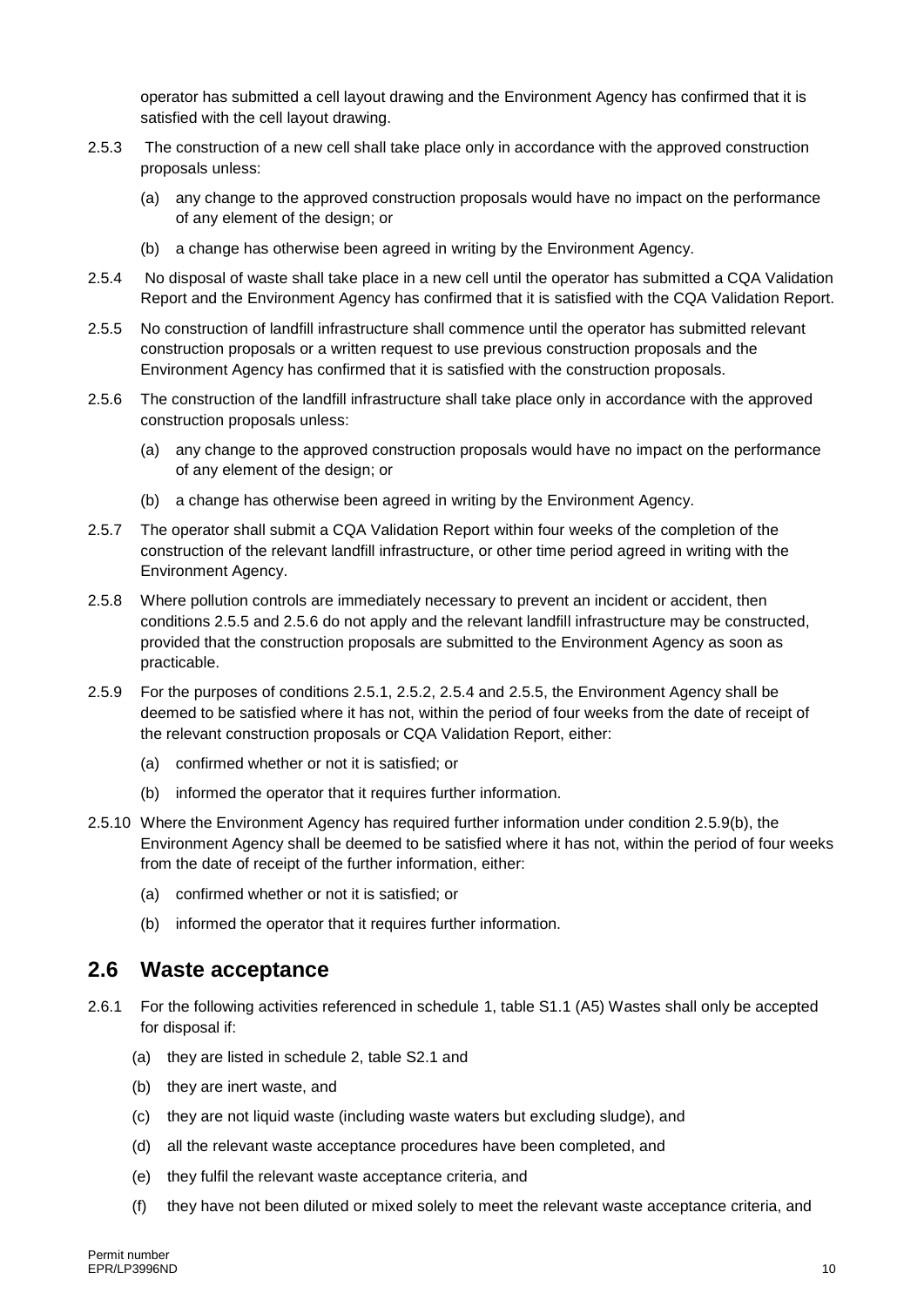- (g) they are wastes which have been treated, except for wastes for which treatment is not technically feasible.
- 2.6.2 For the following activities referenced in schedule 1, table S1.1 (A1 and A2) Wastes shall only be accepted for disposal if:
	- (a) they are listed in schedule 2, tables S2.1, S2.2 and S2.3 and
	- (b) they are non- hazardous waste or asbestos and construction materials containing asbestos or stable, non reactive hazardous wastes, or gypsum waste and
	- (c) they are not whole used tyres (other than bicycle tyres and tyres with an outside diameter of more than 1400mm), and
	- (d) they are not shredded used tyres, and
	- (e) they are not liquid waste (including waste waters but excluding sludge, and
	- (f) they are not chemical substances from research and development or teaching activities, for example laboratory residues, which are unidentified and/or which are new and whose effects on man and/or the environment are unknown, and
	- (g) all the relevant waste acceptance procedures have been completed, and
	- (h) they fulfil the relevant waste acceptance criteria, and
	- (i) they have not been diluted or mixed solely to meet the relevant waste acceptance criteria, and
	- (j) they are wastes which have been treated, except for: inert wastes for which treatment is not technically feasible; or it is waste other than inert waste and treatment would not reduce its quantity or the hazards which it poses to human health or the environment, and
	- (k) they are wastes with a code beginning with 07 05 and 16 03, they shall exclude waste medicinal products and pharmaceutically active waste materials arising from their manufacture.
- 2.6.3 Wastes shall only be accepted for restoration where:
	- (a) they are listed in schedule 2, table S2.4 and
	- (b) they are accepted in accordance with a restoration plan approved in writing by the Environment Agency.
- 2.6.4 For the following activities referenced in schedule 1, table S1.1 (A1 and A2) stable non-reactive hazardous waste shall not be deposited in cells used or intended to be used for the disposal of biodegradable non-hazardous waste. Stable non-reactive hazardous waste and non-hazardous waste which is landfilled in the same cell must meet the relevant waste acceptance criteria.
- 2.6.5 For the following activities referenced in schedule 1, table S1.1 (A1 and A2) gypsum and other high sulphate bearing waste shall only be disposed of in cells where no biodegradable waste is accepted. Wastes disposed of in a cell with gypsum and other high sulphate bearing wastes must meet the relevant waste acceptance criteria.
- 2.6.6 For the following activities referenced in schedule 1, table S1.1 (A1 and A2) asbestos containing wastes and construction materials containing asbestos shall only be disposed of with other suitable wastes and not in cells containing biodegradable non-hazardous waste. Asbestos waste and construction material containing asbestos must meet the relevant waste acceptance criteria and must be covered daily and before each compaction operation with appropriate material.
- 2.6.7 The operator shall:
	- (a) visually inspect without unloading it, waste that is not in an enclosed container or enclosed vehicle on arrival at the landfill and waste at the point of deposit; and
	- (b) be satisfied that the waste conforms to the requirements of condition 2.6.1 and 2.6.2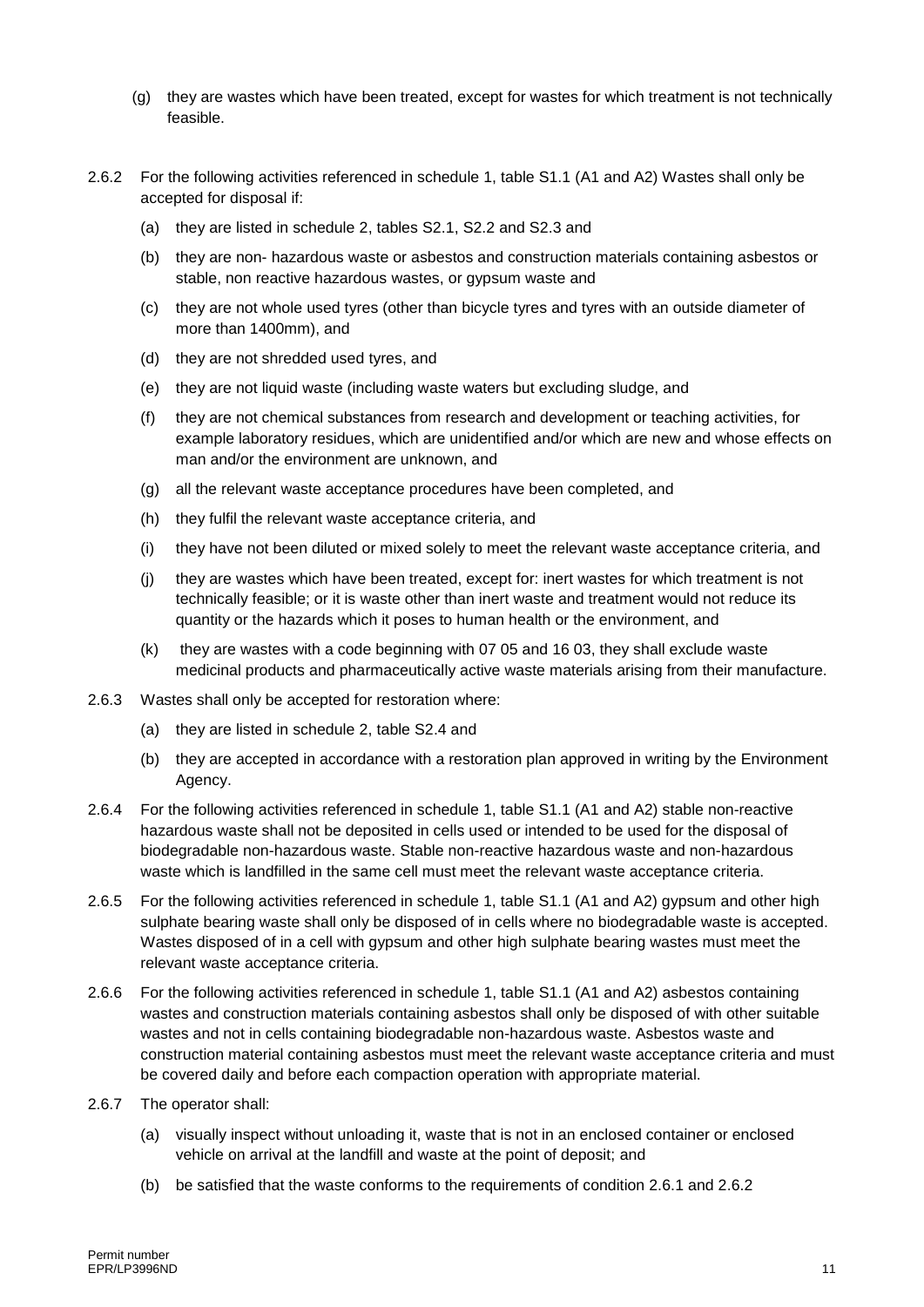- 2.6.8 Where the operator has taken samples to establish that the waste is in conformity with the documentation submitted by the holder then the samples taken shall be retained for at least one month and results of any analysis for at least two years.
- 2.6.9 The operator on accepting each delivery of waste shall provide a receipt to the person delivering it.
- 2.6.10 The total quantity of waste that shall be deposited in the landfill shall be limited by the pre-settlement levels shown on drawing CE-MP0476-DW02.
- 2.6.11 The quantity of waste that is deposited in the landfill in any year shall not exceed the limits in schedule 1 table S1.4.
- 2.6.12 The operator shall maintain and implement a system which ensures that a record is made of the quantity, characteristics, date of delivery and, where practicable, origin of any waste that is received for disposal or recovery and of the identity of the producer, or in the case of municipal waste and multiple collection vehicles, of the collector of such waste. Any information regarded by the operator as commercially confidential shall be clearly identified in the record.
- 2.6.13 The operator shall maintain and implement a system to record the disposal location of any hazardous waste.

#### **2.7 Leachate levels**

2.7.1 The limits for the level of leachate listed in schedule 3 table S3.1 shall not be exceeded.

#### **2.8 Closure and aftercare**

2.8.1 The operator shall maintain a closure and aftercare management plan.

#### **2.9 Landfill gas management**

- 2.9.1 The operator shall take appropriate measures, including, but not limited to, those specified in any approved landfill gas management plan, to:
	- (a) collect landfill gas; and
	- (b) control the migration of landfill gas.
- 2.9.2 The operator shall use the collected landfill gas to produce energy. If the collected landfill gas cannot be used to produce energy, the operator shall use appropriate measures to flare or treat the gas in accordance with an approved landfill gas management plan.
- 2.9.3 The operator shall:
	- (a) if notified by the Environment Agency, submit to the Environment Agency for approval within the period specified, a revised landfill gas management plan;
	- (b) implement the revised landfill gas management plan, from the date of approval, unless otherwise agreed in writing by the Environment Agency.

### **3 Emissions and monitoring**

#### **3.1 Emissions to water, air or land**

- 3.1.1 The limits in Schedule 3 shall not be exceeded.
- 3.1.2 There shall be no point source emissions to water, air or land except from the sources and emission points listed in schedule 3 table S3.2.
- 3.1.3 The operator shall prevent the input of any hazardous substances from the activities into groundwater.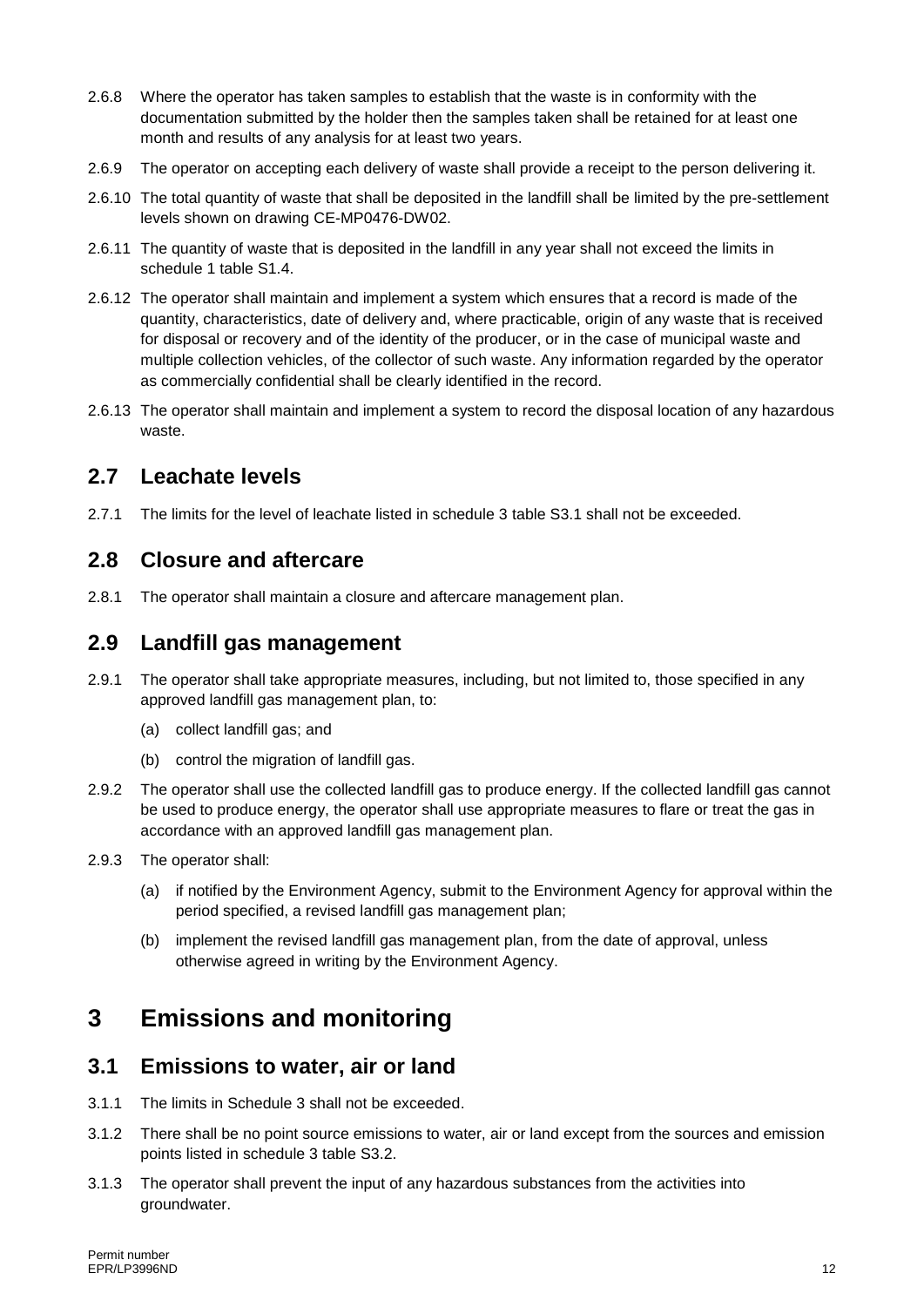- 3.1.4 The operator shall submit to the Environment Agency a review of the Hydrogeological Risk Assessment:
	- (a) between nine and six months prior to the fourth anniversary of the granting of the permit, and
	- (b) between nine and six months prior to every subsequent six years after the fourth anniversary of the granting of the permit.

#### **3.2 Emissions of substances not controlled by emission limits**

- 3.2.1 Emissions of substances not controlled by emission limits (excluding odour) shall not cause pollution. The operator shall not be taken to have breached this condition if appropriate measures, including, but not limited to, those specified in any approved emissions management plan, have been taken to prevent or where that is not practicable, to minimise, those emissions.
- 3.2.2 The operator shall:
	- (a) if notified by the Environment Agency that the activities are giving rise to pollution, submit to the Environment Agency for approval within the period specified, an emissions management plan which identifies and minimises the risks of pollution from emissions of substances not controlled by emission limits;
	- (b) implement the approved emissions management plan, from the date of approval, unless otherwise agreed in writing by the Environment Agency.
- 3.2.3 All liquids in containers, whose emission to water or land could cause pollution, shall be provided with secondary containment, unless the operator has used other appropriate measures to prevent or where that is not practicable, to minimise, leakage and spillage from the primary container.

#### **3.3 Odour**

- 3.3.1 Emissions from the activities shall be free from odour at levels likely to cause pollution outside the site, as perceived by an authorised officer of the Environment Agency, unless the operator has used appropriate measures, including, but not limited to, those specified in any approved odour management plan, to prevent or where that is not practicable to minimise the odour.
- 3.3.2 The operator shall:
	- (a) if notified by the Environment Agency that the activities are giving rise to pollution outside the site due to odour, submit to the Environment Agency for approval within the period specified, an odour management plan which identifies and minimises the risks of pollution from odour;
	- (b) implement the approved odour management plan, from the date of approval, unless otherwise agreed in writing by the Environment Agency.

### **3.4 Noise and vibration**

- 3.4.1 Emissions from the activities shall be free from noise and vibration at levels likely to cause pollution outside the site, as perceived by an authorised officer of the Environment Agency, unless the operator has used appropriate measures, including, but not limited to, those specified in any approved noise and vibration management plan to prevent or where that is not practicable to minimise the noise and vibration.
- 3.4.2 The operator shall:
	- (a) if notified by the Environment Agency that the activities are giving rise to pollution outside the site due to noise and vibration, submit to the Environment Agency for approval within the period specified, a noise and vibration management plan which identifies and minimises the risks of pollution from noise and vibration;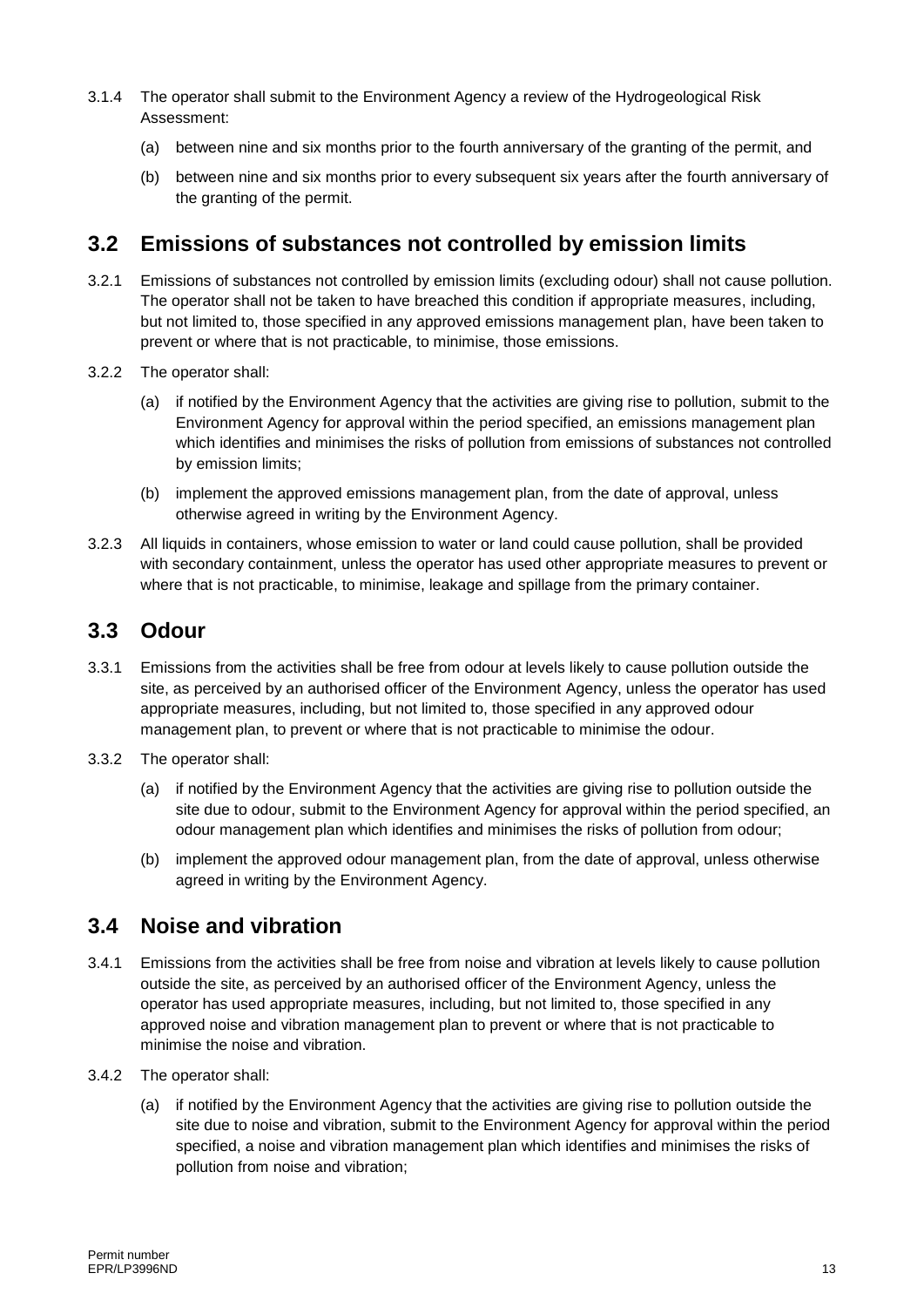(b) implement the approved noise and vibration management plan, from the date of approval, unless otherwise agreed in writing by the Environment Agency.

### **3.5 Monitoring**

- 3.5.1 The operator shall, unless otherwise agreed in writing by the Environment Agency, undertake the monitoring and any other actions specified in the following tables in schedule 3 to this permit:
	- (a) Leachate specified in tables S3.1 and S3.8;
	- (b) Point source emissions specified in tables S3.2;
	- (c) Groundwater specified in tables S3.3 and S3.6;
	- (d) Landfill gas specified in tables S3.4 and S3.7;
	- (e) Surface water specified in table S3.9;
	- (f) Particulate matter specified in table S3.5.
- 3.5.2 The operator shall maintain records of all monitoring required by this permit including records of the taking and analysis of samples, instrument measurements (periodic and continual), calibrations, examinations, tests and surveys and any assessment or evaluation made on the basis of such data.
- 3.5.3 A topographical survey of the site referenced to ordnance datum shall be carried out and shall be used to produce a plan of a scale adequate to show the surveyed features of the site:
	- (a) annually, and
	- (b) prior to the disposal of waste in any new cell or new development area of the landfill, and
	- (c) following closure of the landfill or part of the landfill.

#### **3.6 Pests**

- 3.6.1 The activities shall not give rise to the presence of pests which are likely to cause pollution, hazard or annoyance outside the boundary of the site. The operator shall not be taken to have breached this condition if appropriate measures, including, but not limited to, those specified in any approved pests management plan, have been taken to prevent or where that is not practicable, to minimise the presence of pests on the site.
- 3.6.2 The operator shall:
	- (a) if notified by the Environment Agency, submit to the Environment Agency for approval within the period specified, a pests management plan which identifies and minimises risks of pollution hazard or annoyance from pests;
	- (b) implement the pests management plan, from the date of approval, unless otherwise agreed in writing by the Environment Agency.

## **4 Information**

#### **4.1 Records**

- 4.1.1 All records required to be made by this permit shall:
	- (a) be legible;
	- (b) be made as soon as reasonably practicable;
	- (c) if amended, be amended in such a way that the original and any subsequent amendments remain legible, or are capable of retrieval; and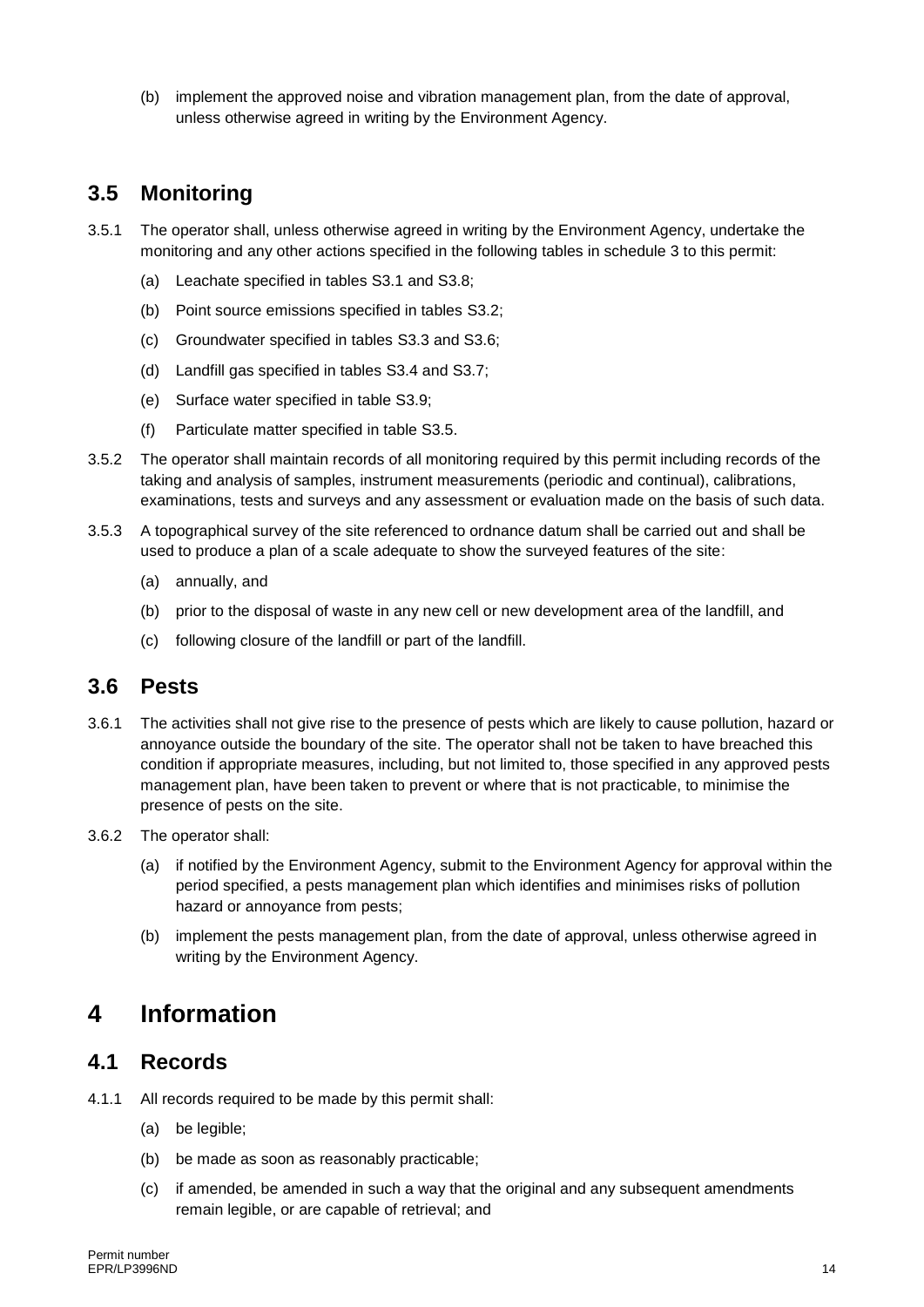- (d) be retained, unless otherwise agreed in writing by the Environment Agency, for at least 6 years from the date when the records were made, or in the case of the following records until permit surrender:
	- (i) the results of groundwater monitoring;
	- (ii) sub-surface landfill gas monitoring;
	- (iii) leachate levels, quality and quantities;
	- (iv) landfill gas generation and collection;
	- (v) waste types and quantities;
	- (vi) the location of hazardous waste deposits; and
	- (vii) the specification and as built drawings of the basal, sidewall and capping engineering systems.
- 4.1.2 The operator shall keep on site all records, plans and the management system required to be maintained by this permit, unless otherwise agreed in writing by the Environment Agency.

### **4.2 Reporting**

- 4.2.1 The operator shall send reports and notifications required by the permit to the Environment Agency using the contact details supplied in writing by the Environment Agency.
- 4.2.2 A report or reports on the performance of the activities over the previous year ('the annual report') shall be submitted to the Environment Agency by 31st January each year or such other date as may be agreed in writing by the Agency, with the exception of 4.2.2(c) that must be provided by the end of February each year. The report(s) shall include as a minimum:
	- (a) a review of the results of the monitoring and assessment carried out in accordance with this permit against the relevant assumptions, parameters and results in the risk assessments submitted in relation to this installation and any agreed amendments thereto. The review will include written descriptions of the improvements made to operational performance during the year, action plans developed and planned improvements for the coming year;
	- (b) the energy consumed at the site, reported in the format set out in schedule 4 table S4.3
	- (c) the annual production/treatment set out in schedule 4 table S4.2;
	- (d) the topographical surveys required by condition 3.5.3 other than those submitted as part of a CQA validation report;
	- (e) the volumetric difference (reported in cubic metres) between the most recent topographical survey and the previous annual topographical survey i.e. the additional volume of the landfill void that is occupied by waste;
	- (f) an assessment of the settlement behaviour of the landfill body based on the difference between the most recent topographical survey and previous annual topographical survey for the areas of the landfill which did not receive waste between the surveys;
	- (g) a calculation of the remaining capacity (reported in cubic metres) derived from the presettlement contours and the most recent topographical survey;
	- (h) a plan(s) ('the monitoring and extraction point plan MEPP') showing the locations of existing and any new leachate and landfill gas extraction and monitoring points.
- 4.2.3 Within 28 days of the end of the reporting period the operator shall, unless otherwise agreed in writing by the Environment Agency, submit reports of the monitoring and assessment carried out in accordance with the conditions of this permit, as follows:
	- (a) in respect of the parameters and emission points specified in schedule 4 table S4.1;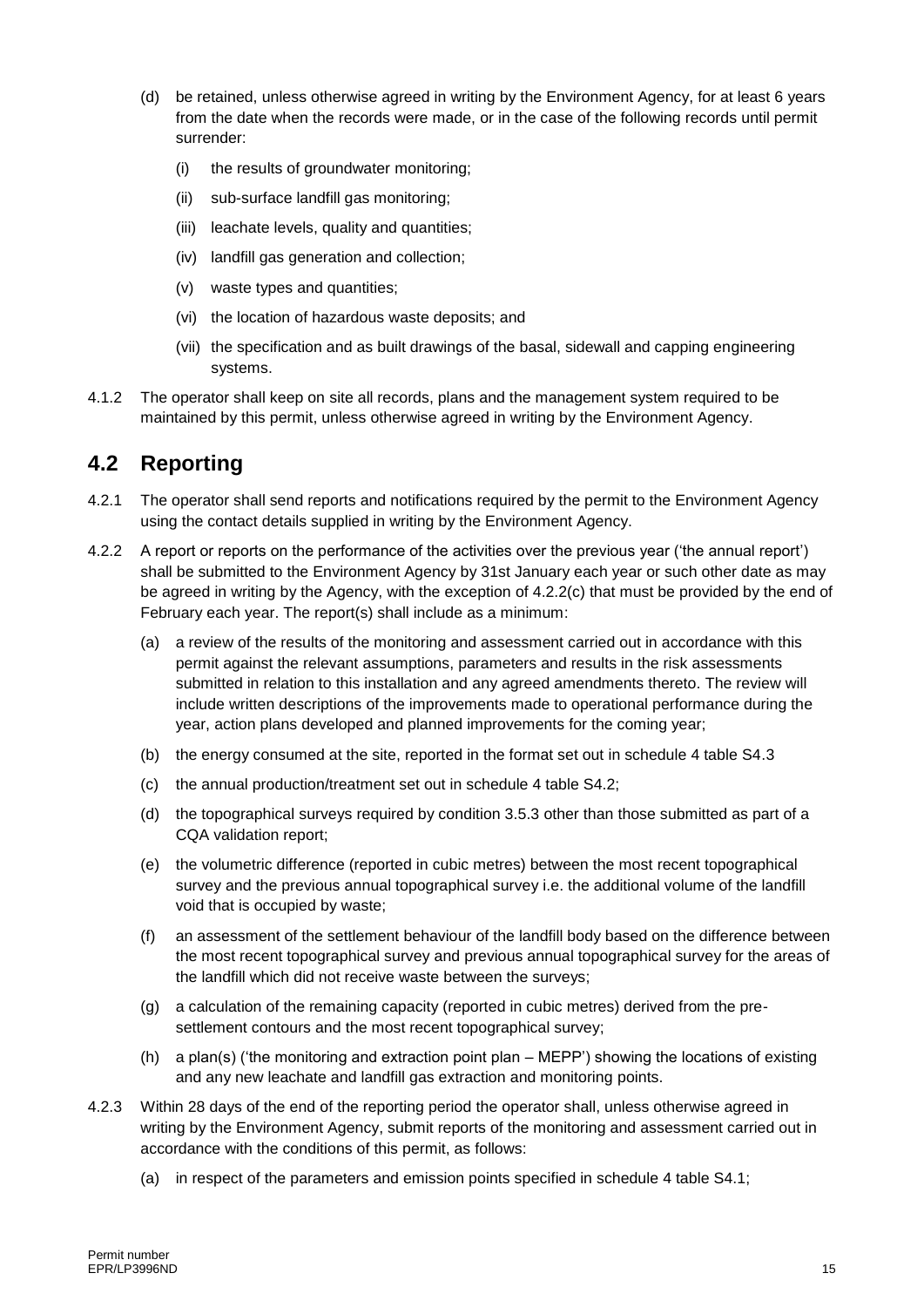- (b) using the forms specified in schedule 4 table S4.4 or other reporting format as agreed in writing with the Environment Agency; and
- (c) giving the information from such results and assessments as may be required by the forms specified in those tables.
- 4.2.4 Within one month of the end of each quarter, the operator shall submit to the Environment Agency using the form made available for the purpose, the information specified on the form relating to the site and the waste accepted and removed from it during the previous quarter.
- 4.2.5 The operator shall, unless notice under this condition has been served within the preceding four years, submit to the Environment Agency, within six months of receipt of a written notice, a report assessing whether there are other appropriate measures that could be taken to prevent, or where that is not practicable, to minimise pollution.

#### **4.3 Notifications**

- 4.3.1 (a) In the event that the operation of the activities gives rise to an incident or accident which significantly affects or may significantly affect the environment, the operator must immediately-
	- (i) inform the Environment Agency,
	- (ii) take the measures necessary to limit the environmental consequences of such an incident or accident, and
	- (iii) take the measures necessary to prevent further possible incidents or accidents;
	- (b) in the event of a breach of any permit condition the operator must immediately—
		- (i) inform the Environment Agency, and
		- (ii) take the measures necessary to ensure that compliance is restored within the shortest possible time;
	- (c) in the event of a breach of permit condition which poses an immediate danger to human health or threatens to cause an immediate significant adverse effect on the environment, the operator must immediately suspend the operation of the activities or the relevant part of it until compliance with the permit conditions has been restored.
- 4.3.2 Any information provided under condition 4.3.1(a)(i), or 4.3.1 (b)(i) where the information relates to the breach of a limit specified in the permit, shall be confirmed by sending the information listed in schedule 5 to this permit within the time period specified in that schedule.
- 4.3.3 The Environment Agency shall be notified within 14 days of the occurrence of the following matters, except where such disclosure is prohibited by Stock Exchange rules:

Where the operator is a registered company:

- (a) any change in the operator's trading name, registered name or registered office address; and
- (b) any steps taken with a view to the operator going into administration, entering into a company voluntary arrangement or being wound up.

Where the operator is a corporate body other than a registered company:

- (a) any change in the operator's name or address; and
- (b) any steps taken with a view to the dissolution of the operator.

In any other case:

- (c) the death of any of the named operators (where the operator consists of more than one named individual);
- (d) any change in the operator's name(s) or address(es); and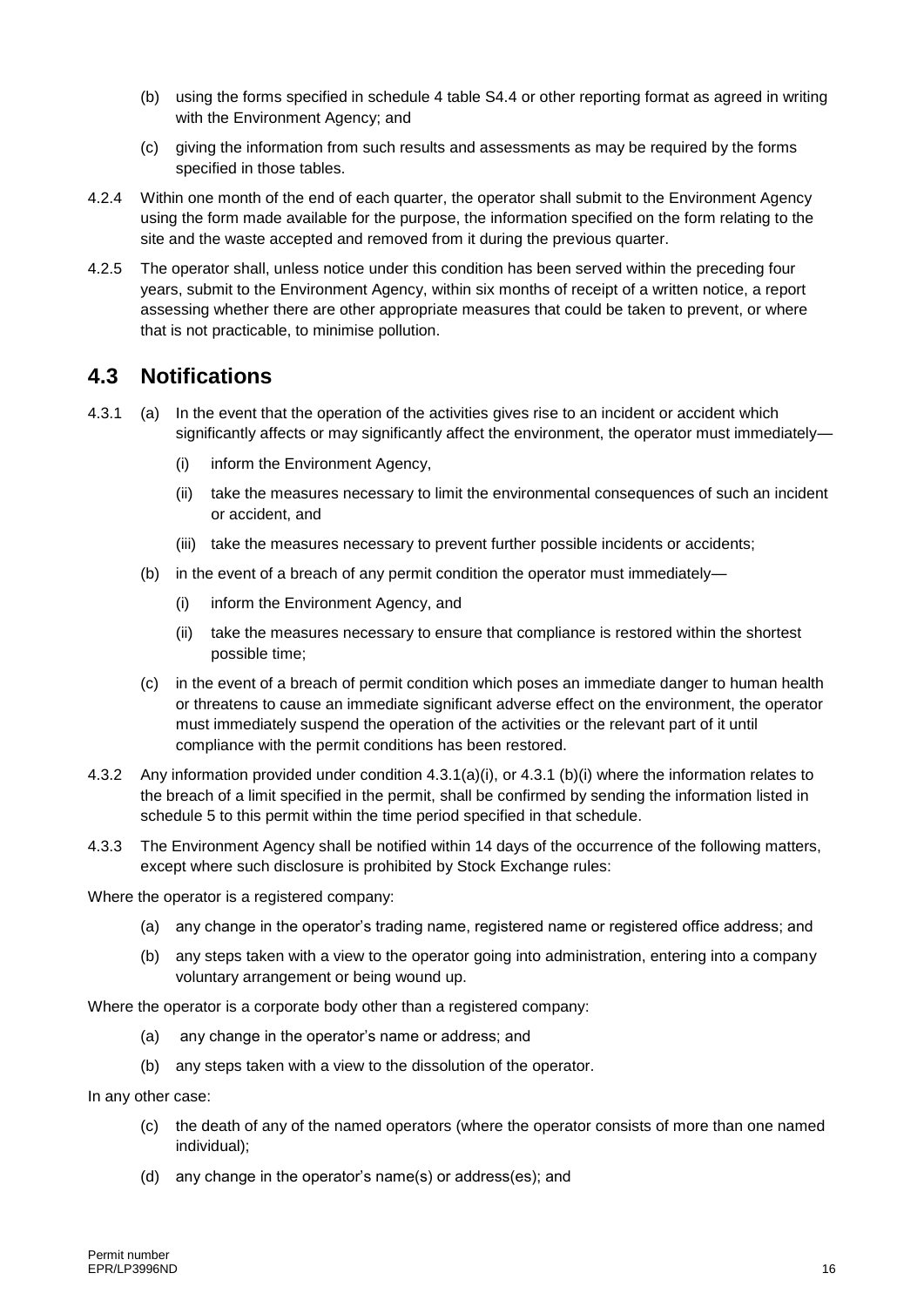- (e) any steps taken with a view to the operator, or any one of them, going into bankruptcy, entering into a composition or arrangement with creditors, or, in the case of them being in a partnership, dissolving the partnership.
- 4.3.4 Where the operator proposes to make a change in the nature or functioning, or an extension of the activities, which may have consequences for the environment and the change is not otherwise the subject of an application for approval under the Regulations or this permit:
	- (a) the Environment Agency shall be notified at least 14 days before making the change; and
	- (b) the notification shall contain a description of the proposed change in operation.

#### **4.4 Interpretation**

- 4.4.1 In this permit the expressions listed in schedule 6 shall have the meaning given in that schedule.
- 4.4.2 In this permit references to reports and notifications mean written reports and notifications, except where reference is made to notification being made "immediately", in which case it may be provided by telephone.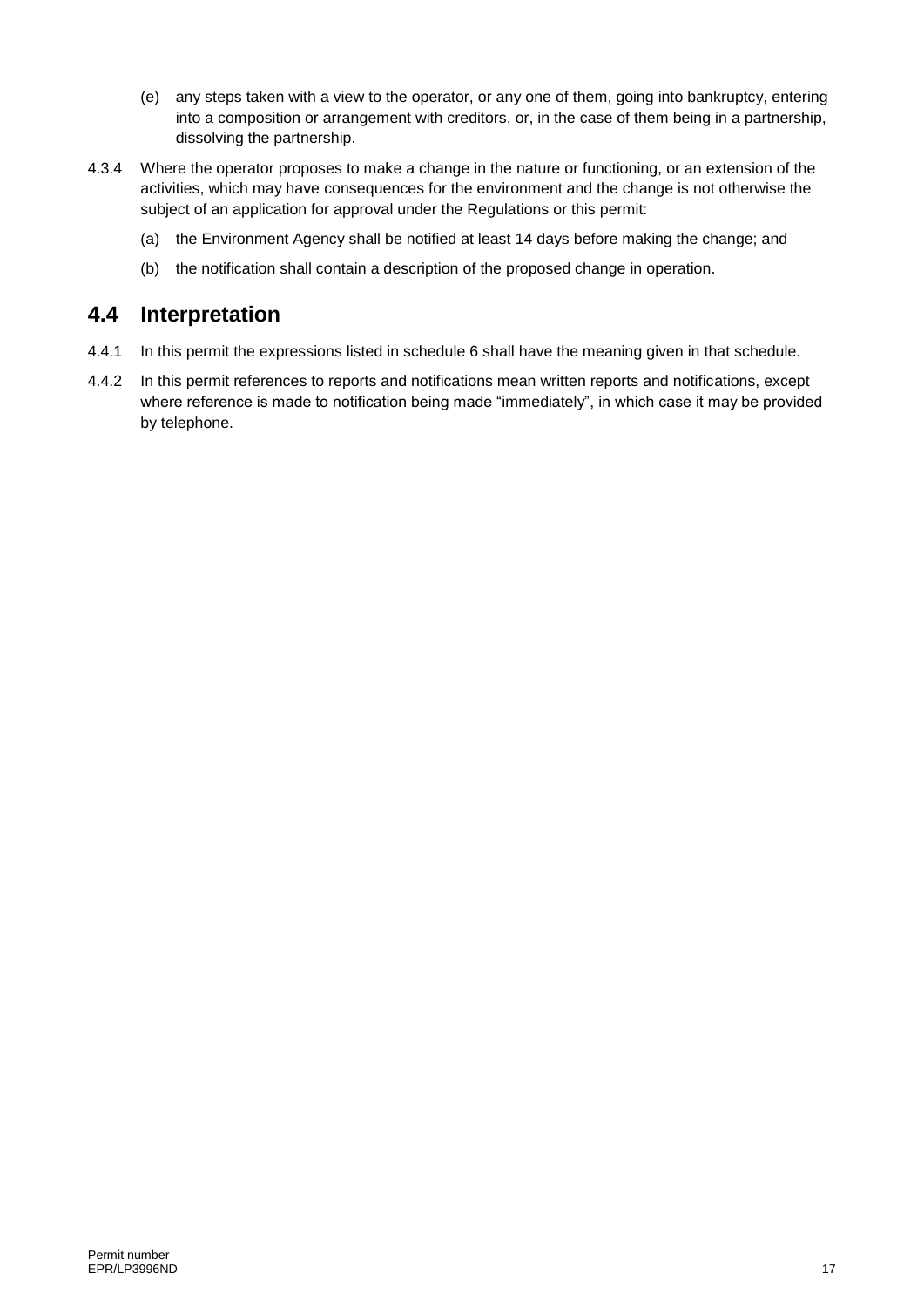# **Schedule 1 – Operations**

| <b>Table S1.1 activities</b>                                                   |                                                                                                                           |                                                                                                                                                                                    |                                                              |                                                                                                                                                                                                                                           |
|--------------------------------------------------------------------------------|---------------------------------------------------------------------------------------------------------------------------|------------------------------------------------------------------------------------------------------------------------------------------------------------------------------------|--------------------------------------------------------------|-------------------------------------------------------------------------------------------------------------------------------------------------------------------------------------------------------------------------------------------|
| <b>Activity</b><br>reference                                                   | <b>WFD Annex I and II</b><br>operations (where<br>applicable)                                                             | <b>Activity listed in</b><br>Schedule 1 of the EP<br><b>Regulations</b>                                                                                                            | <b>Description of specified</b><br>activity                  | <b>Limits of specified activity</b>                                                                                                                                                                                                       |
| A <sub>1</sub>                                                                 | D5-Specially<br>engineered landfill<br>and $R10 -$ Land<br>treatment resulting in<br>benefit to agriculture<br>or ecology | Section 5.2 Part A(1) (a),<br>The disposal of waste in a<br>landfill.                                                                                                              | Landfill for non-hazardous<br>waste and landfill restoration | Receipt, handling, storage and disposal of wastes,<br>consisting of the types and quantities specified in<br>condition 2.6, as an integral part of landfilling in Phase<br>9 only, as shown edged in blue on drawing reference<br>PER-03. |
| A2                                                                             | D5-Specially<br>engineered landfill                                                                                       | Section 5.2 Part $A(1)$ (a),<br>The disposal of waste in a<br>landfill.                                                                                                            | Landfill for hazardous waste                                 | Receipt, handling, storage and disposal of wastes,<br>consisting of the types and quantities specified in<br>condition 2.6, as an integral part of landfilling in Phase<br>9 only, as shown edged in blue on drawing reference<br>PER-03. |
|                                                                                | <b>Directly Associated Activities</b>                                                                                     |                                                                                                                                                                                    |                                                              |                                                                                                                                                                                                                                           |
| A3                                                                             | $D6$ – release to<br>water body except<br>seas/oceans                                                                     | $- -$                                                                                                                                                                              | Discharges of site drainage<br>from the landfill.            | From surface water management system to point of<br>entry to controlled waters (SW3 and SW4 on plan<br>drawing PER-03).                                                                                                                   |
| A <sub>4</sub>                                                                 | N/A                                                                                                                       | $\overline{\phantom{a}}$                                                                                                                                                           | Temporary storage of<br>leachate                             | Temporary storage of leachate arising from the landfill<br>prior to removal from the site.                                                                                                                                                |
| <b>Waste operations</b>                                                        |                                                                                                                           |                                                                                                                                                                                    |                                                              |                                                                                                                                                                                                                                           |
| <b>Activity</b><br>Description of activities for waste operations<br>reference |                                                                                                                           | <b>Limits of activities</b>                                                                                                                                                        |                                                              |                                                                                                                                                                                                                                           |
| A <sub>5</sub><br>The deposit of inert waste into or onto land.                |                                                                                                                           | Receipt, handling, storage and disposal of wastes, consisting of the types and quantities<br>specified in condition 2.6, as an integral part of landfilling in Phases 1 to 8 only. |                                                              |                                                                                                                                                                                                                                           |
|                                                                                | D1 - Deposit into or onto land                                                                                            |                                                                                                                                                                                    |                                                              |                                                                                                                                                                                                                                           |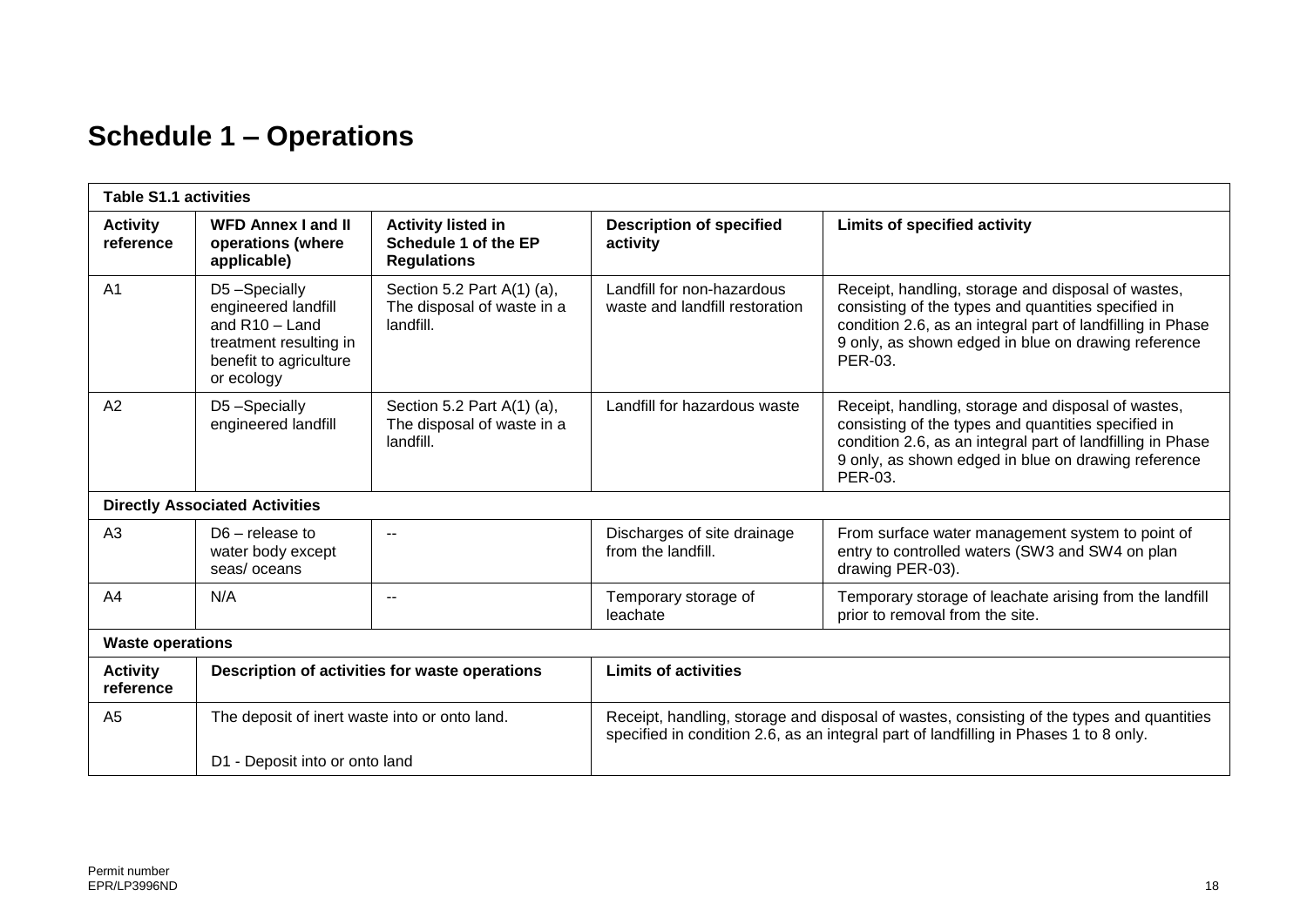| <b>Table S1.2 Operating techniques</b> |                                                                                                                                                                                                                                                                                                                                                          |                      |
|----------------------------------------|----------------------------------------------------------------------------------------------------------------------------------------------------------------------------------------------------------------------------------------------------------------------------------------------------------------------------------------------------------|----------------------|
| <b>Description</b>                     | <b>Parts</b>                                                                                                                                                                                                                                                                                                                                             | <b>Date Received</b> |
| Application                            | The responses to questions 1.2.5, 1.2.28, 1.2.29, 1.2.30, 2.1, 2.2.6, 2.3.16, 2.3.64, 2.3.65,<br>2.3.66, 2.3.67, 2.3.69, 2.5.1, 2.5.3 and 4.4.4 in part B of the Application Form.                                                                                                                                                                       | 17/12/03             |
| Document and drawings                  | Volume III Conceptual Model and Working Plan, sections: 2.4, 2.5, 2.6 (except in relation to<br>drainage). 3.11, 3.13, 4.3, 4.4, 5.3, 5.4, 5.5, 5.6, 5.10, 6.6, 6.7, 6.8, 6.9, 6.11, 6.12, 7.4, 7.7, 7.12,<br>8.4, 9.7, 9.8, 9.9, appendix 4, appendix 5, appendix 6, section 1.4 of appendix 9, section 3 of<br>appendix 9 and section 4 of appendix 9. | 17/12/03             |
| Document and drawings                  | Volume II Conceptual Model and Working Plan, appendix hydrogeological risk assessment.                                                                                                                                                                                                                                                                   | 17/12/03             |
| Letter                                 | The following sections of letter dated 27/10/04:<br>Volume I, section 6, paragraphs 1,2,3,4,5 and 6;<br>Plan drawing WM/SR/06a;<br>Volume II, section 2, paragraph 2;<br>Volume II, appendix 2, section 4, paragraphs 1 and 2;<br>Volume III, section 2, paragraph 3;<br>Volume III, section 4, paragraph 1;<br>Volume V, section 5.                     | 27/10/04             |
| Document and drawings                  | Volume III Conceptual Model and Working Plan, appendix 8 gas monitoring plan.                                                                                                                                                                                                                                                                            | 08/06/05             |
| Document and drawings                  | Volume II Conceptual Model and Working Plan, appendix 2 surface water monitoring plan.                                                                                                                                                                                                                                                                   | 29/09/05             |
| Document and drawings                  | Proposed Site Investigation Report.                                                                                                                                                                                                                                                                                                                      | 08/06/05             |
| Document and drawings                  | Volume III conceptual Model and Working Plan, appendix 7 groundwater monitoring plan.                                                                                                                                                                                                                                                                    | 08/06/05             |
| Letter                                 | The following sections of letter dated 18/02/05:<br>iii) Capping arrangements.                                                                                                                                                                                                                                                                           | 18/02/05             |
| Letter                                 | The following sections of letter (email) dated 07/04/05 (14:38 hours):<br>Point number 2;<br>Point number 4.                                                                                                                                                                                                                                             | 07/04/05             |
| Letter                                 | The following sections of letter dated 14/04/05:<br>Condition 5 (monitoring boreholes);<br>Condition 6 (drainage from quarantine and waste reception area).                                                                                                                                                                                              | 14/04/05             |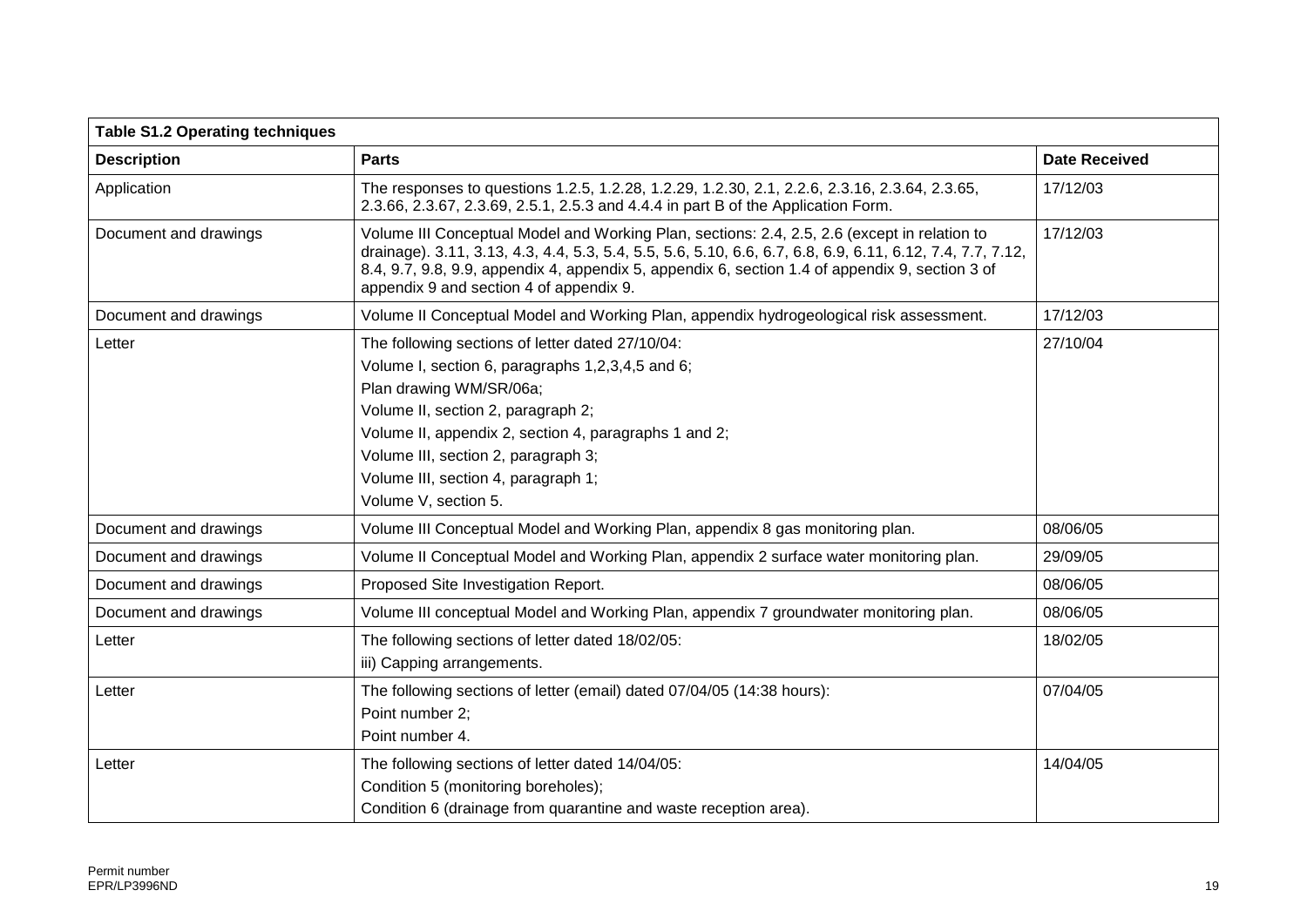| <b>Table S1.2 Operating techniques</b>                      |                                                                                                                                                                                                                                           |                      |
|-------------------------------------------------------------|-------------------------------------------------------------------------------------------------------------------------------------------------------------------------------------------------------------------------------------------|----------------------|
| <b>Description</b>                                          | <b>Parts</b>                                                                                                                                                                                                                              | <b>Date Received</b> |
| Letter                                                      | The following sections of letter dated 13/5/05:<br>Condition 1, point 3 (monitoring boreholes).                                                                                                                                           | 13/5/05              |
| Document (Plan)                                             | SDA/006711/03                                                                                                                                                                                                                             | 06/05                |
| Letter                                                      | The following sections of letter dated 11/07/05:<br>Paragraph 2 relating to the depth of the clay basal barrier.                                                                                                                          | 11/07/05             |
| Letter                                                      | Section 3 site investigation                                                                                                                                                                                                              | 11/08/05             |
| <b>Documents</b>                                            | Financial provision document                                                                                                                                                                                                              | 11/08/05             |
| Document                                                    | Waste Acceptance Criteria                                                                                                                                                                                                                 | 08/06/05             |
| Report and drawings                                         | Final SW and Gas plans submitted 20th April 2006.                                                                                                                                                                                         | 20/04/06             |
| Report and drawings                                         | Final GW Plan Submitted 15/06/2006                                                                                                                                                                                                        | 15/06/06             |
| Dust Plan                                                   | Final Plan submitted 12/01/07                                                                                                                                                                                                             | 12/01/07             |
| Variation Application<br>EA/EPR/LP3996ND/V002               | The responses to questions C2a, C2b, C2d, C3, C5, C6e, C7a and C7b of the variation<br>application and the Non-Technical Summary document of the variation application.                                                                   | 17/11/09             |
| Letter from Prof Stephen L Willets<br>dated 22/12/09        | Revised design of cap for Phase 9.                                                                                                                                                                                                        | 23/12/09             |
| <b>Request for Further Information</b><br>dated 01/04/10    | The responses to questions 1, 2 and 6 of the Request for Further Information letter.                                                                                                                                                      | 15/04/10             |
| Additional information submitted by<br>email                | Drawings referenced:<br>MG424/22 "Monitoring Location Plan"<br>053-09-081-15A "Typical Leachate Collection System Detail"<br>053-09-081-15A/01 "Site Plan Showing Section Locations"<br>053-09-081-15A/02 "Typical Liner System Sections" | 07/06/10             |
| Request for Further Information by<br>notice dated 15/06/10 | Response to questions 1b, 2 and 5                                                                                                                                                                                                         | 24/06/10             |
| Variation application<br>EPR/LP3996ND/V003                  | Parts C2 and C3 of the application forms and all supporting information.                                                                                                                                                                  | 08/12/14             |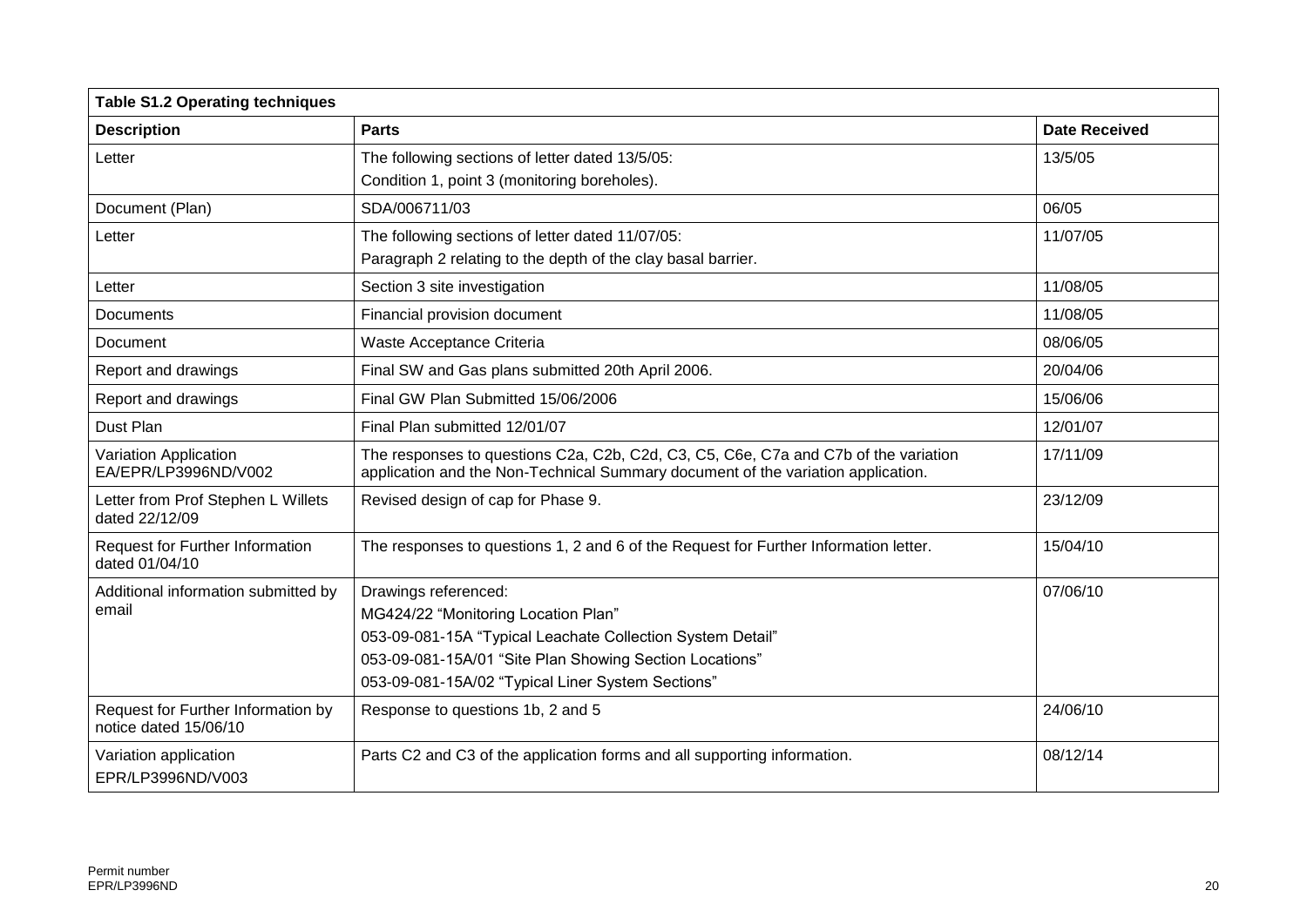| <b>Table S1.2 Operating techniques</b>          |                                                                                                                                                                             |                      |
|-------------------------------------------------|-----------------------------------------------------------------------------------------------------------------------------------------------------------------------------|----------------------|
| <b>Description</b>                              | <b>Parts</b>                                                                                                                                                                | <b>Date Received</b> |
| Schedule 5 request for information              | Revised Hydrogeological Risk Assessment (HRA)                                                                                                                               | 12/01/15             |
| EPR/LP3996ND/V003                               | Response to further questions on HRA, updated site plan, new European Waste Catalogue code<br>tables.                                                                       | 26/01/15             |
| Variation application<br>EPR/LP3996ND/V003      | Email detailing pre-acceptance and acceptance procedures that will be undertaken for asbestos<br>wastes                                                                     | 12/05/15             |
| Variation application<br>EPR/LP3996ND/V006      | Parts C2 and C3 of the application forms and all supporting documentation (excluding reference<br>to the removal of the leachate drainage blanket) including the following: | 27/04/16             |
|                                                 | Operating Techniques, dated April 2016                                                                                                                                      |                      |
|                                                 | Environmental Risk assessment, dated April 2016                                                                                                                             |                      |
|                                                 | Environmental Monitoring Plan, dated April 2016                                                                                                                             |                      |
|                                                 | Environmental Setting, dated April 2016                                                                                                                                     |                      |
| Response to Schedule 5 notice<br>dated 19/09/16 | Response to questions 7, 8, 9 and 10 regarding groundwater compliance limits, leachate<br>monitoring and asbestos monitoring.                                               | 30/09/16             |
| Response to Schedule 5 notice<br>dated 27/01/17 | Response to question 1 regarding leachate management and drainage blanket including the<br>following documents:                                                             | 08/02/17             |
|                                                 | Document MGL/A094946/MJ/EA-03                                                                                                                                               |                      |
|                                                 | Drawing reference MGL/A075924/ENG/04B                                                                                                                                       |                      |
|                                                 | Conceptual model reference MGL/A094946/HYD/04A                                                                                                                              |                      |

| Table S1.3 Improvement programme requirements |                                                                                                                                                                                                                          |             |
|-----------------------------------------------|--------------------------------------------------------------------------------------------------------------------------------------------------------------------------------------------------------------------------|-------------|
| Reference                                     | Requirement                                                                                                                                                                                                              | <b>Date</b> |
| IC1                                           | The operator shall submit to the Environment Agency in writing for approval a restoration plan<br>for the site which includes waste quantities, waste types and waste acceptance criteria for<br>wastes for restoration. | 31/03/2018  |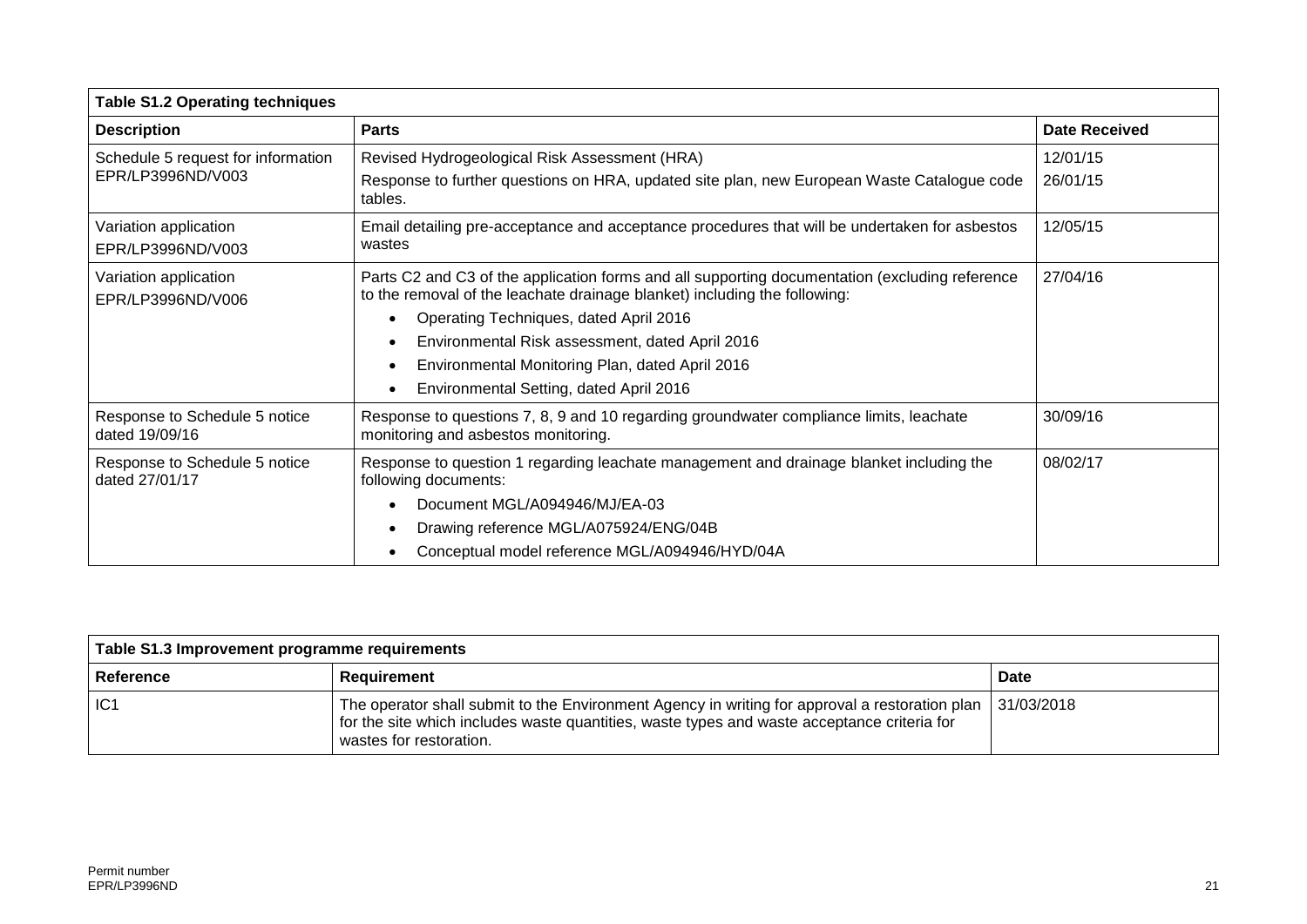| Table S1.4 Annual waste input limits                                        |                                                                                |  |
|-----------------------------------------------------------------------------|--------------------------------------------------------------------------------|--|
| Category                                                                    | <b>Limit Tonnes/ Year</b>                                                      |  |
| Non-hazardous waste (Phase 9 only)                                          | 50.000                                                                         |  |
| Stable non-reactive hazardous waste (Phase 9 only)                          | 200,000 combined total including a maximum of 20,000 tonnes of gypsum<br>waste |  |
| Asbestos waste and construction material containing asbestos (Phase 9 only) |                                                                                |  |
| Gypsum waste (Phase 9 only)                                                 |                                                                                |  |
| Inert waste                                                                 | 50,000                                                                         |  |
| Waste for restoration                                                       | To be agreed in accordance with improvement condition IC1                      |  |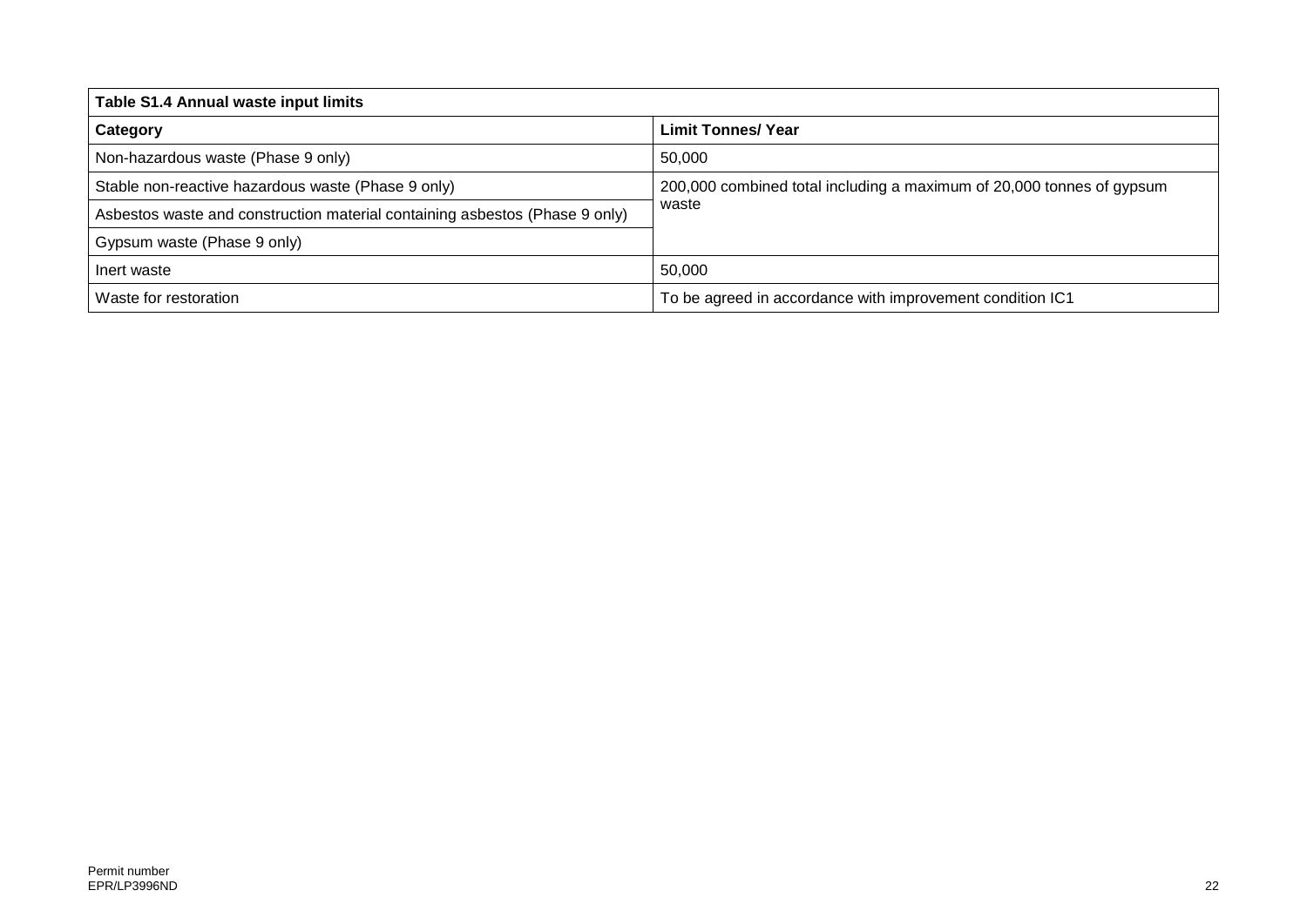# **Schedule 2 – List of permitted wastes**

| Table S2.1 Permitted waste types for disposal at a landfill for non-hazardous waste |                                                                                                                        |
|-------------------------------------------------------------------------------------|------------------------------------------------------------------------------------------------------------------------|
| Waste code                                                                          | <b>Description</b>                                                                                                     |
| 01                                                                                  | Wastes resulting from exploration, mining, quarrying, and physical and chemical<br>treatment of minerals               |
| 01 01                                                                               | wastes from mineral excavation                                                                                         |
| 01 01 02                                                                            | wastes from mineral non-metalliferous excavation                                                                       |
| 01 04                                                                               | wastes from physical and chemical processing of non-metalliferous minerals                                             |
| 01 04 08                                                                            | waste gravel and crushed rocks other than those mentioned in 01 04 07                                                  |
| 01 04 09                                                                            | waste sand and clays                                                                                                   |
| 01 04 11                                                                            | wastes from potash and rock salt processing other than those mentioned in 01 04 07                                     |
| 01 04 12                                                                            | tailings and other wastes from washing and cleaning of minerals other than those<br>mentioned in 01 04 07 and 01 04 11 |
| 01 04 13                                                                            | wastes from stone cutting and sawing other than those mentioned in 01 04 07                                            |
| 10                                                                                  | <b>Wastes from thermal processes</b>                                                                                   |
| 10 01                                                                               | wastes from power stations and other combustion plants (except 19)                                                     |
| 10 01 24                                                                            | sands from fluidised beds                                                                                              |
| 10 12                                                                               | wastes from manufacture of ceramic goods, bricks, tiles and construction<br>products                                   |
| 10 12 08                                                                            | waste ceramics, bricks, tiles and construction products (after thermal processing)                                     |
| 10 13                                                                               | wastes from manufacture of cement, lime and plaster and articles and products<br>made from them                        |
| 10 13 11                                                                            | wastes from cement-based composite materials other than those mentioned in 10 13 09<br>and 10 13 10                    |
| 10 13 14                                                                            | waste concrete and concrete sludge                                                                                     |
| 17                                                                                  | Construction and demolition wastes (including excavated soil from contaminated<br>sites)                               |
| 1701                                                                                | concrete, bricks, tiles and ceramics                                                                                   |
| 17 01 01                                                                            | concrete                                                                                                               |
| 17 01 02                                                                            | bricks                                                                                                                 |
| 17 01 03                                                                            | tiles and ceramics                                                                                                     |
| 17 01 07                                                                            | mixtures of concrete, bricks, tiles and ceramics other than those mentioned in 17 01 06                                |
| 1702                                                                                | wood, glass and plastic                                                                                                |
| 17 02 02                                                                            | glass                                                                                                                  |
| 1703                                                                                | bituminous mixtures, coal tar and tarred products                                                                      |
| 17 03 02                                                                            | bituminous mixtures other than those mentioned in 17 03 01                                                             |
| 1705                                                                                | soil (including excavated soil from contaminated sites), stones and dredging spoil                                     |
| 17 05 04                                                                            | soil and stones other than those mentioned in 17 05 03                                                                 |
| 17 05 08                                                                            | track ballast other than those mentioned in 17 05 07                                                                   |
| 1709                                                                                | other construction and demolition wastes                                                                               |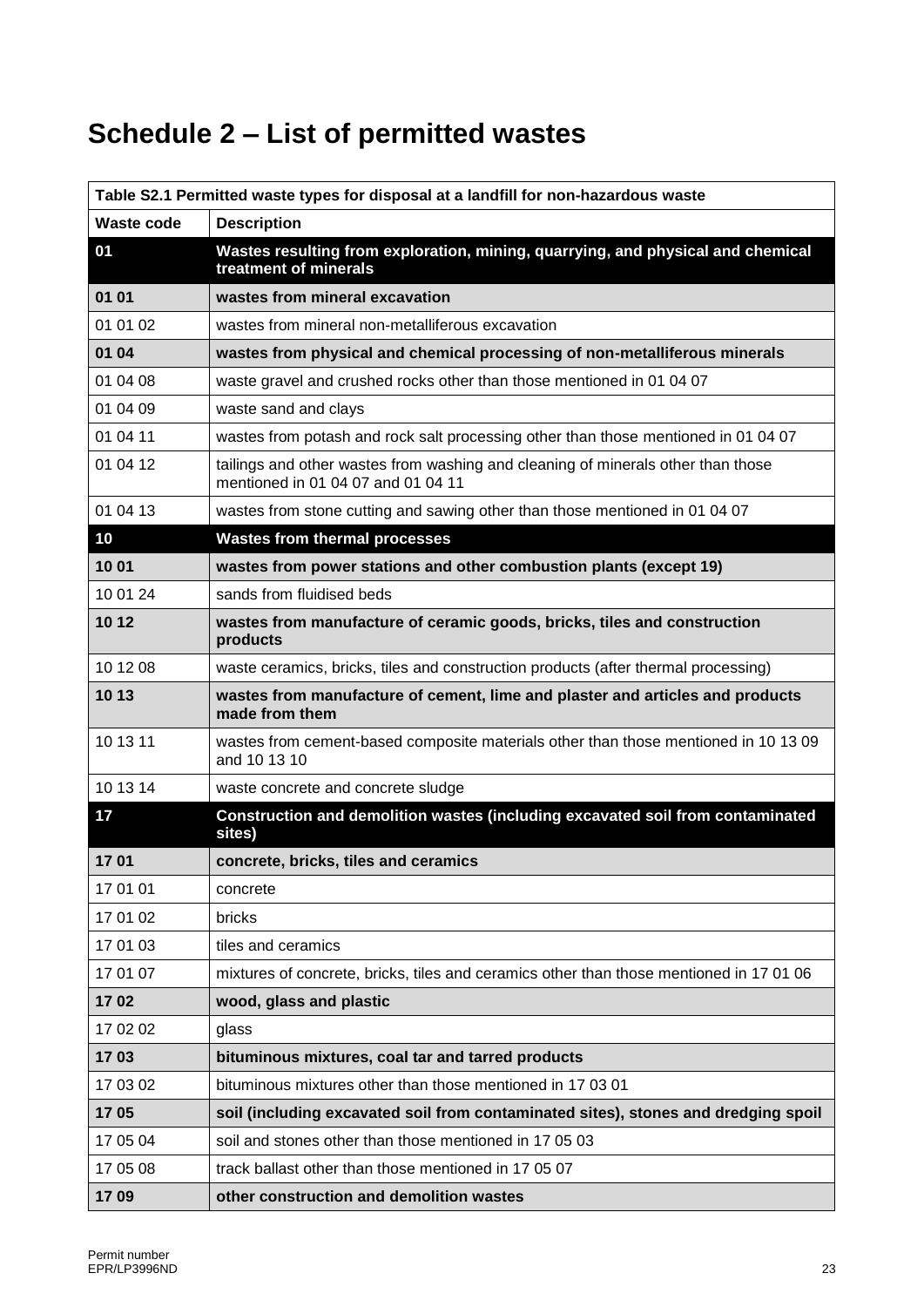| Table S2.1 Permitted waste types for disposal at a landfill for non-hazardous waste |                                                                                                                                                                               |  |  |  |  |  |
|-------------------------------------------------------------------------------------|-------------------------------------------------------------------------------------------------------------------------------------------------------------------------------|--|--|--|--|--|
| <b>Waste code</b>                                                                   | <b>Description</b>                                                                                                                                                            |  |  |  |  |  |
| 17 09 04                                                                            | mixed construction and demolition wastes other than those mentioned in 17 09 01, 17 09<br>02 and 17 09 03                                                                     |  |  |  |  |  |
| 19                                                                                  | Wastes from waste management facilities, off-site waste water treatment plants<br>and the preparation of water intended for human consumption and water for<br>industrial use |  |  |  |  |  |
| 1901                                                                                | wastes from incineration or pyrolysis of waste                                                                                                                                |  |  |  |  |  |
| 19 01 19                                                                            | sands from fluidised beds                                                                                                                                                     |  |  |  |  |  |
| 19 02                                                                               | wastes from physico/chemical treatments of waste (including dechromatation,<br>decyanidation, neutralisation)                                                                 |  |  |  |  |  |
| 19 02 03                                                                            | premixed wastes composed only of non-hazardous wastes                                                                                                                         |  |  |  |  |  |
| 19 12                                                                               | wastes from the mechanical treatment of waste (for example sorting, crushing,<br>compacting, pelletising) not otherwise specified                                             |  |  |  |  |  |
| 19 12 09                                                                            | minerals (for example sand, stones)                                                                                                                                           |  |  |  |  |  |
| 19 12 12                                                                            | other wastes (including mixtures of materials) from mechanical treatment of wastes other<br>than those mentioned in 19 12 11                                                  |  |  |  |  |  |
| 19 13                                                                               | wastes from soil and groundwater remediation                                                                                                                                  |  |  |  |  |  |
| 19 13 02                                                                            | solid wastes from soil remediation other than those mentioned in 19 13 01                                                                                                     |  |  |  |  |  |
| 20                                                                                  | Municipal wastes (household waste and similar commercial, industrial and<br>institutional wastes) including separately collected fractions                                    |  |  |  |  |  |
| 20 02                                                                               | garden and park wastes (including cemetery waste)                                                                                                                             |  |  |  |  |  |
| 20 02 02                                                                            | soil and stones                                                                                                                                                               |  |  |  |  |  |

| Table S2.2 Permitted waste types for disposal in the stable non-reactive hazardous waste cell |                                                                                                 |  |  |  |  |  |
|-----------------------------------------------------------------------------------------------|-------------------------------------------------------------------------------------------------|--|--|--|--|--|
| Waste code                                                                                    | <b>Description</b>                                                                              |  |  |  |  |  |
| 10                                                                                            | <b>Wastes from thermal processes</b>                                                            |  |  |  |  |  |
| 10 01                                                                                         | wastes from power stations and other combustion plants (except 19)                              |  |  |  |  |  |
| 10 01 01                                                                                      | bottom ash, slag and boiler dust (excluding boiler dust mentioned in 10 01 04)                  |  |  |  |  |  |
| 10 01 02                                                                                      | coal fly ash                                                                                    |  |  |  |  |  |
| 10 01 03                                                                                      | fly ash from peat and untreated wood                                                            |  |  |  |  |  |
| 10 01 04*                                                                                     | oil fly ash and boiler dust                                                                     |  |  |  |  |  |
| 10 01 05                                                                                      | calcium-based reaction wastes from flue-gas desulphurisation in solid form                      |  |  |  |  |  |
| 10 01 07                                                                                      | calcium-based reaction wastes from flue-gas desulphurisation in sludge form                     |  |  |  |  |  |
| 10 01 13*                                                                                     | fly ash from emulsified hydrocarbons used as fuel                                               |  |  |  |  |  |
| 10 01 14*                                                                                     | bottom ash, slag and boiler dust from co-incineration containing dangerous substances           |  |  |  |  |  |
| 10 01 15                                                                                      | bottom ash, slag and boiler dust from co-incineration other than those mentioned in 10<br>01 14 |  |  |  |  |  |
| 10 01 16*                                                                                     | fly ash from co-incineration containing dangerous substances                                    |  |  |  |  |  |
| 10 01 17                                                                                      | fly ash from co-incineration other than those mentioned in 10 01 16                             |  |  |  |  |  |
| 10 01 18*                                                                                     | wastes from gas cleaning containing dangerous substances                                        |  |  |  |  |  |
| 10 01 19                                                                                      | wastes from gas cleaning other than those mentioned in 10 01 05, 10 01 07 and 10 01<br>18       |  |  |  |  |  |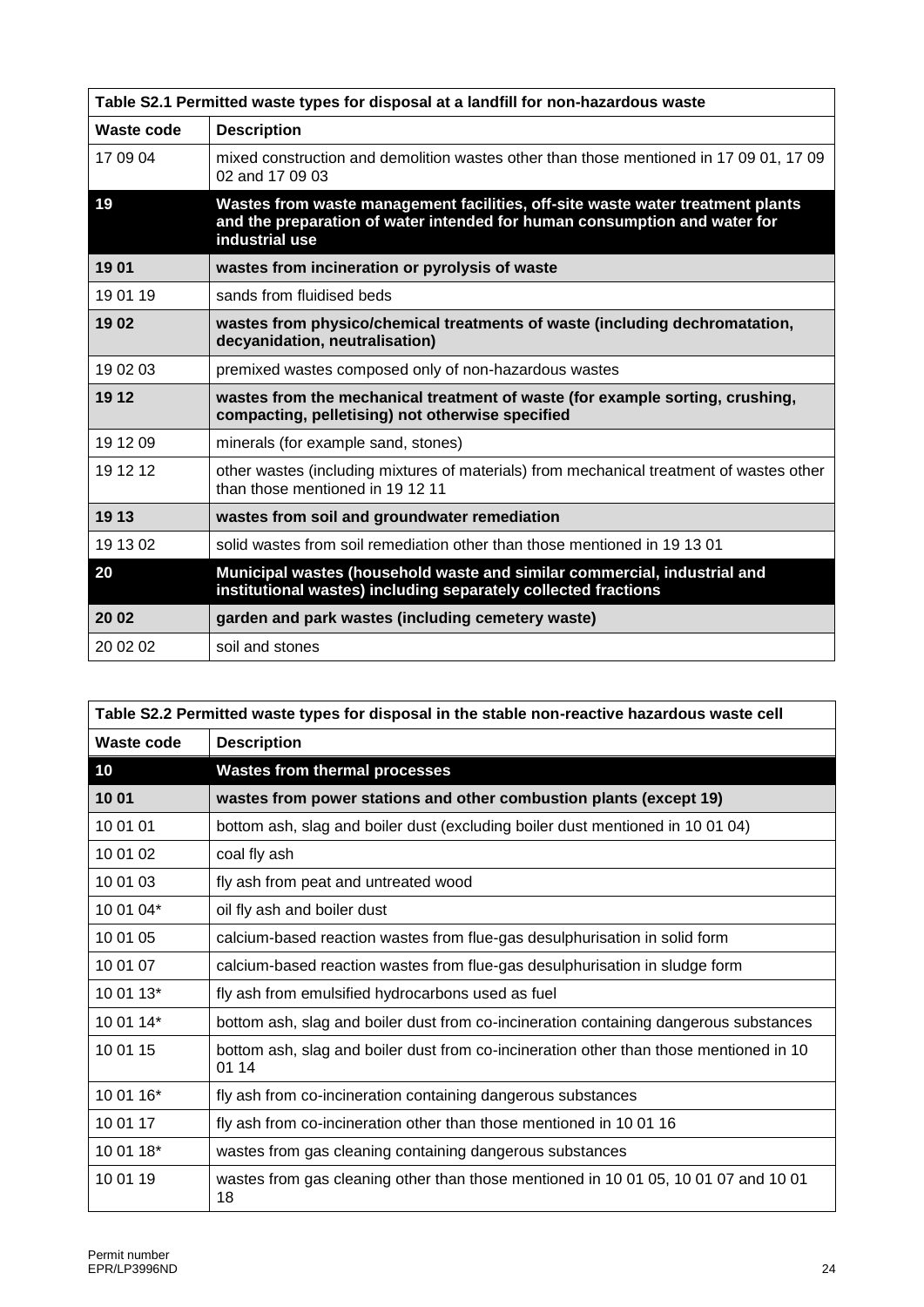| Table S2.2 Permitted waste types for disposal in the stable non-reactive hazardous waste cell |                                                                                                   |  |  |  |  |  |  |
|-----------------------------------------------------------------------------------------------|---------------------------------------------------------------------------------------------------|--|--|--|--|--|--|
| <b>Waste code</b>                                                                             | <b>Description</b>                                                                                |  |  |  |  |  |  |
| 10 01 20*                                                                                     | sludges from on-site effluent treatment containing dangerous substances                           |  |  |  |  |  |  |
| 10 01 21                                                                                      | sludges from on-site effluent treatment other than those mentioned in 10 01 20                    |  |  |  |  |  |  |
| 10 01 22*                                                                                     | aqueous sludges from boiler cleansing containing dangerous substances                             |  |  |  |  |  |  |
| 10 01 23                                                                                      | aqueous sludges from boiler cleansing other than those mentioned in 10 01 22                      |  |  |  |  |  |  |
| 10 01 25                                                                                      | wastes from fuel storage and preparation of coal-fired power plants                               |  |  |  |  |  |  |
| 10 01 26                                                                                      | wastes from cooling-water treatment                                                               |  |  |  |  |  |  |
| 10 12                                                                                         | wastes from manufacture of ceramic goods, bricks, tiles and construction<br>products              |  |  |  |  |  |  |
| 10 12 01                                                                                      | waste preparation mixture before thermal processing                                               |  |  |  |  |  |  |
| 10 12 03                                                                                      | particulates and dust                                                                             |  |  |  |  |  |  |
| 10 12 05                                                                                      | sludges and filter cakes from gas treatment                                                       |  |  |  |  |  |  |
| 10 12 06                                                                                      | discarded moulds                                                                                  |  |  |  |  |  |  |
| 10 12 09*                                                                                     | solid wastes from gas treatment containing dangerous substances                                   |  |  |  |  |  |  |
| 10 12 10                                                                                      | solid wastes from gas treatment other than those mentioned in 10 12 09                            |  |  |  |  |  |  |
| 10 12 11*                                                                                     | wastes from glazing containing heavy metals                                                       |  |  |  |  |  |  |
| 10 12 12                                                                                      | wastes from glazing other than those mentioned in 10 12 11                                        |  |  |  |  |  |  |
| 10 12 13                                                                                      | sludge from on-site effluent treatment                                                            |  |  |  |  |  |  |
| 10 13                                                                                         | wastes from manufacture of cement, lime and plaster and articles and products<br>made from them   |  |  |  |  |  |  |
| 10 13 01                                                                                      | waste preparation mixture before thermal processing                                               |  |  |  |  |  |  |
| 10 13 04                                                                                      | wastes from calcination and hydration of lime                                                     |  |  |  |  |  |  |
| 10 13 06                                                                                      | particulates and dust (except 10 13 12 and 10 13 13)                                              |  |  |  |  |  |  |
| 10 13 07                                                                                      | sludges and filter cakes from gas treatment                                                       |  |  |  |  |  |  |
| 10 13 12*                                                                                     | solid wastes from gas treatment containing dangerous substances                                   |  |  |  |  |  |  |
| 10 13 13                                                                                      | solid wastes from gas treatment other than those mentioned in 10 13 12                            |  |  |  |  |  |  |
| 10 13 14                                                                                      | waste concrete and concrete sludge                                                                |  |  |  |  |  |  |
| 12                                                                                            | Wastes from shaping and physical and mechanical surface treatment of metals<br>and plastics       |  |  |  |  |  |  |
| 1201                                                                                          | wastes from shaping and physical and mechanical surface treatment of metals<br>and plastics       |  |  |  |  |  |  |
| 12 01 16*                                                                                     | waste blasting material containing hazardous substances                                           |  |  |  |  |  |  |
| 12 01 17                                                                                      | waste blasting material other than those mentioned in 12 01 16                                    |  |  |  |  |  |  |
| 16                                                                                            | Wastes not otherwise specified in the list                                                        |  |  |  |  |  |  |
| 16 03                                                                                         | off-specification batches and unused products                                                     |  |  |  |  |  |  |
| 16 03 03*                                                                                     | inorganic wastes containing hazardous substances                                                  |  |  |  |  |  |  |
| 16 03 04                                                                                      | inorganic wastes other than those mentioned in 16 03 03                                           |  |  |  |  |  |  |
| 16 08                                                                                         | spent catalysts                                                                                   |  |  |  |  |  |  |
| 16 08 02*                                                                                     | spent catalysts containing hazardous transition metals or hazardous transition metal<br>compounds |  |  |  |  |  |  |
| 16 08 07*                                                                                     | spent catalysts contaminated with hazardous substances                                            |  |  |  |  |  |  |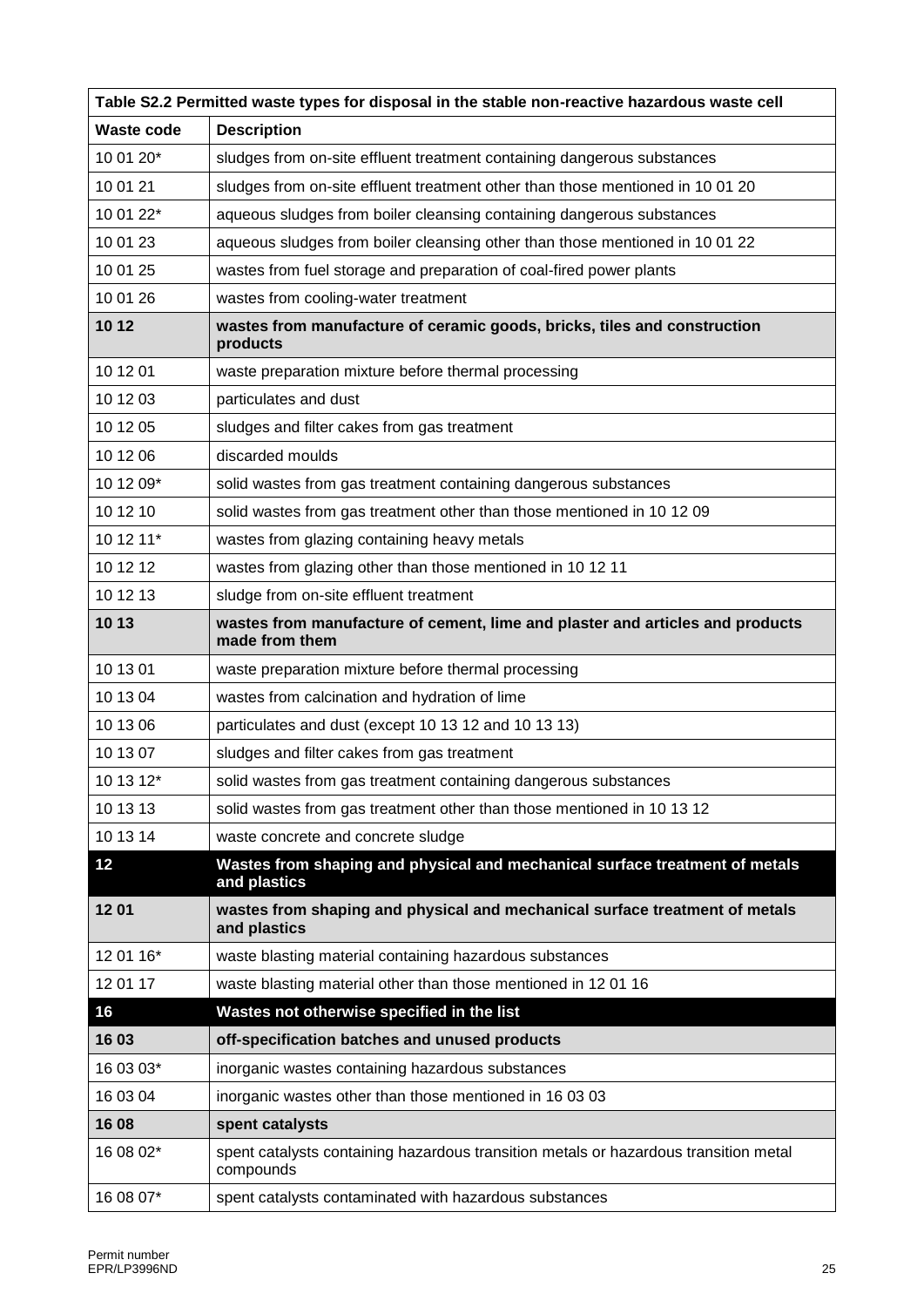| Table S2.2 Permitted waste types for disposal in the stable non-reactive hazardous waste cell |                                                                                                                                                                               |  |  |  |  |  |  |
|-----------------------------------------------------------------------------------------------|-------------------------------------------------------------------------------------------------------------------------------------------------------------------------------|--|--|--|--|--|--|
| Waste code                                                                                    | <b>Description</b>                                                                                                                                                            |  |  |  |  |  |  |
| 16 11                                                                                         | waste linings and refractories                                                                                                                                                |  |  |  |  |  |  |
| 16 11 03*                                                                                     | other linings and refractories from metallurgical processes containing hazardous<br>substances                                                                                |  |  |  |  |  |  |
| 16 11 05*                                                                                     | linings and refractories from non-metallurgical processes containing hazardous<br>substances                                                                                  |  |  |  |  |  |  |
| 17                                                                                            | Construction and demolition wastes (including excavated soil from contaminated<br>sites)                                                                                      |  |  |  |  |  |  |
| 1701                                                                                          | concrete, bricks, tiles and ceramics                                                                                                                                          |  |  |  |  |  |  |
| 17 01 06*                                                                                     | mixtures of, or separate fractions of concrete, bricks, tiles and ceramics containing<br>dangerous substances                                                                 |  |  |  |  |  |  |
| 1703                                                                                          | bituminous mixtures, coal tar and tarred products                                                                                                                             |  |  |  |  |  |  |
| 17 03 01*                                                                                     | bituminous mixtures containing coal tar                                                                                                                                       |  |  |  |  |  |  |
| 17 03 03*                                                                                     | coal tar and tarred products                                                                                                                                                  |  |  |  |  |  |  |
| 1704                                                                                          | metals (including their alloys)                                                                                                                                               |  |  |  |  |  |  |
| 17 04 09*                                                                                     | metal waste contaminated with hazardous substances                                                                                                                            |  |  |  |  |  |  |
| 1705                                                                                          | soil (including excavated soil from contaminated sites), stones and dredging spoil                                                                                            |  |  |  |  |  |  |
| 17 05 03*                                                                                     | soil and stones containing dangerous substances                                                                                                                               |  |  |  |  |  |  |
| 17 05 05*                                                                                     | dredging spoil containing dangerous substances                                                                                                                                |  |  |  |  |  |  |
| 17 05 07*                                                                                     | track ballast containing dangerous substances                                                                                                                                 |  |  |  |  |  |  |
| 1708                                                                                          | gypsum-based construction material                                                                                                                                            |  |  |  |  |  |  |
| 17 08 02                                                                                      | gypsum-based construction materials other than those mentioned in 17 08 01                                                                                                    |  |  |  |  |  |  |
| 1709                                                                                          | other construction and demolition wastes                                                                                                                                      |  |  |  |  |  |  |
| 17 09 01*                                                                                     | construction and demolition wastes containing mercury                                                                                                                         |  |  |  |  |  |  |
| 17 09 03*                                                                                     | other construction and demolition wastes (including mixed wastes) containing dangerous<br>substances                                                                          |  |  |  |  |  |  |
| 19                                                                                            | Wastes from waste management facilities, off-site waste water treatment plants<br>and the preparation of water intended for human consumption and water for<br>industrial use |  |  |  |  |  |  |
| 1901                                                                                          | wastes from incineration or pyrolysis of waste                                                                                                                                |  |  |  |  |  |  |
| 19 01 02                                                                                      | ferrous materials removed from bottom ash                                                                                                                                     |  |  |  |  |  |  |
| 19 01 05*                                                                                     | filter cake from gas treatment                                                                                                                                                |  |  |  |  |  |  |
| 19 01 07*                                                                                     | solid wastes from gas treatment                                                                                                                                               |  |  |  |  |  |  |
| 19 01 10*                                                                                     | spent activated carbon from flue-gas treatment                                                                                                                                |  |  |  |  |  |  |
| 19 01 11*                                                                                     | bottom ash and slag containing dangerous substances                                                                                                                           |  |  |  |  |  |  |
| 19 01 12                                                                                      | bottom ash and slag other than those mentioned in 19 01 11                                                                                                                    |  |  |  |  |  |  |
| 19 01 13*                                                                                     | fly ash containing dangerous substances                                                                                                                                       |  |  |  |  |  |  |
| 19 01 14                                                                                      | fly ash other than those mentioned in 1901 13                                                                                                                                 |  |  |  |  |  |  |
| 19 01 15*                                                                                     | boiler dust containing dangerous substances                                                                                                                                   |  |  |  |  |  |  |
| 19 01 16                                                                                      | boiler dust other than those mentioned in 19 01 15                                                                                                                            |  |  |  |  |  |  |
| 19 01 17*                                                                                     | pyrolysis wastes containing dangerous substances                                                                                                                              |  |  |  |  |  |  |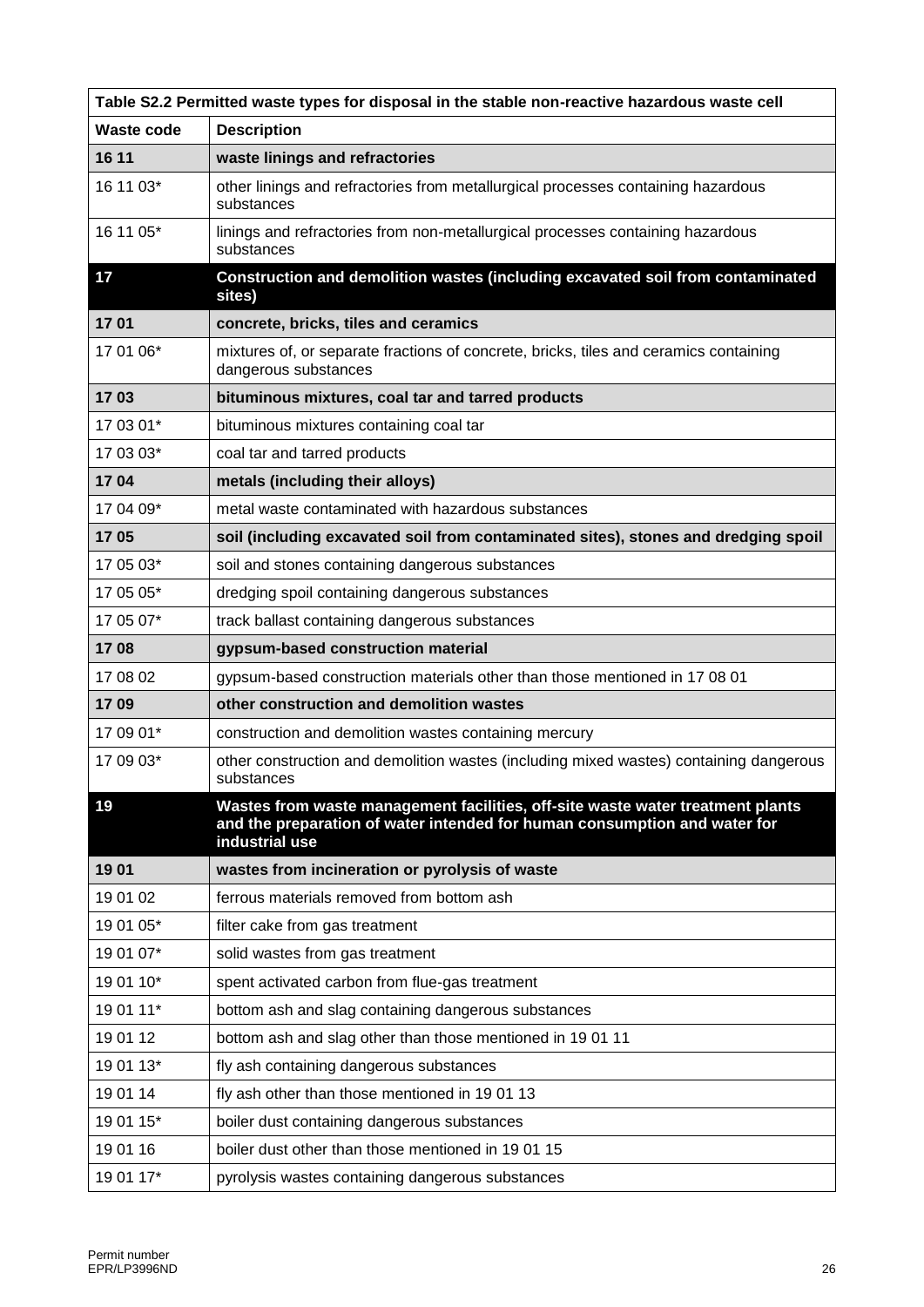| Table S2.2 Permitted waste types for disposal in the stable non-reactive hazardous waste cell |                                                                                                               |  |  |  |  |  |
|-----------------------------------------------------------------------------------------------|---------------------------------------------------------------------------------------------------------------|--|--|--|--|--|
| <b>Waste code</b>                                                                             | <b>Description</b>                                                                                            |  |  |  |  |  |
| 19 01 18                                                                                      | pyrolysis wastes other than those mentioned in 19 01 17                                                       |  |  |  |  |  |
| 1902                                                                                          | wastes from physico/chemical treatments of waste (including dechromatation,<br>decyanidation, neutralisation) |  |  |  |  |  |
| 19 02 04*                                                                                     | premixed wastes composed of at least one hazardous waste                                                      |  |  |  |  |  |
| 19 02 05*                                                                                     | sludges from physico/chemical treatment containing dangerous substances                                       |  |  |  |  |  |
| 19 02 06                                                                                      | sludges from physico/chemical treatment other than those mentioned in 19 02 05                                |  |  |  |  |  |
| 1903                                                                                          | stabilised/solidified wastes <sup>1</sup>                                                                     |  |  |  |  |  |
| 19 03 04*                                                                                     | wastes marked as hazardous, partly <sup>2</sup> stabilised                                                    |  |  |  |  |  |
| 19 03 05                                                                                      | stabilised wastes other than those mentioned in 19 03 04                                                      |  |  |  |  |  |
| 19 03 06*                                                                                     | wastes marked as hazardous, solidified                                                                        |  |  |  |  |  |
| 19 03 07                                                                                      | solidified wastes other than those mentioned in 19 03 06                                                      |  |  |  |  |  |
| 1904                                                                                          | vitrified waste and wastes from vitrification                                                                 |  |  |  |  |  |
| 19 04 01                                                                                      | vitrified waste                                                                                               |  |  |  |  |  |
| 19 04 02*                                                                                     | fly ash and other flue-gas treatment wastes                                                                   |  |  |  |  |  |
| 19 04 03*                                                                                     | non-vitrified solid phase                                                                                     |  |  |  |  |  |
| 1908                                                                                          | wastes from waste water treatment plants not otherwise specified                                              |  |  |  |  |  |
| 19 08 01                                                                                      | screenings                                                                                                    |  |  |  |  |  |
| 19 08 02                                                                                      | waste from desanding                                                                                          |  |  |  |  |  |
| 19 08 05                                                                                      | sludges from treatment of urban waste water                                                                   |  |  |  |  |  |
| 19 08 06*                                                                                     | saturated or spent ion exchange resins                                                                        |  |  |  |  |  |
| 19 08 07*                                                                                     | solutions and sludges from regeneration of ion exchangers                                                     |  |  |  |  |  |
| 19 08 08*                                                                                     | membrane system waste containing heavy metals                                                                 |  |  |  |  |  |
| 19 08 11*                                                                                     | sludges containing dangerous substances from biological treatment of industrial waste<br>water                |  |  |  |  |  |
| 19 08 12                                                                                      | sludges from biological treatment of industrial waste water other than those mentioned in<br>19 08 11         |  |  |  |  |  |
| 19 08 13*                                                                                     | sludges containing dangerous substances from other treatment of industrial waste water                        |  |  |  |  |  |
| 19 08 14                                                                                      | sludges from other treatment of industrial waste water other than those mentioned in 19<br>08 13              |  |  |  |  |  |
| 1909                                                                                          | wastes from the preparation of water intended for human consumption or water<br>for industrial use            |  |  |  |  |  |
| 19 09 01                                                                                      | solid waste from primary filtration and screenings                                                            |  |  |  |  |  |
| 19 09 02                                                                                      | sludges from water clarification                                                                              |  |  |  |  |  |
| 19 09 03                                                                                      | sludges from decarbonation                                                                                    |  |  |  |  |  |
| 19 09 04                                                                                      | spent activated carbon                                                                                        |  |  |  |  |  |

<sup>1</sup> <sup>1</sup> Stabilisation processes change the dangerousness of the constituents in the waste and thus transform hazardous waste into non-hazardous waste. Solidification processes only change the physical state of the waste (e.g. liquid into solid) by using additives without changing the chemical properties of the waste. <sup>2</sup> A waste is considered as partly stabilised if, after the stabilisation process, dangerous constituents which have not been changed completely into non-dangerous constituents could be released into the environment in the short, middle or long term.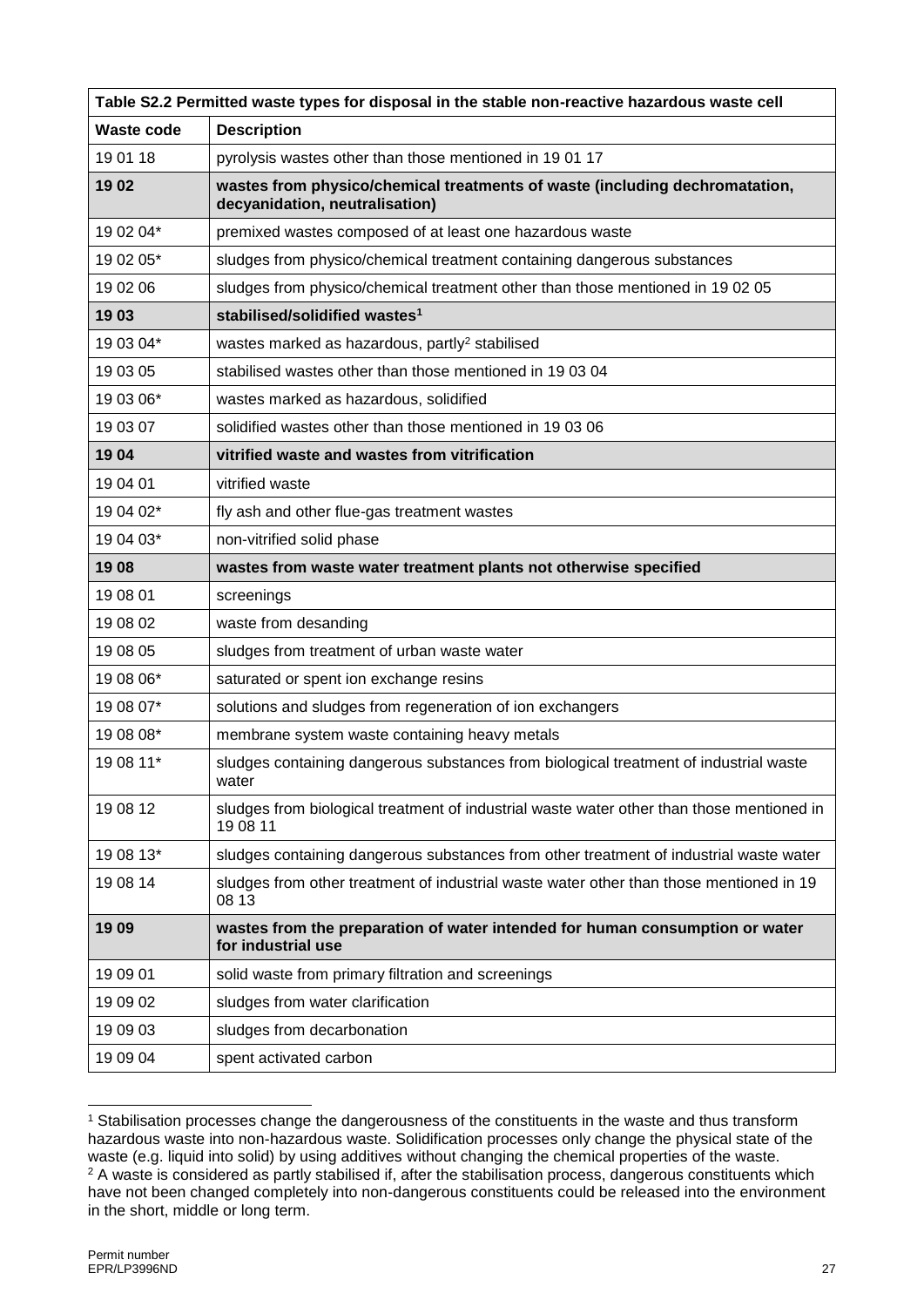| Table S2.2 Permitted waste types for disposal in the stable non-reactive hazardous waste cell |                                                                                                                                   |  |  |  |  |  |
|-----------------------------------------------------------------------------------------------|-----------------------------------------------------------------------------------------------------------------------------------|--|--|--|--|--|
| Waste code                                                                                    | <b>Description</b>                                                                                                                |  |  |  |  |  |
| 19 09 05                                                                                      | saturated or spent ion exchange resins                                                                                            |  |  |  |  |  |
| 19 09 06                                                                                      | solutions and sludges from regeneration of ion exchangers                                                                         |  |  |  |  |  |
| 19 11                                                                                         | wastes from oil regeneration                                                                                                      |  |  |  |  |  |
| 19 11 01*                                                                                     | spent filter clays                                                                                                                |  |  |  |  |  |
| 19 11 02*                                                                                     | acid tars                                                                                                                         |  |  |  |  |  |
| 19 11 07*                                                                                     | wastes from flue-gas cleaning                                                                                                     |  |  |  |  |  |
| 19 12                                                                                         | wastes from the mechanical treatment of waste (for example sorting, crushing,<br>compacting, pelletising) not otherwise specified |  |  |  |  |  |
| 19 12 05                                                                                      | glass                                                                                                                             |  |  |  |  |  |
| 19 12 11*                                                                                     | other wastes (including mixtures of materials) from mechanical treatment of waste<br>containing dangerous substances              |  |  |  |  |  |
| 19 13                                                                                         | wastes from soil and groundwater remediation                                                                                      |  |  |  |  |  |
| 19 13 01*                                                                                     | solid wastes from soil remediation containing dangerous substances                                                                |  |  |  |  |  |
| 19 13 03*                                                                                     | sludges from soil remediation containing dangerous substances                                                                     |  |  |  |  |  |
| 19 13 05*                                                                                     | sludges from groundwater remediation containing dangerous substances                                                              |  |  |  |  |  |
| 19 13 06                                                                                      | sludges from groundwater remediation other than those mentioned in 19 13 05                                                       |  |  |  |  |  |

| Table S2.2A Waste types previously permitted for disposal |                                                                                                                                                                                                      |  |  |  |  |  |
|-----------------------------------------------------------|------------------------------------------------------------------------------------------------------------------------------------------------------------------------------------------------------|--|--|--|--|--|
| Waste code                                                | <b>Description</b>                                                                                                                                                                                   |  |  |  |  |  |
| 13                                                        | Oil wastes and wastes of liquid fuels (except edible oils, and those in chapters 05,<br>12 and 19)                                                                                                   |  |  |  |  |  |
| 13 05                                                     | oil/water separator contents                                                                                                                                                                         |  |  |  |  |  |
| 13 05 01*                                                 | solids from grit chambers and oil/water separators                                                                                                                                                   |  |  |  |  |  |
| 13 05 02*                                                 | sludges from oil/water separators                                                                                                                                                                    |  |  |  |  |  |
| 13 05 03*                                                 | interceptor sludges                                                                                                                                                                                  |  |  |  |  |  |
| 13 05 06*                                                 | oil from oil/water separators                                                                                                                                                                        |  |  |  |  |  |
| 13 05 07*                                                 | oily water from oil/water separators                                                                                                                                                                 |  |  |  |  |  |
| 13 05 08*                                                 | mixtures of wastes from grit chambers and oil/water separators                                                                                                                                       |  |  |  |  |  |
| 17                                                        | Construction and demolition wastes (including excavated soil from contaminated<br>sites)                                                                                                             |  |  |  |  |  |
| 1709                                                      | other construction and demolition wastes                                                                                                                                                             |  |  |  |  |  |
| 17 09 02*                                                 | construction and demolition wastes containing PCB (for example PCB- containing<br>sealants, PCB-containing resin-based floorings, PCB-containing sealed glazing units,<br>PCB-containing capacitors) |  |  |  |  |  |

| Table S2.3 Permitted waste types for disposal in the asbestos cell |                                      |  |  |
|--------------------------------------------------------------------|--------------------------------------|--|--|
| Waste code                                                         | <b>Description</b>                   |  |  |
| <b>10</b>                                                          | <b>Wastes from thermal processes</b> |  |  |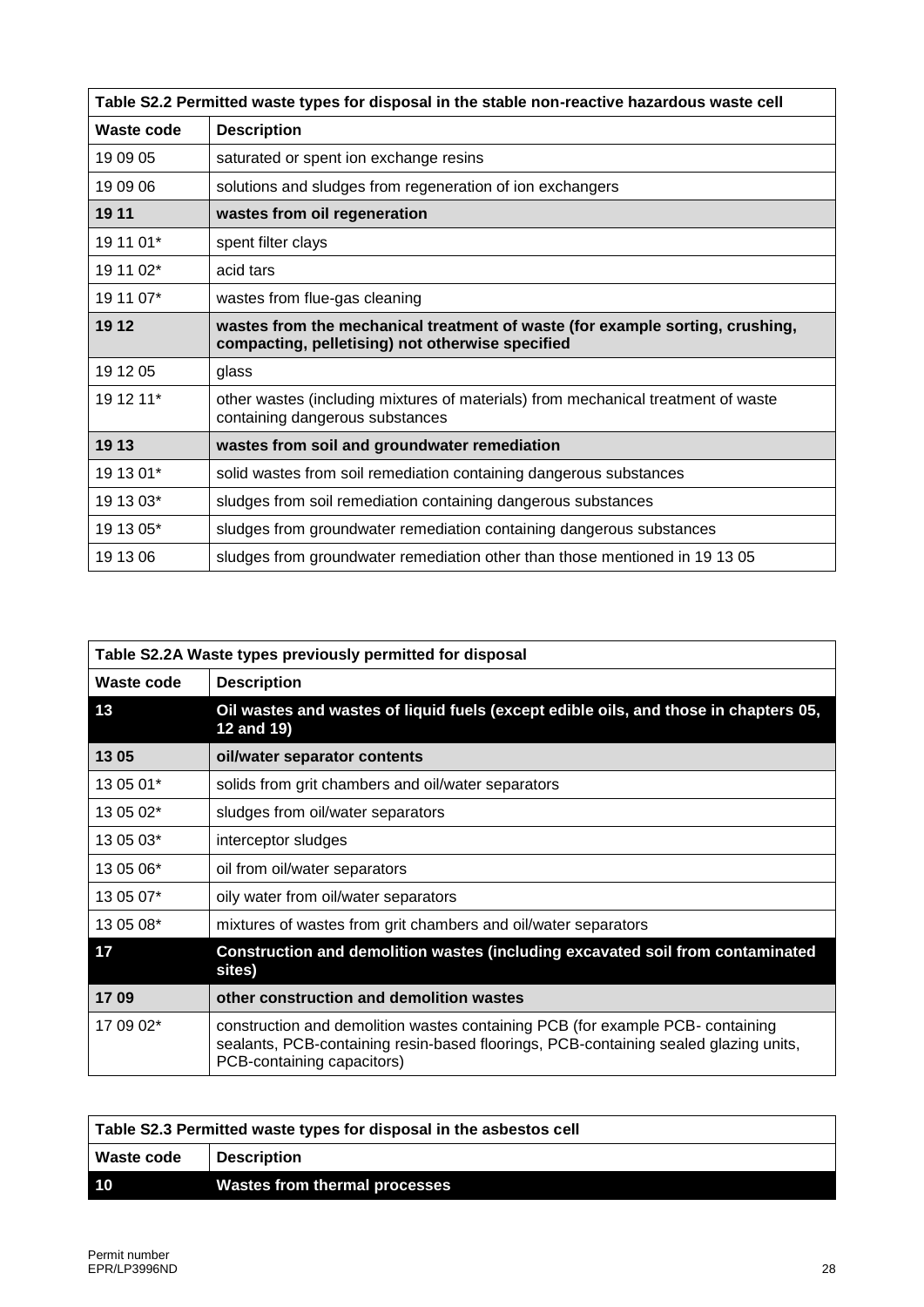| Table S2.3 Permitted waste types for disposal in the asbestos cell |                                                                                                                               |  |  |  |  |  |
|--------------------------------------------------------------------|-------------------------------------------------------------------------------------------------------------------------------|--|--|--|--|--|
| Waste code                                                         | <b>Description</b>                                                                                                            |  |  |  |  |  |
| 10 13                                                              | wastes from manufacture of cement, lime and plaster and articles and products<br>made from them                               |  |  |  |  |  |
| 10 13 09*                                                          | wastes from asbestos-cement manufacture containing asbestos                                                                   |  |  |  |  |  |
| 10 13 10                                                           | wastes from asbestos-cement manufacture other than those mentioned in 10 13 09                                                |  |  |  |  |  |
| 17                                                                 | Construction and demolition wastes (including excavated soil from contaminated<br>sites)                                      |  |  |  |  |  |
| 1701                                                               | concrete, bricks, tiles and ceramics                                                                                          |  |  |  |  |  |
| 17 01 06*                                                          | mixtures of, or separate fractions of concrete, bricks, tiles and ceramics containing<br>dangerous substances (asbestos only) |  |  |  |  |  |
| 1705                                                               | soil (including excavated soil from contaminated sites), stones and dredging spoil                                            |  |  |  |  |  |
| 17 05 03*                                                          | soil and stones containing dangerous substances (asbestos only)                                                               |  |  |  |  |  |
| 17 05 07*                                                          | track ballast containing dangerous substances (asbestos only)                                                                 |  |  |  |  |  |
| 1706                                                               | insulation materials and asbestos-containing construction materials                                                           |  |  |  |  |  |
| 17 06 01*                                                          | insulation materials containing asbestos                                                                                      |  |  |  |  |  |
| 17 06 05*                                                          | construction materials containing asbestos <sup>3</sup>                                                                       |  |  |  |  |  |
| 1709                                                               | other construction and demolition wastes                                                                                      |  |  |  |  |  |
| 17 09 03*                                                          | other construction and demolition wastes (including mixed wastes) containing dangerous<br>substances (asbestos only)          |  |  |  |  |  |
| 19 13                                                              | wastes from soil and groundwater remediation                                                                                  |  |  |  |  |  |
| 19 13 01*                                                          | solid wastes from soil remediation containing dangerous substances (asbestos only)                                            |  |  |  |  |  |

| Table S2.4 Permitted waste types for restoration                   |                                                           |  |  |
|--------------------------------------------------------------------|-----------------------------------------------------------|--|--|
| Waste code                                                         | <b>Description</b>                                        |  |  |
| To be agreed in<br>accordance with<br>Improvement<br>Condition IC1 | To be agreed in accordance with Improvement Condition IC1 |  |  |

<sup>1</sup> <sup>3</sup> As far as the landfilling of waste is concerned, Member States may decide to postpone the entry into force of this entry until the establishment of appropriate measures for the treatment and disposal of waste from construction material containing asbestos. These measures are to be established according to the procedure referred to in Article 17 of Council Directive 1999/31/EC on the landfill of waste (OJ L 182, 16.7.1999, p. 1) and shall be adopted by 16 July 2002 at the latest.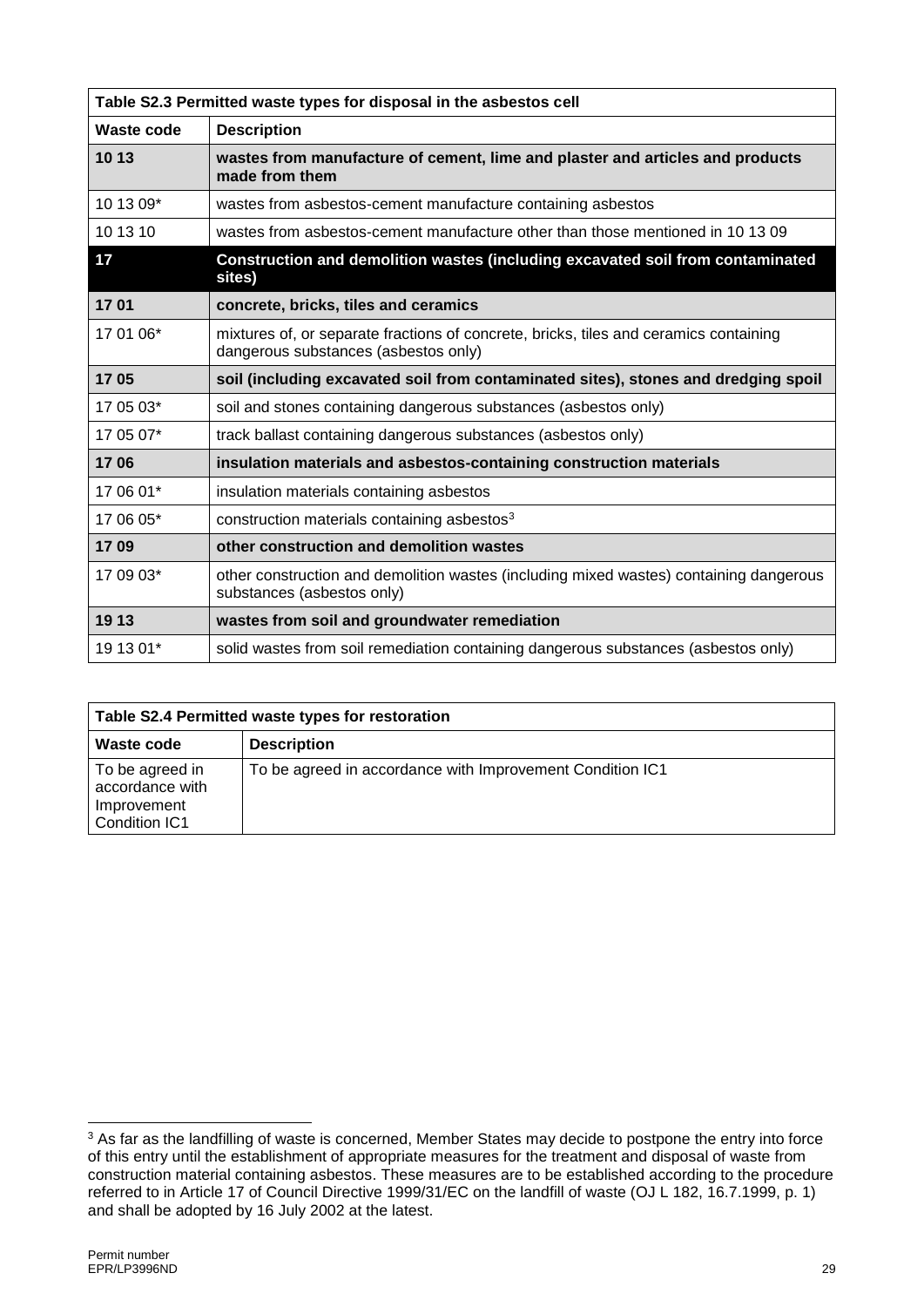# **Schedule 3 – Emissions and monitoring**

| Table S3.1 Leachate level limits and monitoring requirements                                                  |                                                  |         |                                                                                                                                                                                                                                                                  |  |  |
|---------------------------------------------------------------------------------------------------------------|--------------------------------------------------|---------|------------------------------------------------------------------------------------------------------------------------------------------------------------------------------------------------------------------------------------------------------------------|--|--|
| <b>Monitoring point reference/ Description</b>                                                                | <b>Monitoring frequency</b><br>Limit             |         | <b>Monitoring method</b>                                                                                                                                                                                                                                         |  |  |
| Two leachate monitoring wells as shown on<br>drawing reference PER-03                                         | 1.0 <sub>m</sub>                                 | Monthly | In accordance with Environment Agency<br>document LFTGN02 (February 2003)<br>'Guidance on Monitoring of Landfill<br>Leachate, Groundwater and Surface Water'<br>or such other subsequent guidance as may<br>be agreed in writing with the Environment<br>Agency. |  |  |
| Phase 9 – monitoring wells and sump as<br>shown on drawing reference PER-03,<br>Monitoring Location Plan 2014 | 2.0 m at monitoring wells and 3m at the<br>sump. | Monthly | In accordance with Environment Agency<br>document LFTGN02 (February 2003)<br>'Guidance on Monitoring of Landfill<br>Leachate, Groundwater and Surface Water'<br>or such other subsequent guidance as may<br>be agreed in writing with the Environment<br>Agency. |  |  |

| Table S3.2 Point source emissions to water (other than sewer) – emission limits and monitoring requirements |                           |                         |                   |                            |                                       |                                                                                        |
|-------------------------------------------------------------------------------------------------------------|---------------------------|-------------------------|-------------------|----------------------------|---------------------------------------|----------------------------------------------------------------------------------------|
| <b>Emission point Ref.</b><br>& Location                                                                    | <b>Parameter</b>          | <b>Source</b>           | Limit (incl unit) | Reference<br><b>Period</b> | <b>Monitoring</b><br><b>Frequency</b> | <b>Monitoring</b><br><b>Standard or</b>                                                |
| (as shown on drawing<br>reference PER-03)                                                                   |                           |                         |                   |                            |                                       | <b>Method</b>                                                                          |
| SW4 and SW3                                                                                                 | Suspended solids          | Surface Water Discharge | $25$ mg/l         | Spot Sample                | Monthly                               | In accordance with                                                                     |
| SW4 and SW3                                                                                                 | pH                        | Surface Water Discharge | $6-9$             | Spot Sample                | Monthly                               | the LFTGN02 or as<br>otherwise agreed in<br>writing with the<br>Environment<br>Agency. |
| SW4 and SW3                                                                                                 | Conductivity              | Surface Water Discharge | 2500 µSie/cm      | Spot Sample                | Monthly                               |                                                                                        |
| SW4 and SW3                                                                                                 | Chemical Oxygen<br>Demand | Surface Water Discharge | 77 mg/l           | Spot Sample                | Monthly                               |                                                                                        |
| SW4 and SW3                                                                                                 | Chloride                  | Surface Water Discharge | 200 mg/l          | Spot Sample                | Monthly                               |                                                                                        |
| SW4 and SW3                                                                                                 | Ammonia                   | Surface Water Discharge | $2$ mg/l          | Spot Sample                | Monthly                               |                                                                                        |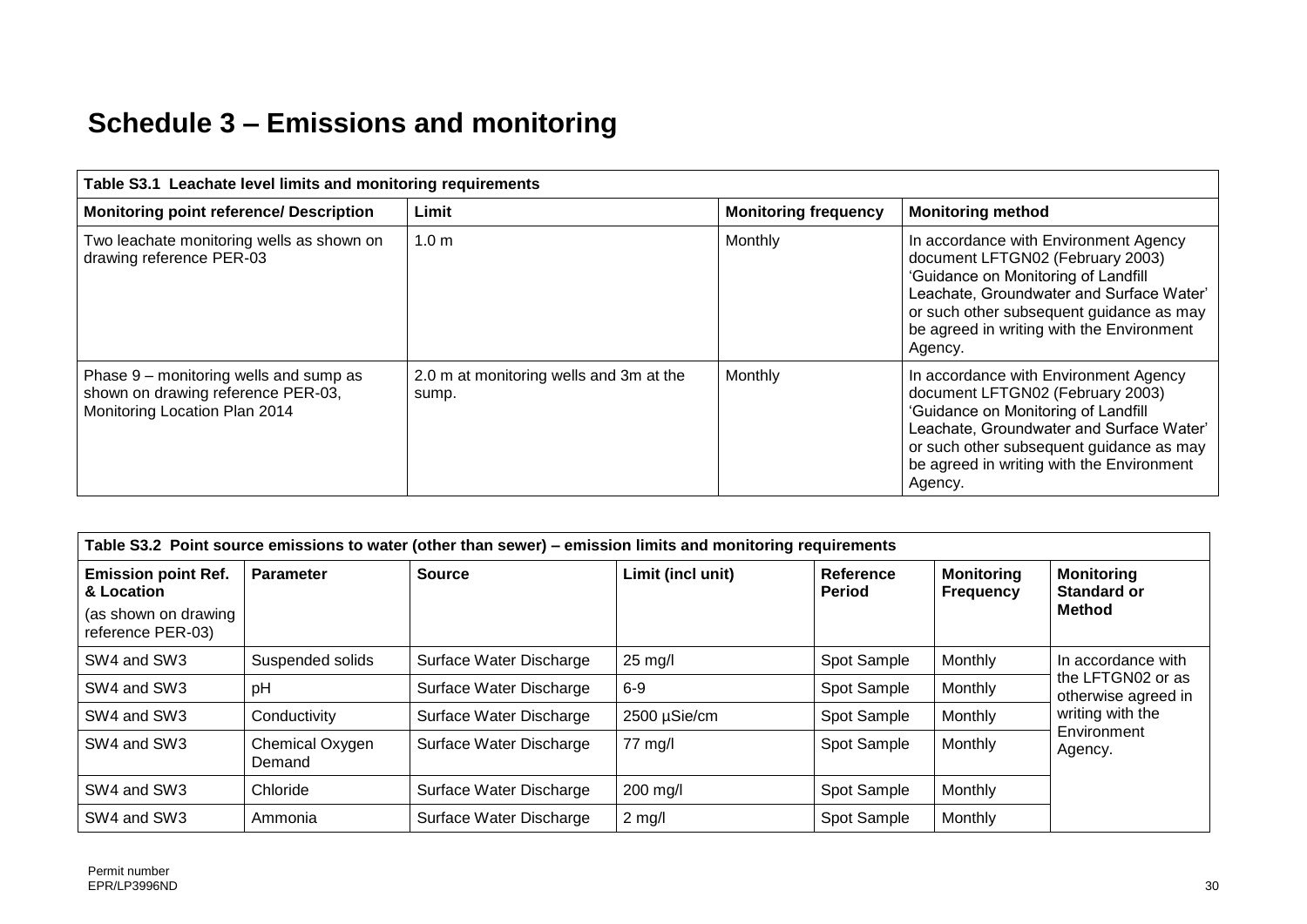| Table S3.2 Point source emissions to water (other than sewer) – emission limits and monitoring requirements |                           |                         |                            |                            |                                       |                                         |  |  |
|-------------------------------------------------------------------------------------------------------------|---------------------------|-------------------------|----------------------------|----------------------------|---------------------------------------|-----------------------------------------|--|--|
| <b>Emission point Ref.</b><br>& Location                                                                    | <b>Parameter</b>          | <b>Source</b>           | Limit (incl unit)          | Reference<br><b>Period</b> | <b>Monitoring</b><br><b>Frequency</b> | <b>Monitoring</b><br><b>Standard or</b> |  |  |
| (as shown on drawing<br>reference PER-03)                                                                   |                           |                         |                            |                            |                                       | Method                                  |  |  |
| SW4 and SW3                                                                                                 | Volume of discharge       | Surface Water Discharge | 3,500 $m^3/24$ hour period | Spot Sample                | Monthly                               |                                         |  |  |
| SW4 and SW3                                                                                                 | Phosphorous               | Surface Water Discharge | $2$ mg/l                   | Spot Sample                | Monthly                               |                                         |  |  |
| SW4 and SW3                                                                                                 | Oil and grease            | Surface Water Discharge | Visibility                 | Spot Sample                | Monthly                               |                                         |  |  |
| SW4 and SW3                                                                                                 | Maximum discharge<br>rate | Surface Water Discharge | $130$ $\text{Vs}$          | Spot Sample                | Monthly                               |                                         |  |  |

| Table S3.3 Groundwater - emission limits and monitoring requirements           |                  |                           |                         |                                |                                              |  |  |
|--------------------------------------------------------------------------------|------------------|---------------------------|-------------------------|--------------------------------|----------------------------------------------|--|--|
| <b>Monitoring point reference</b><br>(as shown on drawing reference<br>PER-03) | <b>Parameter</b> | Limit (including<br>unit) | <b>Reference Period</b> | <b>Monitoring</b><br>frequency | <b>Monitoring standard</b><br>or method      |  |  |
| GW <sub>2</sub>                                                                | Ammonia          | $0.5$ mg/l                | Spot Sample             | Quarterly                      | As specified in                              |  |  |
| GW <sub>3</sub>                                                                | Ammonia          | $2.260$ mg/l              | Spot Sample             | Quarterly                      | <b>Environment Agency</b><br>Guidance TGN02  |  |  |
| GW <sub>5</sub>                                                                | Ammonia          | 1.458 mg/l                | Spot Sample             | Quarterly                      | 'Monitoring of Landfill                      |  |  |
| GW7                                                                            | Ammonia          | 1.567 mg/l                | Spot Sample             | Quarterly                      | Leachate,<br>Groundwater and                 |  |  |
| GW2, GW3, GW5, GW7                                                             | Chloride         | 250 mg/l                  | Spot Sample             | Quarterly                      | Surface Water'<br>(February 2003), risk      |  |  |
| GW2, GW3, GW5, GW7                                                             | Cadmium          | 1 $\mu$ g/l               | Spot Sample             | Quarterly                      | assessments for your                         |  |  |
| GW2 and GW8                                                                    | Nickel           | $0.053$ mg/l              | Spot Sample             | Quarterly                      | environmental permit<br>(www.gov.uk) or such |  |  |
| GW2 and GW8                                                                    | Chromium         | $0.05$ mg/l               | Spot Sample             | Quarterly                      | other subsequent                             |  |  |
| GW2 and GW8                                                                    | Selenium         | $0.028$ mg/l              | Spot Sample             | Quarterly                      | guidance as may be<br>agreed in writing with |  |  |
| GW2 and GW8                                                                    | Arsenic          | $0.13$ mg/l               | Spot Sample             | Quarterly                      | the Environment                              |  |  |
| GW2 and GW8                                                                    | Lead             | $0.25$ mg/l               | Spot Sample             | Quarterly                      | Agency.                                      |  |  |
| GW2 and GW8                                                                    | Antimony         | $0.005$ mg/l              | Spot Sample             | Quarterly                      |                                              |  |  |
| GW2 and GW8                                                                    | <b>Boron</b>     | 1 mg/l                    | Spot Sample             | Quarterly                      |                                              |  |  |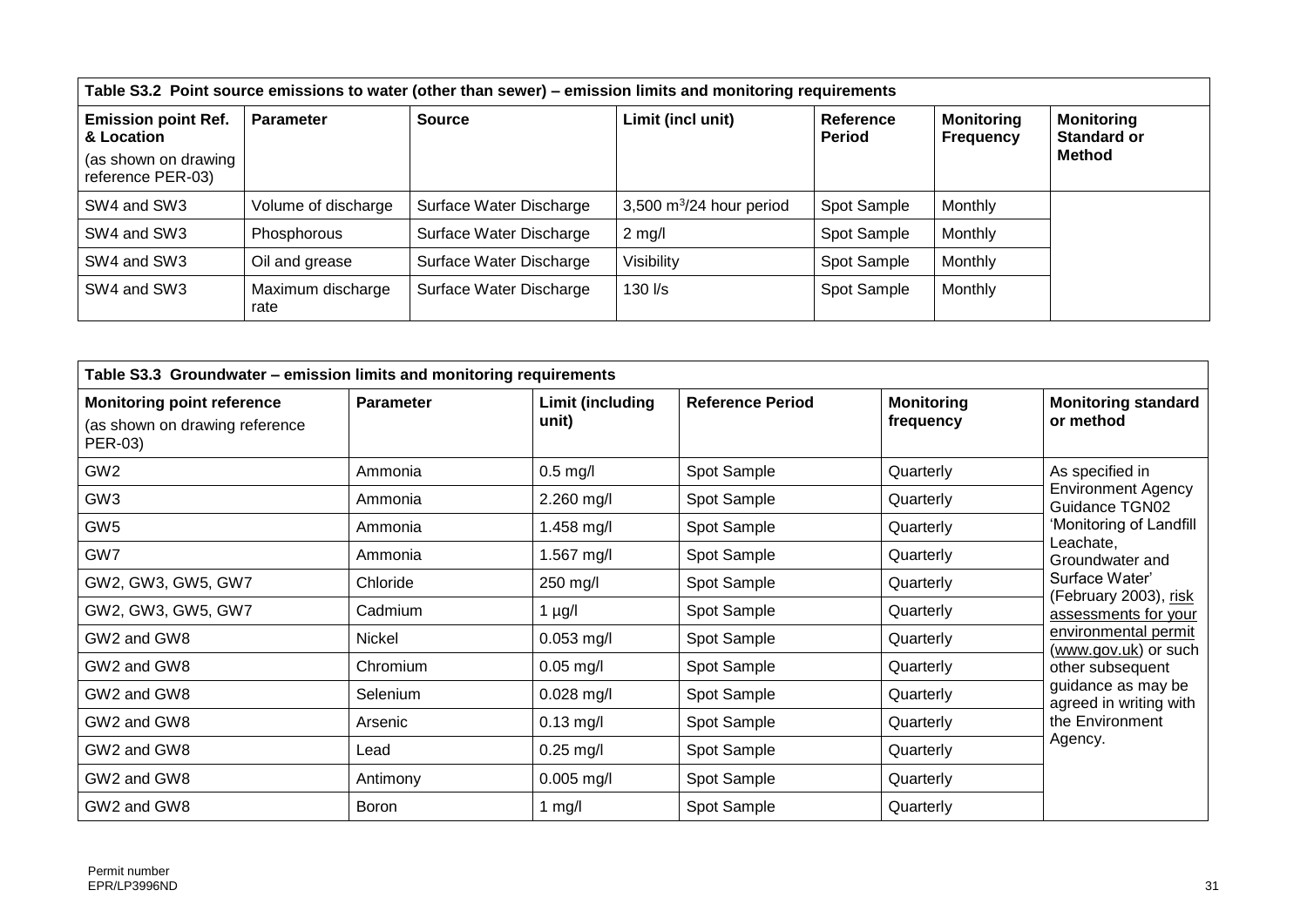| Table S3.3 Groundwater - emission limits and monitoring requirements |                  |                         |                         |                   |                                         |  |  |
|----------------------------------------------------------------------|------------------|-------------------------|-------------------------|-------------------|-----------------------------------------|--|--|
| <b>Monitoring point reference</b>                                    | <b>Parameter</b> | <b>Limit (including</b> | <b>Reference Period</b> | <b>Monitoring</b> | <b>Monitoring standard</b><br>or method |  |  |
| (as shown on drawing reference<br>PER-03)                            |                  | unit)                   |                         | frequency         |                                         |  |  |
| GW1, GW8, GW9, GW10                                                  | Ammonia          | $0.13$ mg/l             | Spot Sample             | Quarterly         |                                         |  |  |
| GW1, GW8, GW9, GW10                                                  | Chloride         | 165 mg/l                | Spot Sample             | Quarterly         |                                         |  |  |
| GW1, GW8, GW9, GW10                                                  | Cadmium          | $0.1 \mu g/l$           | Spot Sample             | Quarterly         |                                         |  |  |
| GW <sub>1</sub>                                                      | Sulphate         | 766 mg/l                | Spot sample             | Quarterly         |                                         |  |  |
| GW <sub>8</sub>                                                      | Sulphate         | 890 mg/l                | Spot sample             | Quarterly         |                                         |  |  |
| GW <sub>9</sub>                                                      | Sulphate         | 828 mg/l                | Spot sample             | Quarterly         |                                         |  |  |
| GW10                                                                 | Sulphate         | 803 mg/l                | Spot sample             | Quarterly         |                                         |  |  |

| Table S3.4 Landfill gas in external monitoring boreholes - limits and monitoring requirements |                   |                                |                                |                                                                                        |  |  |
|-----------------------------------------------------------------------------------------------|-------------------|--------------------------------|--------------------------------|----------------------------------------------------------------------------------------|--|--|
| <b>Monitoring point Ref.</b><br>/description                                                  | <b>Parameter</b>  | Limit (including<br>units) $*$ | <b>Monitoring</b><br>frequency | Monitoring standard or method                                                          |  |  |
| (as shown on drawing reference<br>PER-03)                                                     |                   |                                |                                |                                                                                        |  |  |
| Gas 1, Gas 2, Gas 3                                                                           | Methane           | $1\%v/v$                       | Monthly                        | As per LFTGN03 (version 1 dated 2004) or such other                                    |  |  |
| Gas 4                                                                                         | Methane           | 1.2 %v/v                       | Monthly                        | subsequent guidance as may be agreed in writing with the<br><b>Environment Agency.</b> |  |  |
| Gas 5                                                                                         | Methane           | $2\%v/v$                       | Monthly                        |                                                                                        |  |  |
| Gas 6                                                                                         | Methane           | 1.2 %v/v                       | Monthly                        | Record whether the ground is:                                                          |  |  |
| Gas 7                                                                                         | Methane           | $1.1\%$ v/v                    | Monthly                        | waterlogged                                                                            |  |  |
| Gas 1                                                                                         | Carbon<br>Dioxide | 16.11 %v/v                     | Monthly                        | frozen<br>snow covered                                                                 |  |  |
| Gas 2                                                                                         | Carbon<br>Dioxide | $6.51%$ v/v                    | Monthly                        |                                                                                        |  |  |
| Gas 3                                                                                         | Carbon<br>Dioxide | $9.09\%$ v/v                   | Monthly                        |                                                                                        |  |  |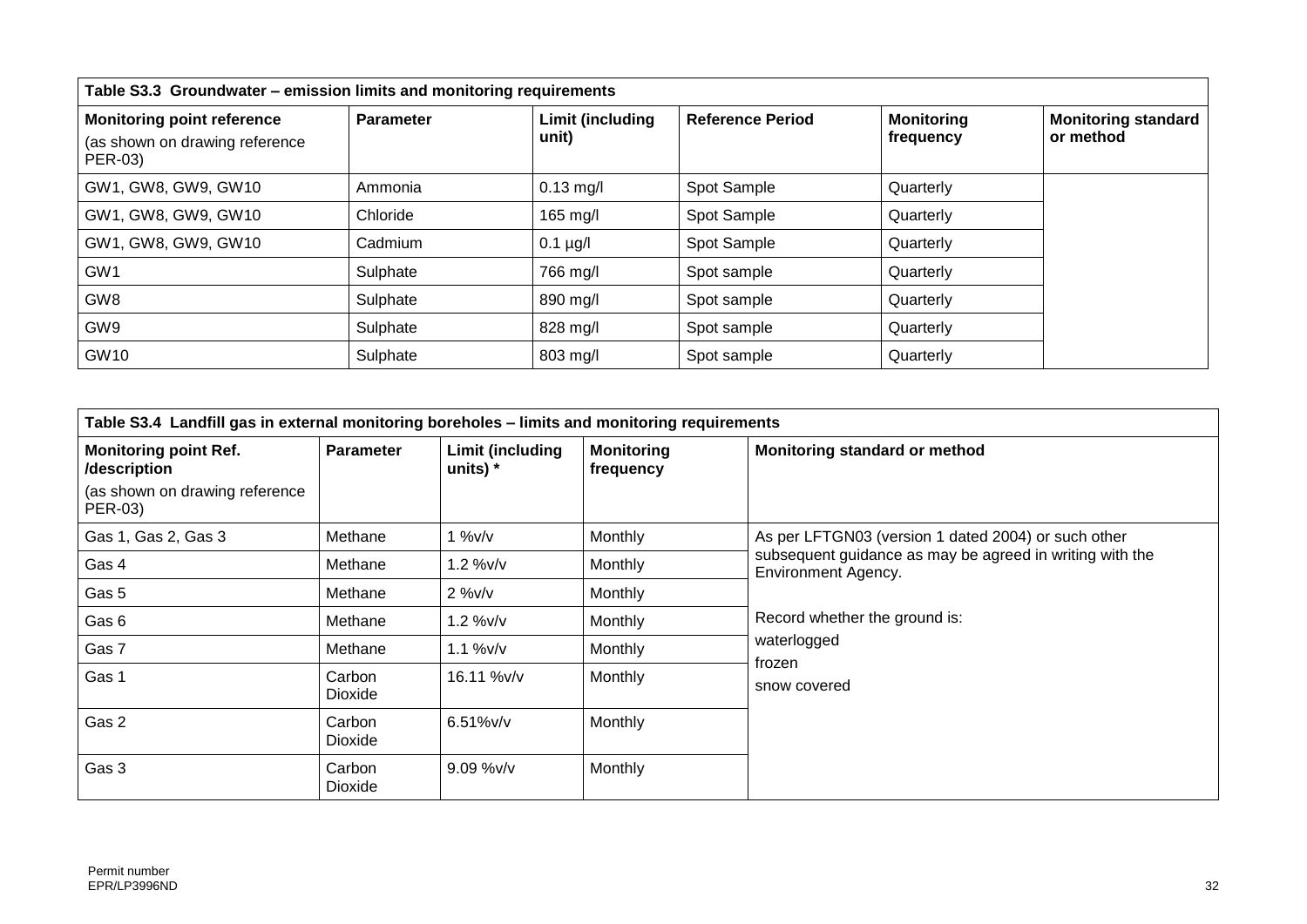| Table S3.4 Landfill gas in external monitoring boreholes - limits and monitoring requirements |                          |                                     |                                |                                                                                                                                                                  |  |
|-----------------------------------------------------------------------------------------------|--------------------------|-------------------------------------|--------------------------------|------------------------------------------------------------------------------------------------------------------------------------------------------------------|--|
| <b>Monitoring point Ref.</b><br>/description                                                  | Parameter                | <b>Limit (including</b><br>units) * | <b>Monitoring</b><br>frequency | Monitoring standard or method                                                                                                                                    |  |
| (as shown on drawing reference<br>PER-03)                                                     |                          |                                     |                                |                                                                                                                                                                  |  |
| Gas 4                                                                                         | Carbon<br>Dioxide        | 10.25 %v/v                          | Monthly                        |                                                                                                                                                                  |  |
| Gas 5                                                                                         | Carbon<br>Dioxide        | 2.46 %v/v                           | Monthly                        |                                                                                                                                                                  |  |
| Gas 6                                                                                         | Carbon<br>Dioxide        | 13.73 %v/v                          | Monthly                        |                                                                                                                                                                  |  |
| Gas 7                                                                                         | Carbon<br>Dioxide        | 10.2 %v/v                           | Monthly                        |                                                                                                                                                                  |  |
| Gas $1 -$ Gas $7$                                                                             | Oxygen                   | No limit                            | <b>Monthly</b>                 |                                                                                                                                                                  |  |
|                                                                                               | Atmospheric<br>pressure  | No limit                            | Monthly                        |                                                                                                                                                                  |  |
|                                                                                               | Differential<br>Pressure | No limit                            | Monthly                        |                                                                                                                                                                  |  |
|                                                                                               |                          |                                     |                                | *the limits specified take account of the agreed background concentration as determined by the Environment Agency and agreed with the operator prior to tipping. |  |

| Table S3.5 Particulate matter in ambient air - monitoring requirements |                           |                                                                         |                            |                                                                                        |                                                                                |  |  |
|------------------------------------------------------------------------|---------------------------|-------------------------------------------------------------------------|----------------------------|----------------------------------------------------------------------------------------|--------------------------------------------------------------------------------|--|--|
| <b>Monitoring</b><br>Point Ref.<br>/Description                        | <b>Parameter</b>          | Limit                                                                   | Reference<br><b>Period</b> | <b>Monitoring</b><br><b>Frequency</b>                                                  | <b>Monitoring Standard or Method</b>                                           |  |  |
| 20m downwind<br>of asbestos<br>disposal cell                           | Asbestos<br><b>Fibres</b> | Where total fibre<br>concentration<br>exceeds 0.01<br>fibres/ ml in any | 2 hours                    | Twice per year or<br>every 5000 tonnes<br>asbestos deposited,<br>whichever is greater. | While asbestos is being deposited.<br>Pumped sampling<br>1m above ground level |  |  |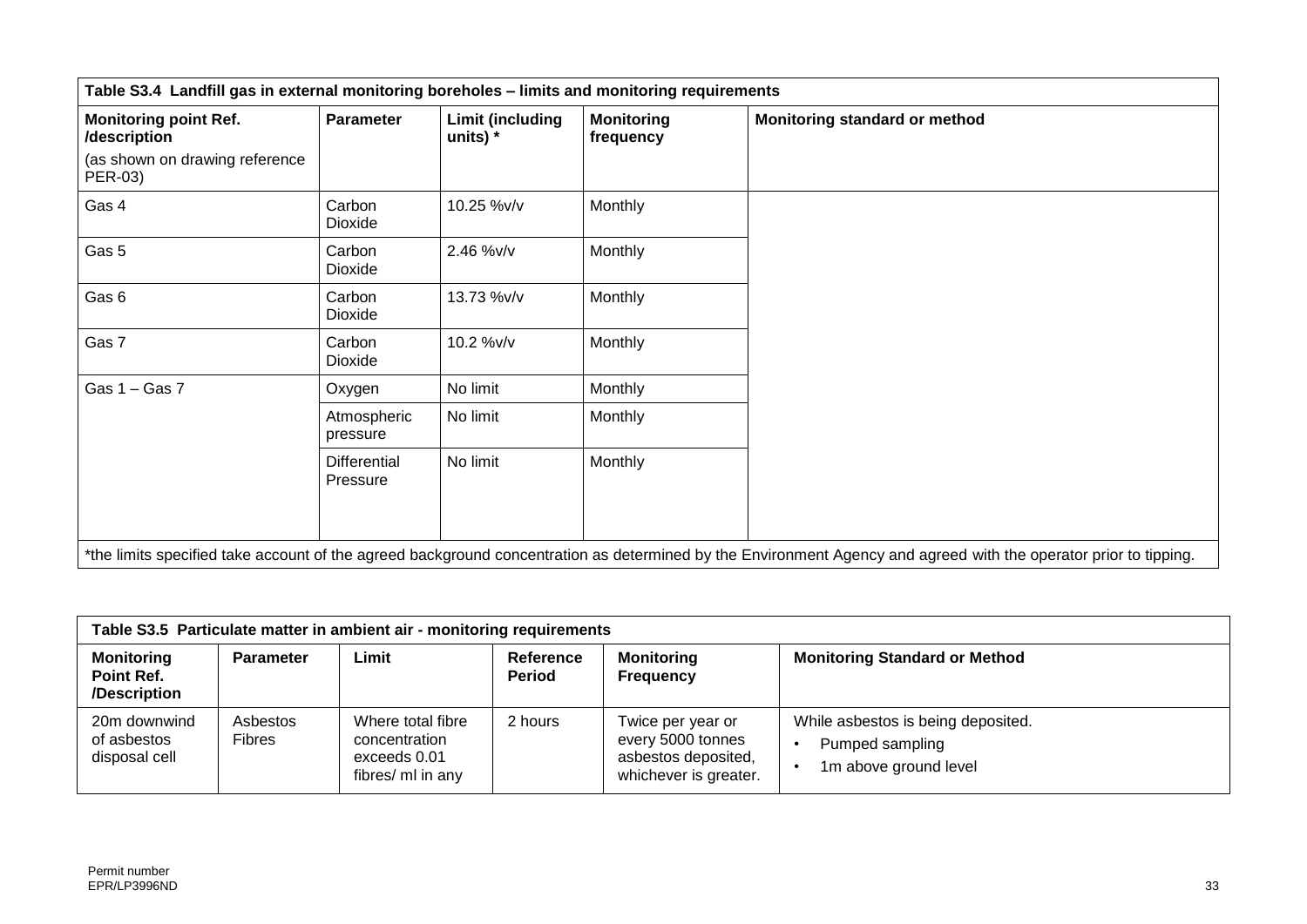| 50m upwind of<br>asbestos<br>disposal cell                | Asbestos<br><b>Fibres</b> | sample, that<br>sample must be<br>submitted for<br>electron<br>microscopy to | 2 hours | During all downwind<br>monitoring | Flow rate $=$ 4 litres/ minute<br>Minimum sample volume $=$ 480 litres<br>Filter pore size = $1.2 \mu m$<br>Asbestos fibre limit of detection = 0.001 fibres/ ml |
|-----------------------------------------------------------|---------------------------|------------------------------------------------------------------------------|---------|-----------------------------------|------------------------------------------------------------------------------------------------------------------------------------------------------------------|
| Site boundary<br>downwind of<br>asbestos<br>disposal cell | Asbestos<br><b>Fibres</b> | confirm the<br>concentration of<br>asbestos fibres<br>present                | 2 hours | Minimum twice per<br>year.        |                                                                                                                                                                  |

|                                              | Table S3.6 Groundwater - other monitoring requirements                                                                                                  |                                                 |                                                                                                                                                                                                                                                                                                      |  |  |  |  |
|----------------------------------------------|---------------------------------------------------------------------------------------------------------------------------------------------------------|-------------------------------------------------|------------------------------------------------------------------------------------------------------------------------------------------------------------------------------------------------------------------------------------------------------------------------------------------------------|--|--|--|--|
| <b>Monitoring Point Ref.</b><br>/Description | <b>Parameter</b>                                                                                                                                        | <b>Monitoring</b><br>frequency                  | Monitoring standard or method                                                                                                                                                                                                                                                                        |  |  |  |  |
| Up gradient<br><b>MEPP</b>                   | Water level, electrical<br>conductivity, chloride,<br>ammoniacal nitrogen, pH                                                                           | Quarterly                                       | As specified in Environment Agency Guidance TGN02 'Monitoring of Landfill<br>Leachate, Groundwater and Surface Water' (February 2003), risk assessments for<br>your environmental permit (www.gov.uk) or such other subsequent guidance as may                                                       |  |  |  |  |
|                                              | Annually<br>total alkalinity, magnesium,<br>potassium, total sulphates,<br>calcium, sodium, chromium,<br>copper, iron, lead, nickel,<br>zinc, manganese |                                                 | be agreed in writing with the Environment Agency                                                                                                                                                                                                                                                     |  |  |  |  |
|                                              | Hazardous substances                                                                                                                                    | Annually for<br>first six years<br>of operation |                                                                                                                                                                                                                                                                                                      |  |  |  |  |
| Down or cross gradient<br><b>MEPP</b>        | Water level, electrical<br>conductivity, chloride,<br>ammoniacal nitrogen, pH                                                                           | Quarterly                                       | As specified in Environment Agency Guidance TGN02 'Monitoring of Landfill<br>Leachate, Groundwater and Surface Water' (February 2003), risk assessments for<br>your environmental permit (www.gov.uk) or such other subsequent guidance as may                                                       |  |  |  |  |
|                                              | total alkalinity, magnesium,<br>potassium, total sulphates,<br>calcium, sodium, chromium,<br>copper, iron, lead, nickel,<br>zinc, manganese             | Annually                                        | be agreed in writing with the Environment Agency<br>After the initial 6 year monitoring period for hazardous substances, if the results of<br>quarterly or annual monitoring suggest an increase in contamination, the operator<br>shall also undertake a full leachate hazardous substances screen. |  |  |  |  |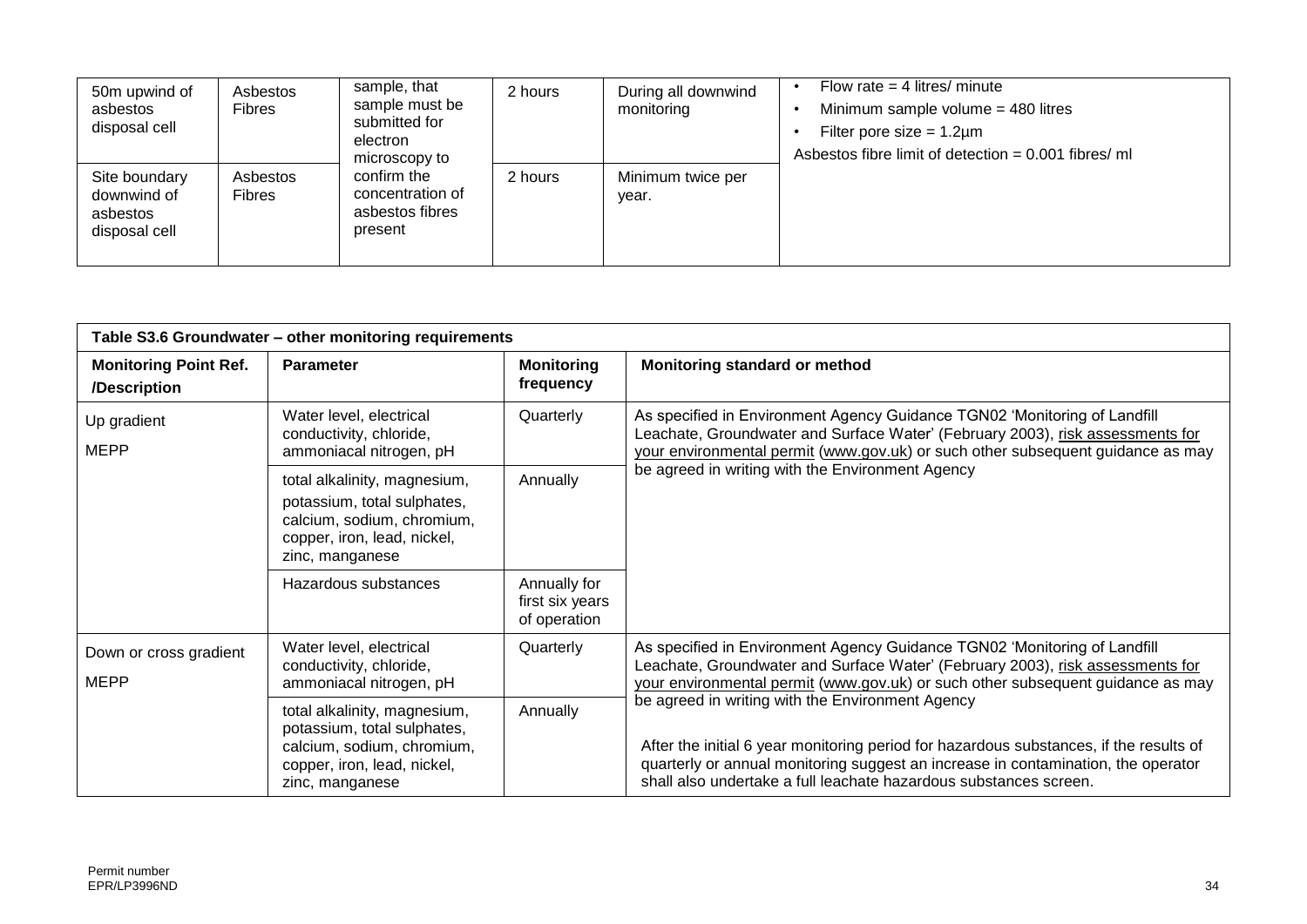| Table S3.6 Groundwater - other monitoring requirements |                                              |                                                                            |                               |  |  |
|--------------------------------------------------------|----------------------------------------------|----------------------------------------------------------------------------|-------------------------------|--|--|
| <b>Monitoring Point Ref.</b><br>/Description           | Parameter                                    | <b>Monitoring</b><br>frequency                                             | Monitoring standard or method |  |  |
|                                                        | Hazardous substances<br>detected in leachate | Annually for<br>first six years<br>of operation<br>then every<br>two years |                               |  |  |
| <b>MEPP</b>                                            | Base of monitoring point<br>(mAoD)           | Annually                                                                   |                               |  |  |

| Table S3.7 Landfill gas - other monitoring requirements                                                                                          |                                                                                                                         |                                              |                                                                                                                                                                                                                                                                                     |                                                                                                                                                                                                                                                                                                                                                                                         |  |  |  |
|--------------------------------------------------------------------------------------------------------------------------------------------------|-------------------------------------------------------------------------------------------------------------------------|----------------------------------------------|-------------------------------------------------------------------------------------------------------------------------------------------------------------------------------------------------------------------------------------------------------------------------------------|-----------------------------------------------------------------------------------------------------------------------------------------------------------------------------------------------------------------------------------------------------------------------------------------------------------------------------------------------------------------------------------------|--|--|--|
| <b>Monitoring Point Ref.</b><br>/Description                                                                                                     | <b>Parameter</b>                                                                                                        | <b>Monitoring</b><br>frequency               | <b>Monitoring standard or</b><br>method                                                                                                                                                                                                                                             | <b>Other specifications</b>                                                                                                                                                                                                                                                                                                                                                             |  |  |  |
| In waste gas monitoring<br>boreholes or sealed<br>leachate wells or<br>sacrificial gas extraction<br>system in cells for non-<br>hazardous waste | Methane<br>Carbon Dioxide<br>Oxygen<br>Carbon<br>Monoxide<br><b>Differential</b><br>pressure<br>Atmospheric<br>pressure | Monthly until<br>gas extraction<br>commences | Calibrated handheld<br>monitoring instrument                                                                                                                                                                                                                                        | For cells or phases which have no active gas extraction.<br>Gas extraction system shall be installed and extraction<br>commenced once monitoring shows onset of methane<br>production in waste at a rate that can be sustainably<br>extracted.<br>Once gas extraction has commenced in a particular cell<br>or phase, there is no longer a requirement to carry out<br>this monitoring. |  |  |  |
|                                                                                                                                                  | Hydrogen<br>sulphide                                                                                                    | Quarterly                                    | Calibrated handheld<br>monitoring instrument or<br>Tedlar Bag sample in<br>accordance with LFTGN04<br>(version 3; 2010) or other<br>such subsequent guidance<br>as may be agreed in writing<br>with the Environment<br>Agency or a method agreed<br>with the Environment<br>Agency. | For cells or phases which have no active gas extraction.<br>Once gas extraction has commenced in a particular cell<br>or phase, there is no longer a requirement to carry out<br>this monitoring.<br>Concentrations of hydrogen sulphide shall be assessed in<br>accordance with the gas and odour management plans                                                                     |  |  |  |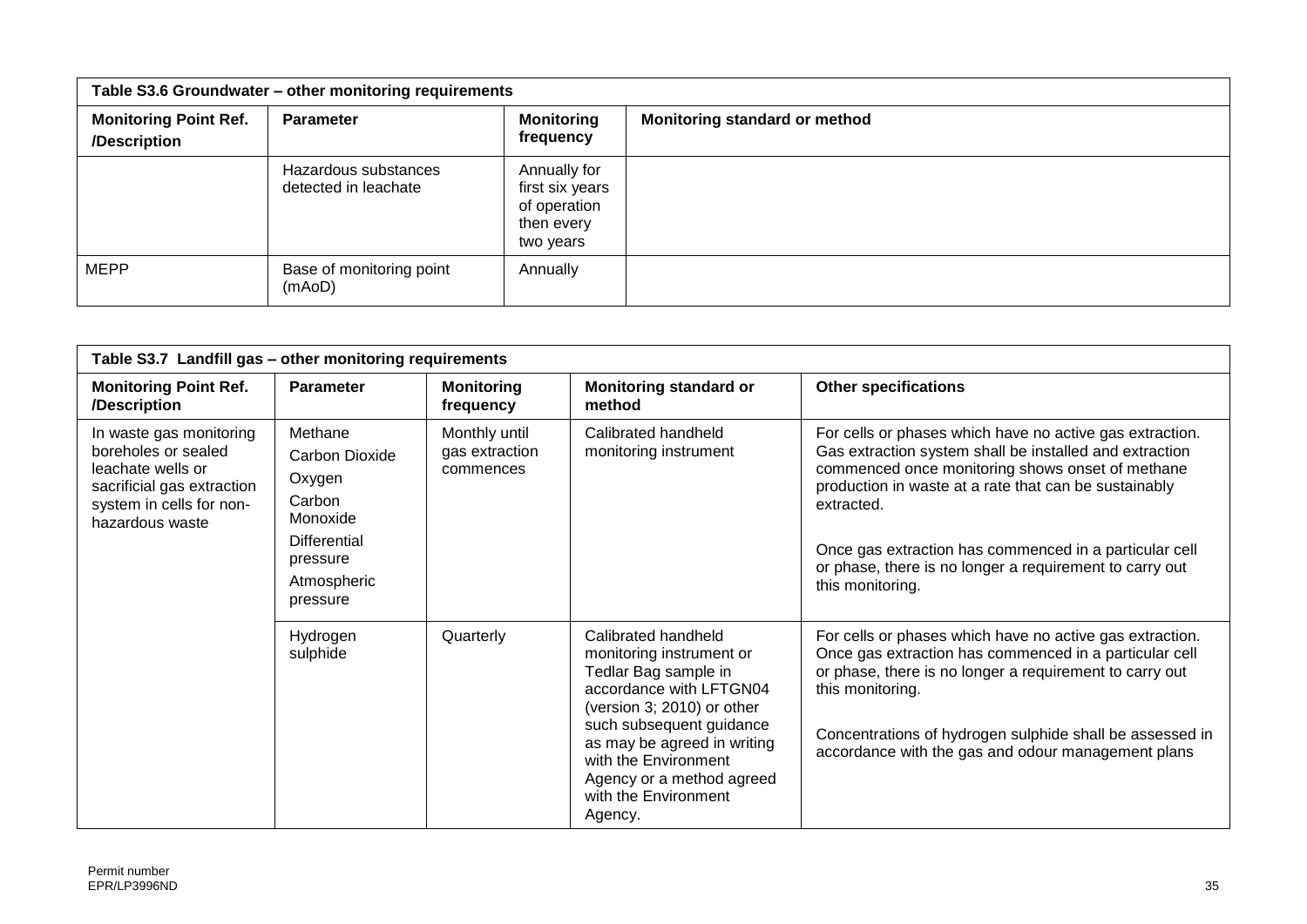| Table S3.7 Landfill gas - other monitoring requirements                                                                                                                                         |                                                                                                                                                                                           |                                |                                                                                                                                                                                                                                                                                     |                                                                                                                                                              |  |  |
|-------------------------------------------------------------------------------------------------------------------------------------------------------------------------------------------------|-------------------------------------------------------------------------------------------------------------------------------------------------------------------------------------------|--------------------------------|-------------------------------------------------------------------------------------------------------------------------------------------------------------------------------------------------------------------------------------------------------------------------------------|--------------------------------------------------------------------------------------------------------------------------------------------------------------|--|--|
| <b>Monitoring Point Ref.</b><br>/Description                                                                                                                                                    | <b>Parameter</b>                                                                                                                                                                          | <b>Monitoring</b><br>frequency | <b>Monitoring standard or</b><br>method                                                                                                                                                                                                                                             | <b>Other specifications</b>                                                                                                                                  |  |  |
| One in waste borehole<br>per cell and / or<br>leachate wells for<br>separate cells for stable<br>non reactive hazardous<br>waste, asbestos or<br>gypsum on landfills for<br>non-hazardous waste | Calibrated handheld<br>Methane<br>Monthly<br>monitoring instrument<br><b>Carbon Dioxide</b><br>Oxygen<br>Carbon<br>Monoxide<br><b>Differential</b><br>pressure<br>Atmospheric<br>pressure |                                |                                                                                                                                                                                                                                                                                     |                                                                                                                                                              |  |  |
|                                                                                                                                                                                                 | Hydrogen<br>sulphide<br>Hydrogen                                                                                                                                                          | Quarterly                      | Calibrated handheld<br>monitoring instrument or<br>Tedlar Bag sample in<br>accordance with LFTGN04<br>(version 3; 2010) or other<br>such subsequent guidance<br>as may be agreed in writing<br>with the Environment<br>Agency or a method agreed<br>with the Environment<br>Agency. | Concentrations of hydrogen sulphide shall be assessed in<br>accordance with the gas and odour management plans                                               |  |  |
| One in waste borehole<br>or one leachate well per<br>cell for separate cells<br>for stable non reactive<br>hazardous waste,<br>asbestos or gypsum on<br>landfills for non-<br>hazardous waste   | Trace gas                                                                                                                                                                                 | Annually                       | Trace gas analysis in<br>accordance with LFTGN04<br>(version 3; 2010) or a trace<br>gas characterisation method<br>agreed with the Environment<br>Agency or such other<br>subsequent guidance as<br>may be agreed in writing<br>with the Environment<br>Agency                      | The concentration of trace gas components shall be<br>assessed against the assumptions made in the Landfill<br>gas risk assessment and dispersion modelling. |  |  |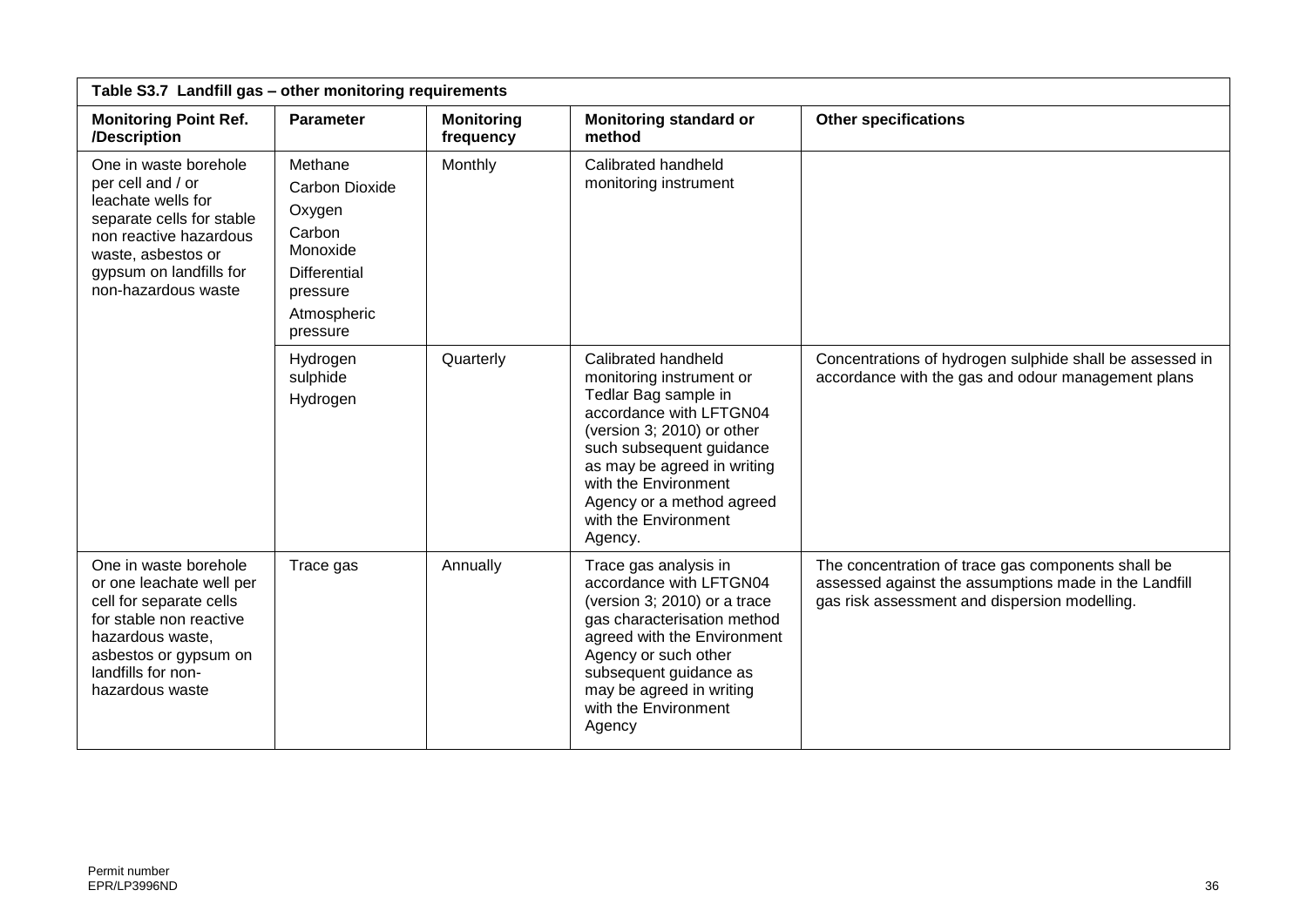| Table S3.8 Leachate - other monitoring requirements |                                                                                                                                                                                                                            |                                |                                                                                                                                                                                                                                                                                                                          |                             |  |  |  |
|-----------------------------------------------------|----------------------------------------------------------------------------------------------------------------------------------------------------------------------------------------------------------------------------|--------------------------------|--------------------------------------------------------------------------------------------------------------------------------------------------------------------------------------------------------------------------------------------------------------------------------------------------------------------------|-----------------------------|--|--|--|
| Monitoring point reference or<br>description        | <b>Parameter</b>                                                                                                                                                                                                           | <b>Monitoring</b><br>frequency | Monitoring standard or method                                                                                                                                                                                                                                                                                            | <b>Other specifications</b> |  |  |  |
| <b>Operational Cells or Phases</b>                  |                                                                                                                                                                                                                            |                                | At leachate compliance point as                                                                                                                                                                                                                                                                                          |                             |  |  |  |
| accordance with condition 2.5)                      | (Any cell or phases that do not have a final engineered cap agreed in                                                                                                                                                      |                                | listed in table S3.1.                                                                                                                                                                                                                                                                                                    |                             |  |  |  |
| <b>MEPP</b>                                         | pH, EC, total alkalinity,<br>ammoniacal nitrogen,<br>Chloride, COD, BOD,<br>cadmium, chromium, copper,<br>lead, nickel, iron, arsenic,<br>magnesium,<br>potassium, total sulphates,<br>calcium, sodium, zinc,<br>manganese | Quarterly                      | As specified in Environment Agency<br>Guidance TGN02 'Monitoring of<br>Landfill Leachate, Groundwater and<br>Surface Water' (February 2003), risk<br>assessments for your environmental<br>permit (www.gov.uk) or such other<br>subsequent guidance as may be<br>agreed in writing with the<br><b>Environment Agency</b> | None                        |  |  |  |
| <b>MEPP</b>                                         | Hazardous substances                                                                                                                                                                                                       | Annually                       |                                                                                                                                                                                                                                                                                                                          | None                        |  |  |  |
| <b>MEPP</b>                                         | Depth to base<br>(mAoD)                                                                                                                                                                                                    | Annually                       |                                                                                                                                                                                                                                                                                                                          | None                        |  |  |  |
| <b>Non Operational Cells or Phases</b>              |                                                                                                                                                                                                                            |                                |                                                                                                                                                                                                                                                                                                                          |                             |  |  |  |
| with condition 2.5)                                 | (Any cell or phases that have a final engineered cap agreed in accordance                                                                                                                                                  |                                |                                                                                                                                                                                                                                                                                                                          |                             |  |  |  |
| <b>MEPP</b>                                         | pH, EC, total alkalinity,<br>ammoniacal nitrogen,<br>Chloride, COD, BOD,<br>cadmium, chromium, copper,<br>lead, nickel, iron, arsenic,<br>magnesium,<br>potassium, total sulphates,<br>calcium, sodium, zinc,<br>manganese | Annually                       |                                                                                                                                                                                                                                                                                                                          |                             |  |  |  |
| <b>MEPP</b>                                         | Hazardous substances                                                                                                                                                                                                       | Once every<br>four years       |                                                                                                                                                                                                                                                                                                                          | None                        |  |  |  |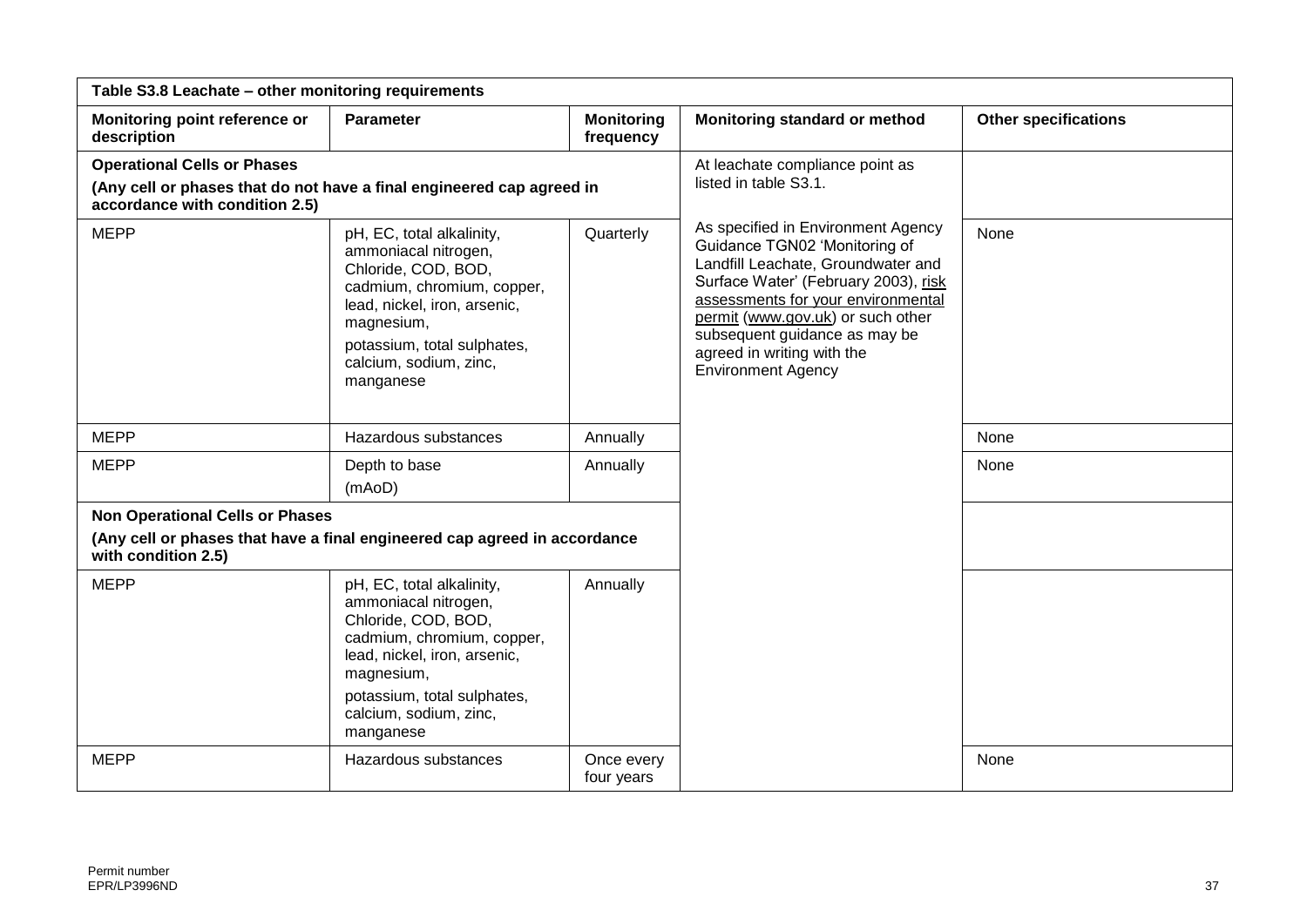| Table S3.8 Leachate - other monitoring requirements |                      |                                |                               |                             |
|-----------------------------------------------------|----------------------|--------------------------------|-------------------------------|-----------------------------|
| <b>Monitoring point reference or</b><br>description | <b>Parameter</b>     | <b>Monitoring</b><br>frequency | Monitoring standard or method | <b>Other specifications</b> |
| <b>MEPP</b>                                         | Depth to base (mAoD) | Annually                       |                               |                             |

| Table S3.9 Surface water - other monitoring requirements |                                                                                                                             |                                |                                            |                                                                                                                                                                                                                                                                                                        |
|----------------------------------------------------------|-----------------------------------------------------------------------------------------------------------------------------|--------------------------------|--------------------------------------------|--------------------------------------------------------------------------------------------------------------------------------------------------------------------------------------------------------------------------------------------------------------------------------------------------------|
| <b>Monitoring Point Ref.</b><br>/Description             | <b>Parameter</b>                                                                                                            | <b>Monitoring</b><br>frequency | <b>Monitoring</b><br>standard or<br>method | <b>Other specifications</b>                                                                                                                                                                                                                                                                            |
| <b>MEPP</b>                                              | Ammoniacal nitrogen<br>Chloride<br><b>Suspended Solids</b><br>Visual Oil and Grease<br>pH<br><b>Electrical Conductivity</b> | Monthly                        | Spot sample                                | As specified in Environment Agency Guidance TGN02 'Monitoring of<br>Landfill Leachate, Groundwater and Surface Water' (February 2003),<br>risk assessments for your environmental permit (www.gov.uk) or such<br>other subsequent guidance as may be agreed in writing with the<br>Environment Agency. |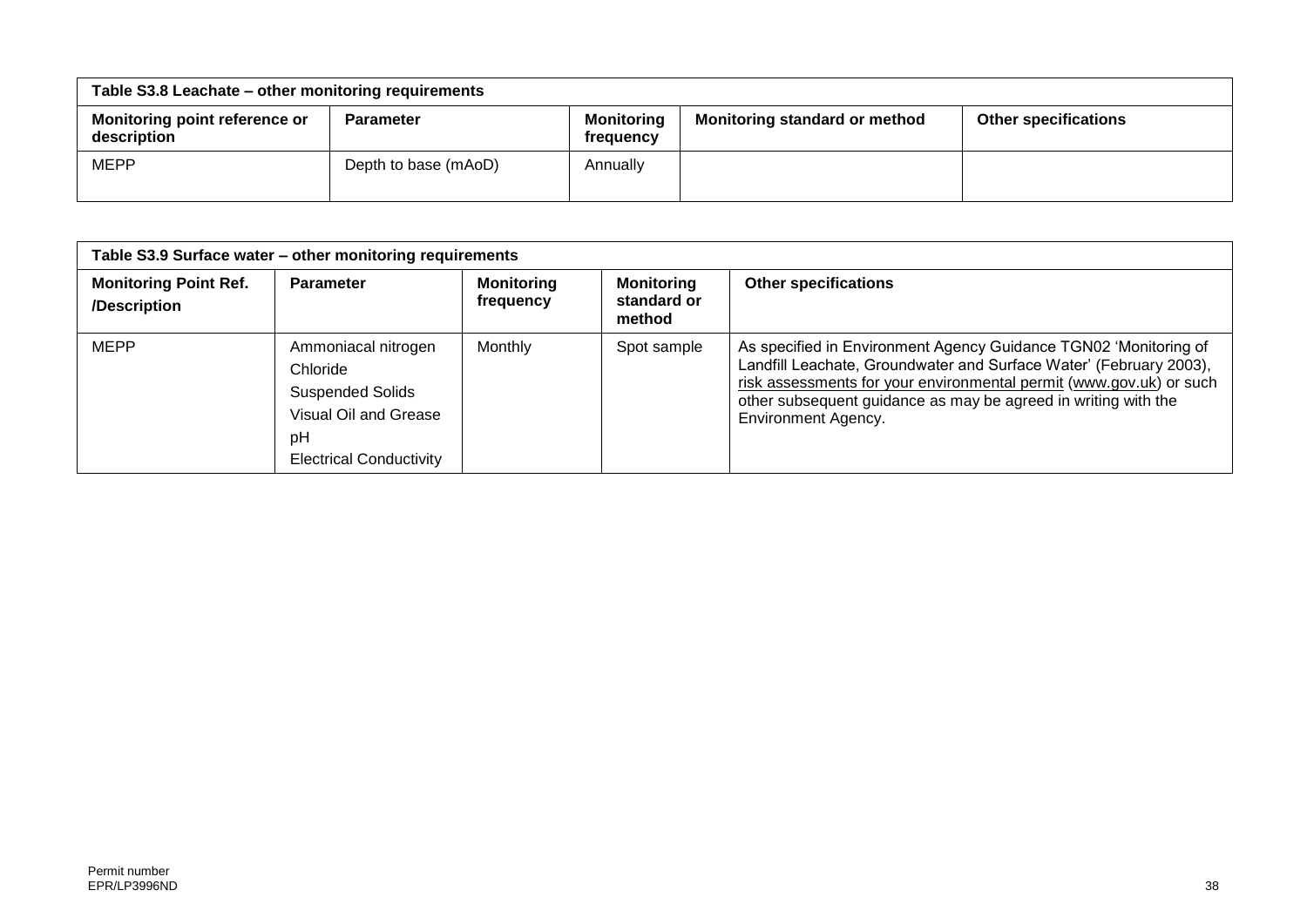# **Schedule 4 – Reporting**

Parameters, for which reports shall be made, in accordance with conditions of this permit, are listed below.

| Table S4.1 Reporting of monitoring data                                                                       |                         |                                                 |  |
|---------------------------------------------------------------------------------------------------------------|-------------------------|-------------------------------------------------|--|
| <b>Parameter</b>                                                                                              | <b>Reporting period</b> | <b>Period ends</b>                              |  |
| Leachate and/ or groundwater level<br>As specified by schedule 3, table<br>S3.1                               | Every 3 months          | 31 March, 30 June, 30 September,<br>31 December |  |
| Point source emission to water (other<br>than sewer)<br>As specified by schedule 3, table<br>S <sub>3.2</sub> | Every 3 months          | 31 March, 30 June, 30 September,<br>31 December |  |
| Emission to groundwater<br>As specified by schedule 3, table<br>S3.3                                          | Every 3 months          | 31 March, 30 June, 30 September,<br>31 December |  |
| Landfill gas in external monitoring<br>boreholes<br>As specified by schedule 3, table<br>S3.4                 | Every 3 months          | 31 March, 30 June, 30 September,<br>31 December |  |
| Particulate matter in ambient air.<br>As required by schedule 3, table S3.5                                   | Every 6 months          | 30 June, 31 December                            |  |
| Other groundwater monitoring<br>As specified by schedule 3, table<br>S <sub>3.6</sub>                         | Every 3 months          | 31 March, 30 June, 30 September,<br>31 December |  |
| Other Landfill gas monitoring<br>As specified by schedule 3, table<br>S3.7                                    | Every 3 months          | 31 March, 30 June, 30 September,<br>31 December |  |
| Trace gas monitoring                                                                                          | Every 12 months         | 31 December                                     |  |
| Other leachate monitoring<br>As specified by schedule 3, table<br>S <sub>3.8</sub>                            | Every 12 months         | 31 December                                     |  |
| Other surface water monitoring<br>As specified by schedule 3, table<br>S3.9                                   | Every 12 months         | 31 December                                     |  |
| Meteorological data<br>Landfill Directive, annex III, section 2                                               | Every 12 months         | 31 December                                     |  |

\* - where the reporting period is 12 months, you may submit this information as part of the 'annual report' required by condition 4.2.2.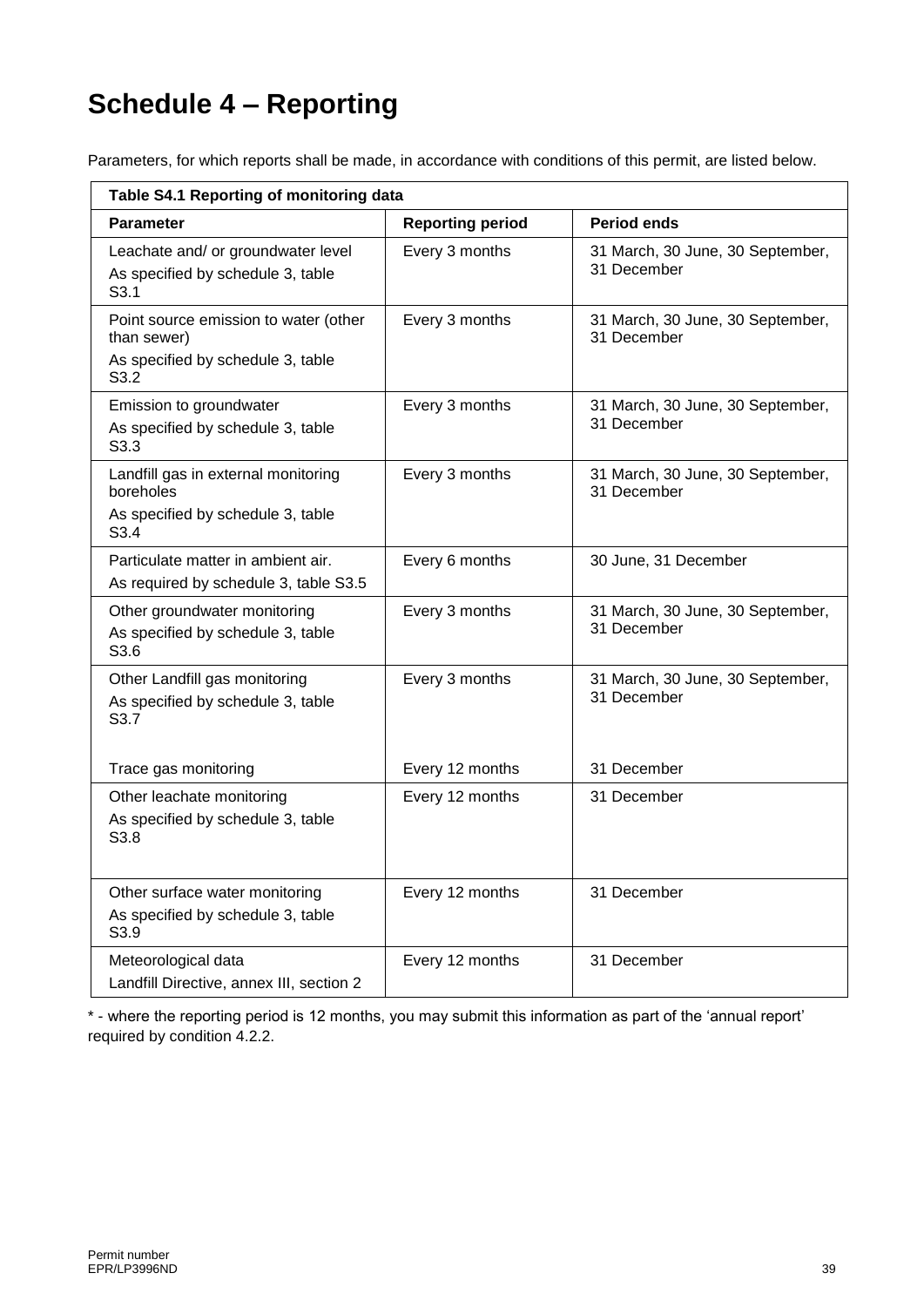| <b>Table S4.2: Annual production/treatment</b> |                   |  |
|------------------------------------------------|-------------------|--|
| Leachate:                                      | Cubic metres/year |  |
| Disposed of off site.                          |                   |  |

| <b>Table S4.3 Performance Parameters</b>          |                                   |                     |                                      |
|---------------------------------------------------|-----------------------------------|---------------------|--------------------------------------|
| <b>Parameter</b>                                  | <b>Frequency of</b><br>assessment | <b>Annual total</b> | Unit                                 |
| Energy used (including for<br>leachate treatment) | Annually                          | --                  | MWh of electricity or natural<br>gas |

| <b>Table S4.4 Reporting Forms</b>                          |                                                                                                               |              |
|------------------------------------------------------------|---------------------------------------------------------------------------------------------------------------|--------------|
| Media/parameter                                            | <b>Reporting Format</b>                                                                                       | Date of Form |
| Leachate                                                   | Form leachate 1 or other reporting<br>format to be agreed in writing with the<br><b>Environment Agency</b>    | 19/08/2010   |
| Controlled water                                           | Form Water 1 or other reporting<br>format to be agreed in writing with the<br><b>Environment Agency</b>       | 19/08/2010   |
| Groundwater                                                | Form Groundwater 1 or other<br>reporting format to be agreed in<br>writing with the Environment Agency        | 19/08/2010   |
| Landfill gas                                               | Form LFG 1 or other reporting format<br>to be agreed in writing with the<br><b>Environment Agency</b>         | 19/08/2010   |
| Particulate matter                                         | Form Particulate 1 or other reporting<br>format to be agreed in writing with the<br><b>Environment Agency</b> | 29/05/2015   |
| Waste Return                                               | Waste Return Form RATS2E                                                                                      | --           |
| Landfill<br>topographical<br>surveys and<br>interpretation | Reporting format to be agreed in<br>writing with the Environment Agency                                       | --           |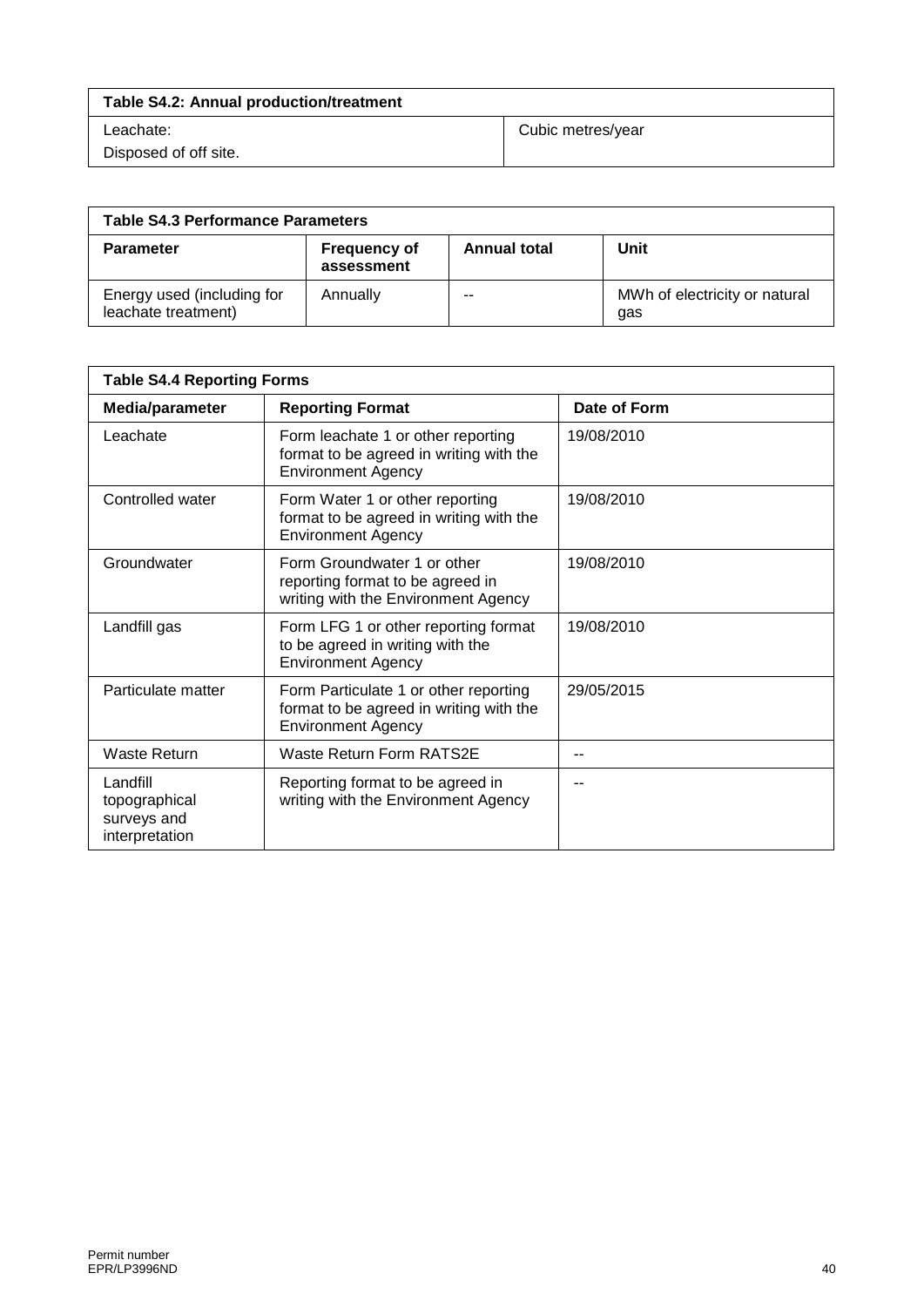# **Schedule 5 – Notification**

This page outlines the information that the operator must provide.

Units of measurement used in information supplied under Part A and B requirements shall be appropriate to the circumstances of the emission. Where appropriate, a comparison should be made of actual emissions and authorised emission limits.

If any information is considered commercially confidential, it should be separated from non-confidential information, supplied on a separate sheet and accompanied by an application for commercial confidentiality under the provisions of the EP Regulations.

## **Part A**

| Permit Number                  |  |
|--------------------------------|--|
| Name of operator               |  |
| <b>Location of Facility</b>    |  |
|                                |  |
| Time and date of the detection |  |

| (a) Notification requirements for any incident or accident which significantly affects or may<br>significantly affect the environment |  |  |
|---------------------------------------------------------------------------------------------------------------------------------------|--|--|
| To be notified within 24 hours of detection                                                                                           |  |  |
| Date and Time of the event                                                                                                            |  |  |
| Reference or description of the<br>location of the event                                                                              |  |  |
| Description of where any release<br>into the environment took place                                                                   |  |  |
| Substances(s) potentially<br>released                                                                                                 |  |  |
| Best estimate of the quantity or<br>rate of release of substances                                                                     |  |  |
| Measures taken, or intended to be<br>taken, to stop any emission                                                                      |  |  |
| Description of the failure or<br>accident.                                                                                            |  |  |

| (b) Notification requirements for the breach of a limit                      |  |  |
|------------------------------------------------------------------------------|--|--|
| To be notified within 24 hours of detection unless otherwise specified below |  |  |
| Emission point reference/ source                                             |  |  |
| Parameter(s)                                                                 |  |  |
| Limit                                                                        |  |  |
| Measured value and uncertainty                                               |  |  |
| Date and time of monitoring                                                  |  |  |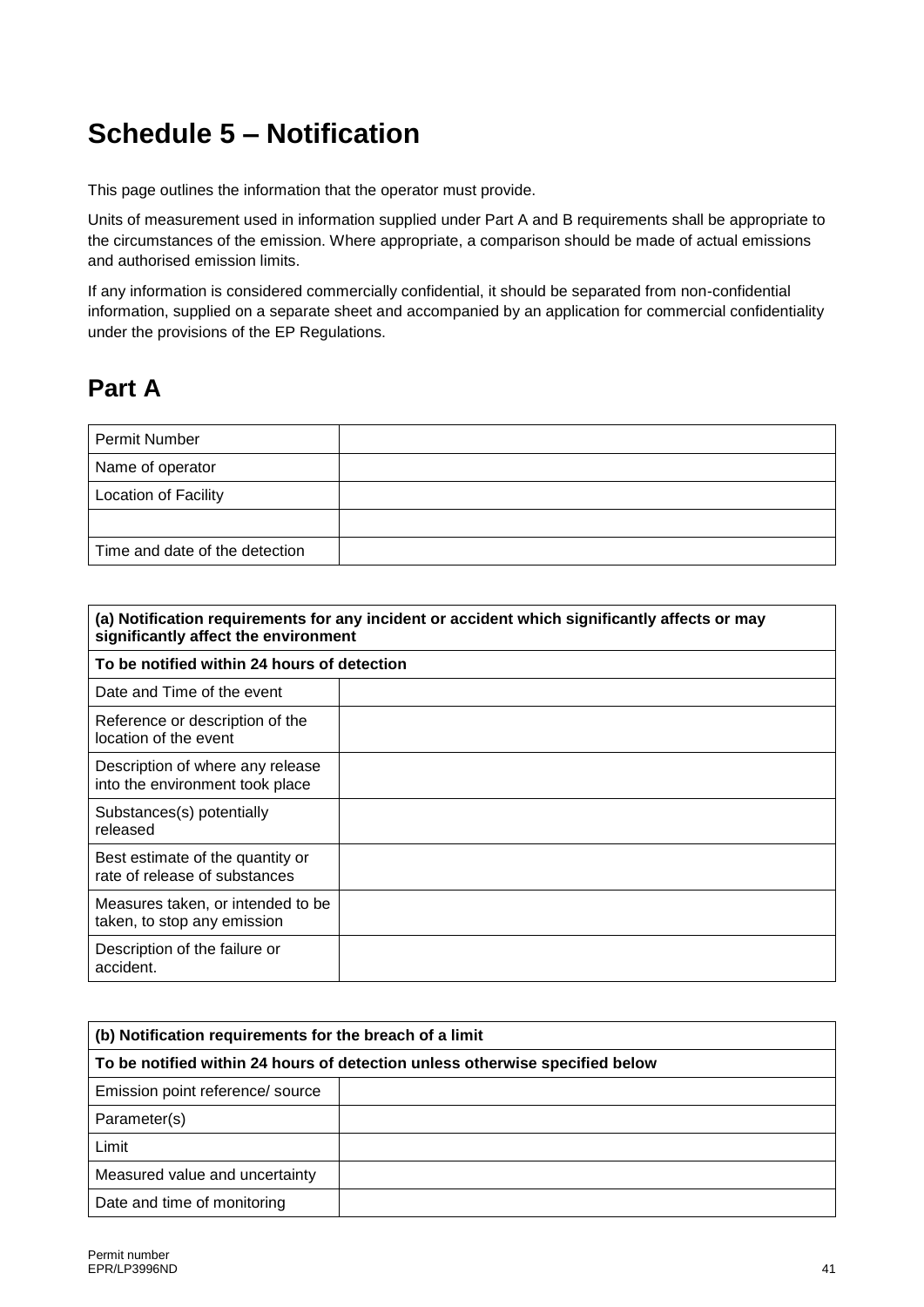| (b) Notification requirements for the breach of a limit                      |  |  |
|------------------------------------------------------------------------------|--|--|
| To be notified within 24 hours of detection unless otherwise specified below |  |  |
| Measures taken, or intended to be<br>taken, to stop the emission             |  |  |

| Time periods for notification following detection of a breach of a limit |                            |  |
|--------------------------------------------------------------------------|----------------------------|--|
| <b>Parameter</b>                                                         | <b>Notification period</b> |  |
|                                                                          |                            |  |
|                                                                          |                            |  |

| (c) Notification requirements in the event of a breach of permit condition which poses an<br>immediate danger to human health or threatens to cause an immediate significant adverse effect<br>on the environment |  |  |
|-------------------------------------------------------------------------------------------------------------------------------------------------------------------------------------------------------------------|--|--|
| To be notified within 24 hours of detection                                                                                                                                                                       |  |  |
| Description of where the effect on<br>the environment was detected                                                                                                                                                |  |  |
| Substances(s) detected                                                                                                                                                                                            |  |  |
| Concentrations of substances<br>detected                                                                                                                                                                          |  |  |
| Date of monitoring/sampling                                                                                                                                                                                       |  |  |

# **Part B to be supplied as soon as practicable**

| Any more accurate information on the matters for<br>notification under Part A.                                                                               |  |
|--------------------------------------------------------------------------------------------------------------------------------------------------------------|--|
| Measures taken, or intended to be taken, to prevent<br>a recurrence of the incident                                                                          |  |
| Measures taken, or intended to be taken, to rectify,<br>limit or prevent any pollution of the environment<br>which has been or may be caused by the emission |  |
| The dates of any unauthorised emissions from the<br>facility in the preceding 24 months.                                                                     |  |

| Name*       |  |
|-------------|--|
| <b>Post</b> |  |
| Signature   |  |
| <b>Date</b> |  |

\* authorised to sign on behalf of the operator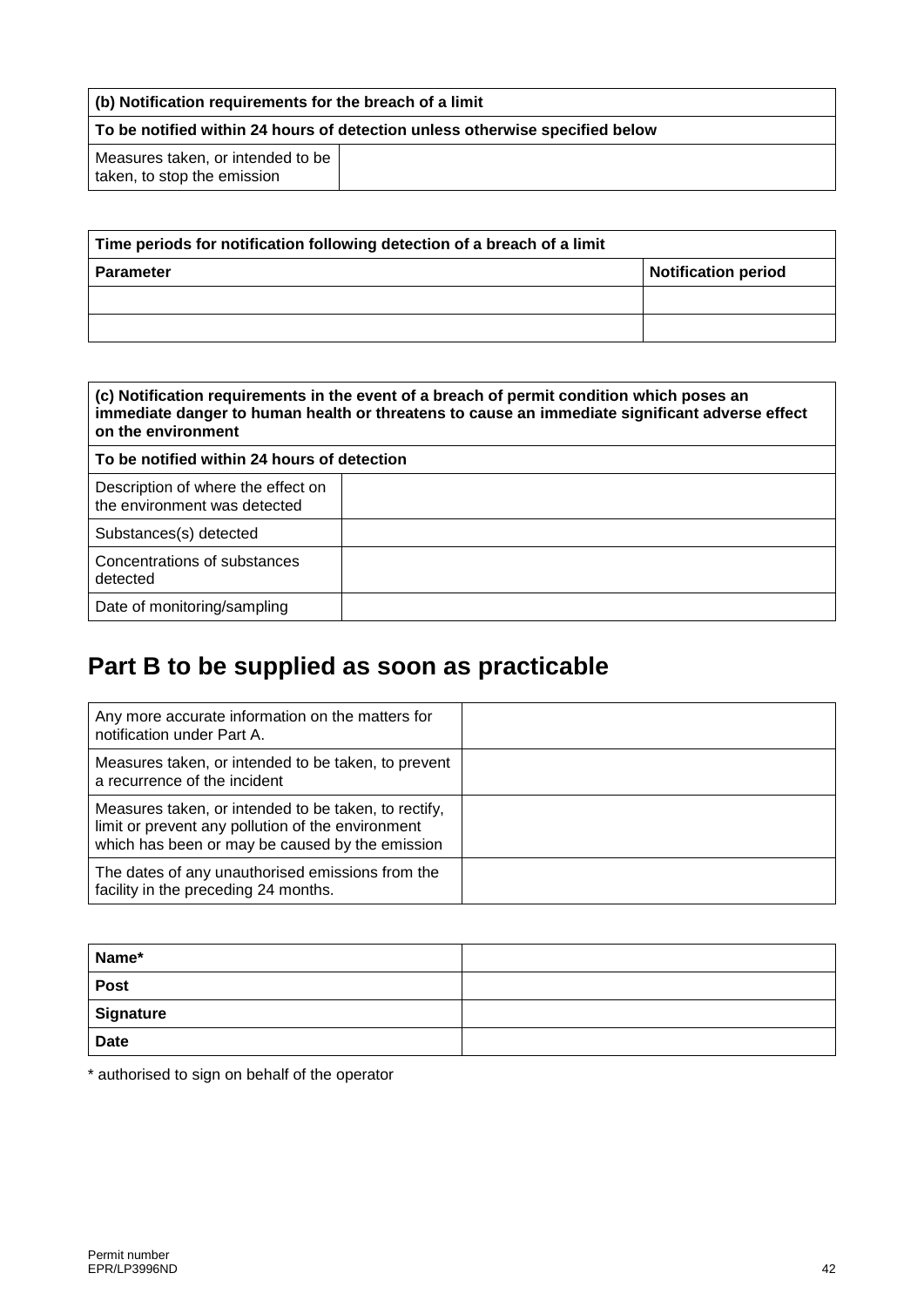# **Schedule 6 – Interpretation**

"accident" means an accident that may result in pollution.

"annually" means once every year.

"application" means the application for this permit, together with any additional information supplied by the operator as part of the application and any response to a notice served under Schedule 5 to the EP Regulations.

"authorised officer" means any person authorised by the Environment Agency under section 108(1) of The Environment Act 1995 to exercise, in accordance with the terms of any such authorisation, any power specified in section 108(4) of that Act.

"Background concentration" means such concentration of that substance as is present in:

- For emissions to surface water, the surface water quality up-gradient of the site; or
- For emissions to sewer, the surface water quality up-gradient of the sewage treatment works discharge; or
- For emissions of landfill gas, the ground or air outside the site and not attributable to the site.
	- (a) "Cell layout drawing" means: A drawing or drawings of the proposed new cell that illustrate(s) in sufficient detail:
		- (i) the location of the new cell on the site;
		- (ii) the proposed level (Above Ordnance Datum) of the base of the excavation;
		- (iii) the proposed finished levels of all containment and leachate drainage layers;
		- (iv) the positions of leachate management infrastructure; and
		- (v) the positions of landfill gas infrastructure (if appropriate).
- (b) A detailed written explanation of any minor design changes from the most recently approved cell that result from the new cell layout. This would include, for example:
	- (i) changes to slope length and gradient within the cell;
	- (ii) new leachate or landfill gas infrastructure construction design;
	- (iii) slope stability issues such as new basal excavation level; and/or
	- (iv) depth of waste.

"Construction Proposals" means written information, at a level of detail appropriate to the complexity and pollution risk, on the design, specifications of materials selected, stability assessment (where relevant) and the construction quality assurance (CQA) programme in relation to the New Cell or Landfill Infrastructure.

"CQA Validation Report" means the final "as built" construction and engineering details of the New Cell or of the Landfill Infrastructure. It must provide a comprehensive record of the construction and must include, where relevant:

- The results of all testing required by the CQA programme this must include the records of any failed tests with a written explanation, details of the remedial action taken, referenced to the appropriate secondary testing;
- Plans showing the location of all tests;
- "As-built" plans and sections of the works;
- Copies of the site engineer's daily records;
- Records of any problems or non-compliances and the solution applied;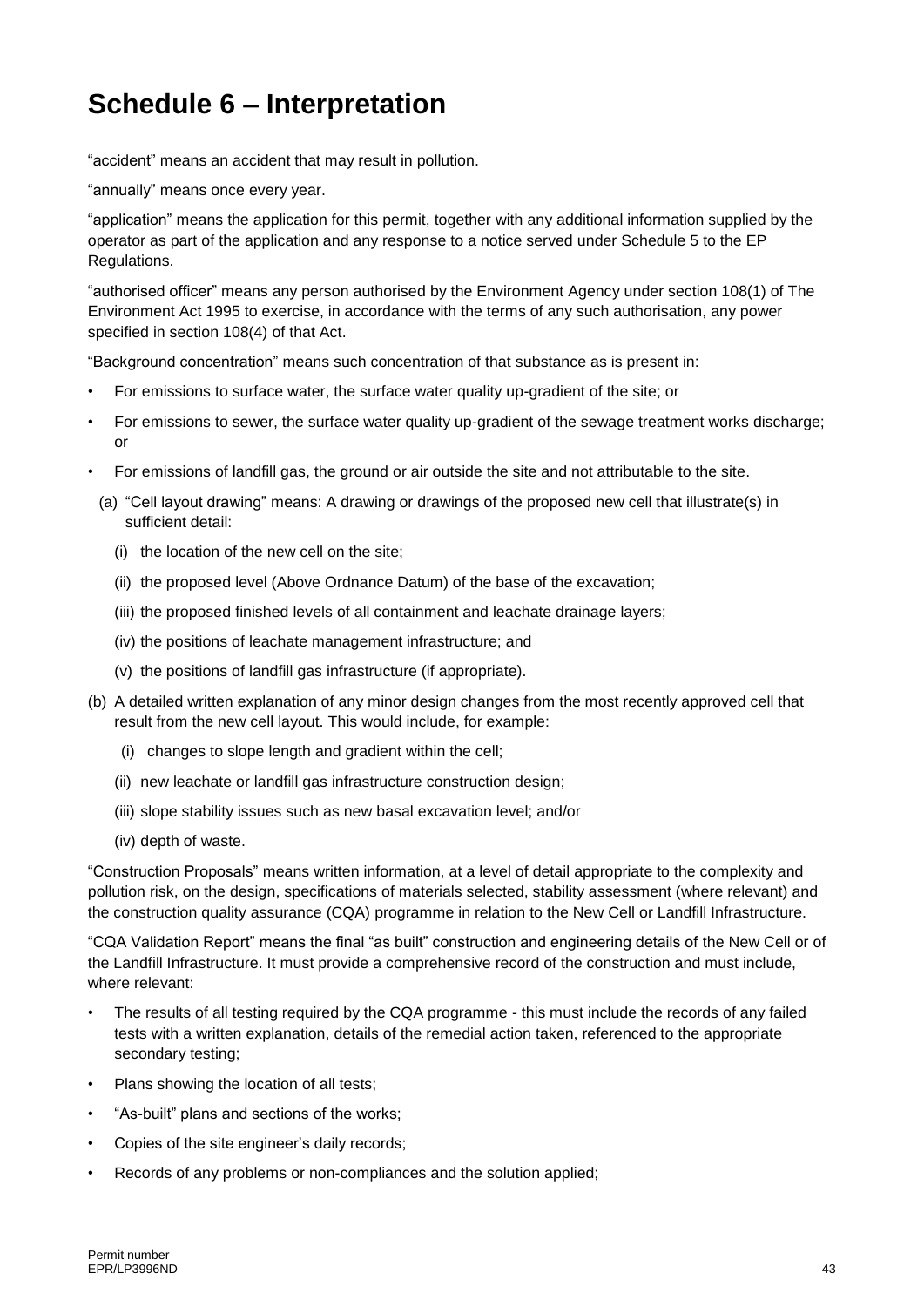- Any other site specific information considered relevant to proving the integrity of the New Cell or Landfill Infrastructure;
- Validation by a qualified person that all of the construction has been carried out in accordance with the Construction Proposals.

"emissions to land" includes emissions to groundwater.

"EP Regulations" means The Environmental Permitting (England and Wales) Regulations SI 2016 No.1154 and words and expressions used in this permit which are also used in the Regulations have the same meanings as in those Regulations.

"emissions of substances not controlled by emission limits" means emissions of substances to air, water or land from the activities, either from the emission points specified in schedule 3 or from other localised or diffuse sources, which are not controlled by an emission limit.

"exceeded" means that a value is above a permitted limit, or where a range of values or a minimum value is set as a permitted limit it means a value outside that range or below the minimum value, whichever is applicable.

"groundwater" means all water, which is below the surface of the ground in the saturation zone and in direct contact with the ground or subsoil.

"Hazardous substances" as defined by the Environmental Permitting (England and Wales) Regulations 2016, SI 2016 No.1154, schedule 22 and listed in our Hydrogeological risk assessment guidance, annex J to our H1 risk assessment guidance.

"Landfill Infrastructure" means any specified element of the:

- permanent capping;
- temporary capping (i.e. engineered temporary caps not cover materials);
- leachate abstraction systems;
- leachate transfer, treatment and storage systems;
- surface water drainage systems;
- leachate monitoring wells;
- groundwater monitoring boreholes;
- landfill gas monitoring boreholes;
- landfill gas management systems;
- lining within the installation.

#### within the site.

"inert waste" means waste that does not undergo any significant physical, chemical or biological transformations. Inert waste will not dissolve, burn or otherwise physically or chemically react, biodegrade or adversely affect other matter with which it comes into contact in a way likely to give rise to environmental pollution or harm human health. The total leachability and pollutant content of the waste and the ecotoxicity of the leachate must be insignificant, and in particular not endanger the quality of surface water and/or groundwater

"Liquids" means any liquid other than leachate within the engineered landfill containment system.

"List of Wastes" means the list of wastes established by Commission Decision [2000/532/EC](http://www.legislation.gov.uk/european/decision/2000/0532) replacing Decision [94/3/EC](http://www.legislation.gov.uk/european/decision/1994/0003) establishing a list of wastes pursuant to Article 1(a) of Council Directive [75/442/EEC](http://www.legislation.gov.uk/european/directive/1975/0442) on waste and Council Decision [94/904/EC](http://www.legislation.gov.uk/european/decision/1994/0904) establishing a list of hazardous waste pursuant to Article 1(4) of Council Directive [91/689/EEC](http://www.legislation.gov.uk/european/decision/1991/0689) on hazardous waste, as amended from time to time.

"LFTGN 05" means Environment Agency Guidance for monitoring enclosed landfill gas flares.

"LFTGN 07" means Environment Agency Guidance on monitoring landfill gas surface emissions.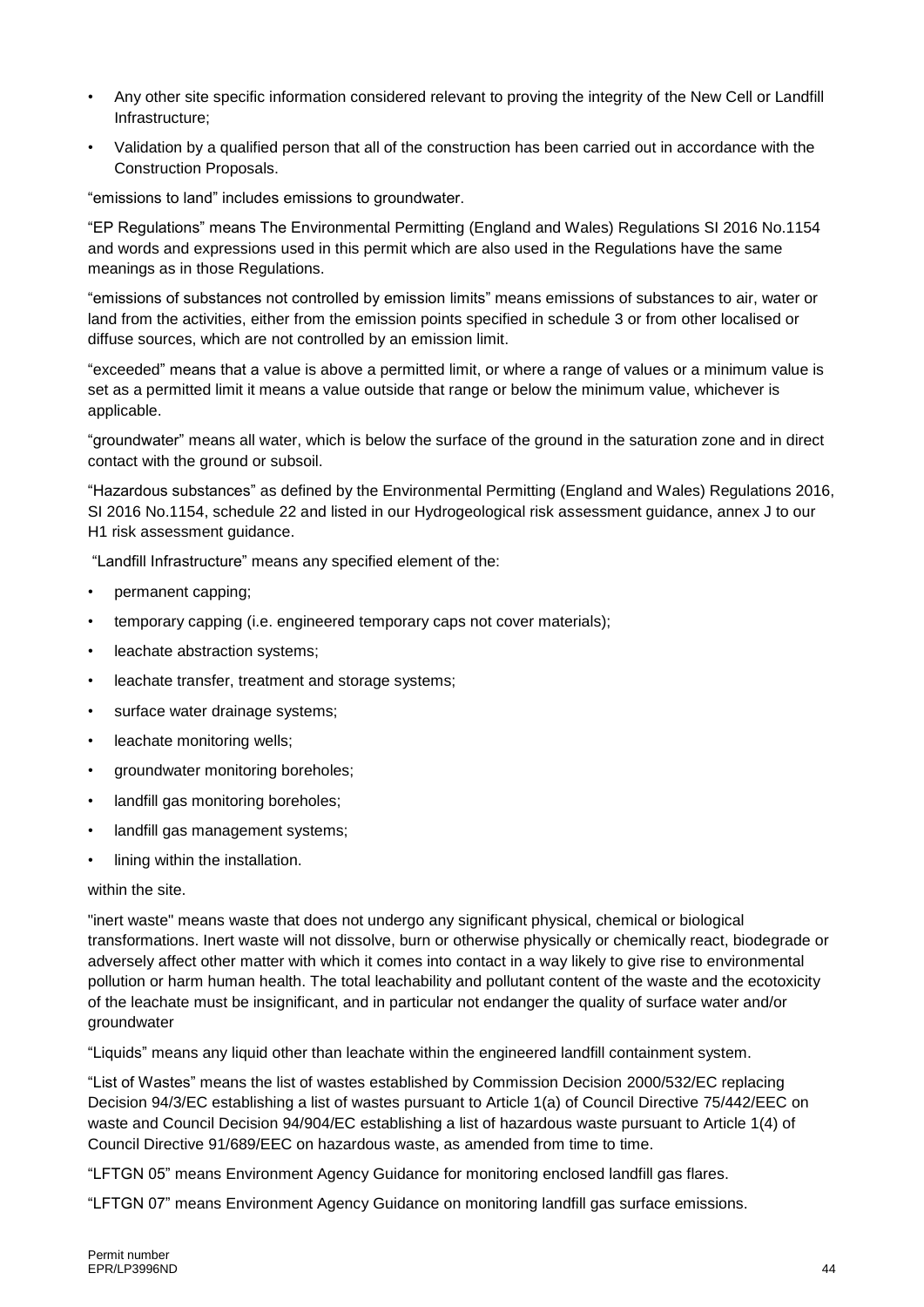"LFTGN 08" means Environment Agency Guidance for monitoring landfill gas engines.

"Medicinal product" means any medicine licensed by the Medicines and Healthcare products Regulatory Agency (MHRA) or their predecessors under the Medicines Act 1968, section 130.

"M2" means Environment Agency Guidance Monitoring of stack emissions to air.

"New Cell" means any new cell, part of a cell or other similar new area of the site where waste deposit is to commence after issue of this permit and can comprise:

- groundwater under-drainage system;
- permanent geophysical leak location system;
- leak detection layer;
- sub-grade;
- barriers;
- liners:
- leachate collection system;
- leachate abstraction system;
- separation bund/layer;
- cell or area surface water drainage system;
- side wall subgrade and containment systems;

for the New Cell.

"MEPP" Monitoring and extraction point plan, required by condition 4.2.2(h) to specify extraction points and routine monitoring locations.

"MCERTS" means the Environment Agency's Monitoring Certification Scheme.

"No impact" means that the change made to the construction process will not affect the agreed design criteria, specification or performance in a way that has a negative effect.

"Pests" means Birds, Vermin and Insects.

"Previous year" means the 12 month period preceding the month the annual report is submitted in.

"quarter" means a calendar year quarter commencing on 1 January, 1 April, 1 July or 1 October.

"Relevant waste acceptance procedures" means the procedure for the acceptance of waste at landfills and the associated sampling and test methods specified in the Council Decision Annex (2003/33/EC, European Council of 19 December 2002).

"Relevant waste acceptance criteria" means the waste acceptance criteria and the associated sampling and test methods specified in the Council Decision Annex (2003/33/EC, European Council of 19 December 2002).

"Review of the Hydrogeological Risk Assessment" means a written review of the hydrogeological risk assessment included in the Application, together with any other parts of the Application that addressed the requirements of the EP Regulations. The review shall assess whether the activities of disposal or tipping for the purpose of disposal of waste authorised by the permit continue to meet the requirements of the EP Regulations.

'Sustainably extracted' means where suction can be applied to the extraction wells such that a flow rate of landfill gas, with a methane content capable of either being combusted, or treated by bio-oxidation, can be extracted without increasing the risk of air ingress to the waste or inducing aerobic degradation within the waste.

'Waste code' - See 'List of Wastes'.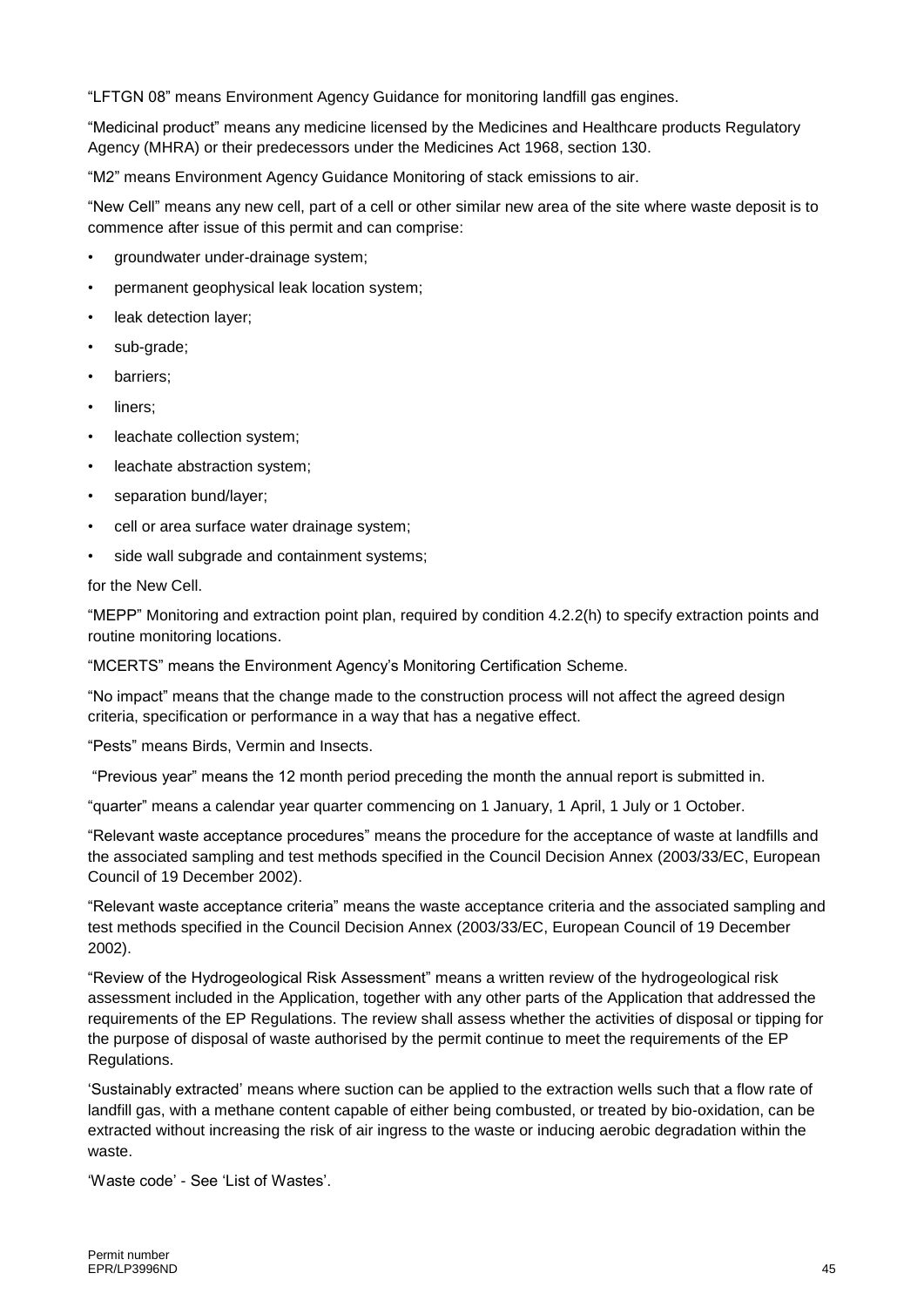"WFD" means Directive 2008/98/EC of the European Parliament and of the Council of 19 November 2008 on waste [and repealing certain Directives] – the Waste Framework Directive.

Unless otherwise stated, any references in this permit to concentrations of substances in emissions into air means the standards included in Environment Agency Guidance for Monitoring Enclosed Landfill Gas Flares LFTGN 05 or Guidance for Monitoring Landfill Gas Engine Emissions LFTGN 08.

Where the following terms appear in the waste code list in Tables S2.1, S2.2, S2.3, S2.4 or S2.5 they have the meaning given below:

'hazardous substance' means a substance classified as hazardous as a consequence of fulfilling the criteria laid down in parts 2 to 5 of Annex I to Regulation (EC) No 1272/2008;

'heavy metal' means any compound of antimony, arsenic, cadmium, chromium (VI), copper, lead, mercury, nickel, selenium, tellurium, thallium and tin, as well as these materials in metallic form, as far as these are classified as hazardous substances;

'polychlorinated biphenyls and polychlorinated terphenyls' ('PCBs') means PCBs as defined in Article 2(a) of Council Directive 96/59/EC'.

Article 2(a) says that 'PCBs' means:

- polychlorinated biphenyls
- polychlorinated terphenyls
- monomethyl-tetrachlorodiphenyl methane, Monomethyl-dichloro-diphenyl methane, Monomethyldibromo-diphenyl methane
- any mixture containing any of the above mentioned substances in a total of more than 0,005 % by weight:

'transition metals' means any of the following metals: any compound of scandium, vanadium, manganese, cobalt, copper, yttrium, niobium, hafnium, tungsten, titanium, chromium, iron, nickel, zinc, zirconium, molybdenum and tantalum, as well as these materials in metallic form, as far as these are classified as hazardous substances;

'stabilisation' means processes which change the hazardousness of the constituents in the waste and transform hazardous waste into non-hazardous waste;

'solidification' means processes which only change the physical state of the waste by using additives without changing the chemical properties of the waste;

'partly stabilised wastes' means wastes containing, after the stabilisation process, hazardous constituents which have not been changed completely into non-hazardous constituents and could be released into the environment in the short, middle or long term.